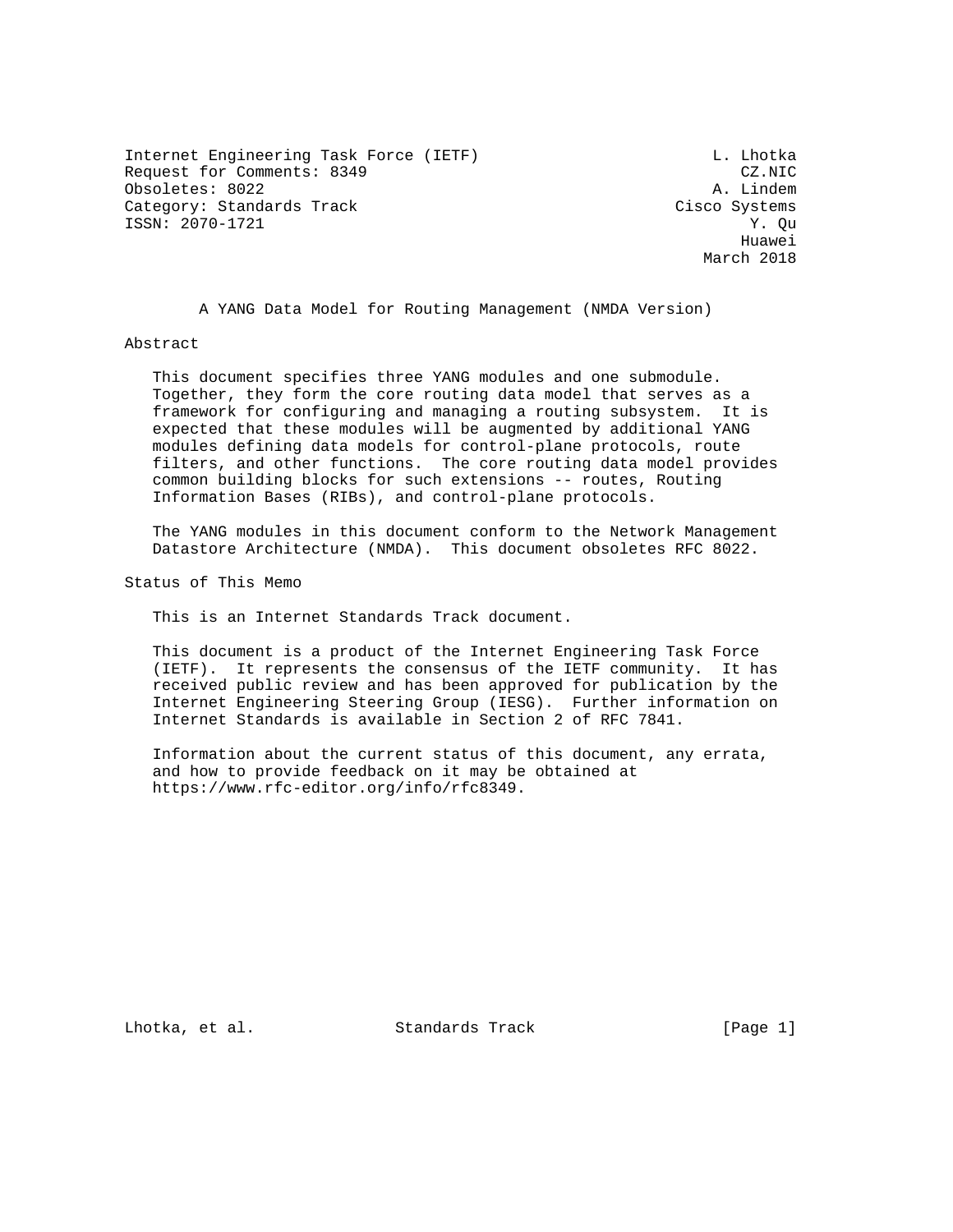Copyright Notice

 Copyright (c) 2018 IETF Trust and the persons identified as the document authors. All rights reserved.

 This document is subject to BCP 78 and the IETF Trust's Legal Provisions Relating to IETF Documents

 (https://trustee.ietf.org/license-info) in effect on the date of publication of this document. Please review these documents carefully, as they describe your rights and restrictions with respect to this document. Code Components extracted from this document must include Simplified BSD License text as described in Section 4.e of the Trust Legal Provisions and are provided without warranty as described in the Simplified BSD License.

Lhotka, et al. Standards Track [Page 2]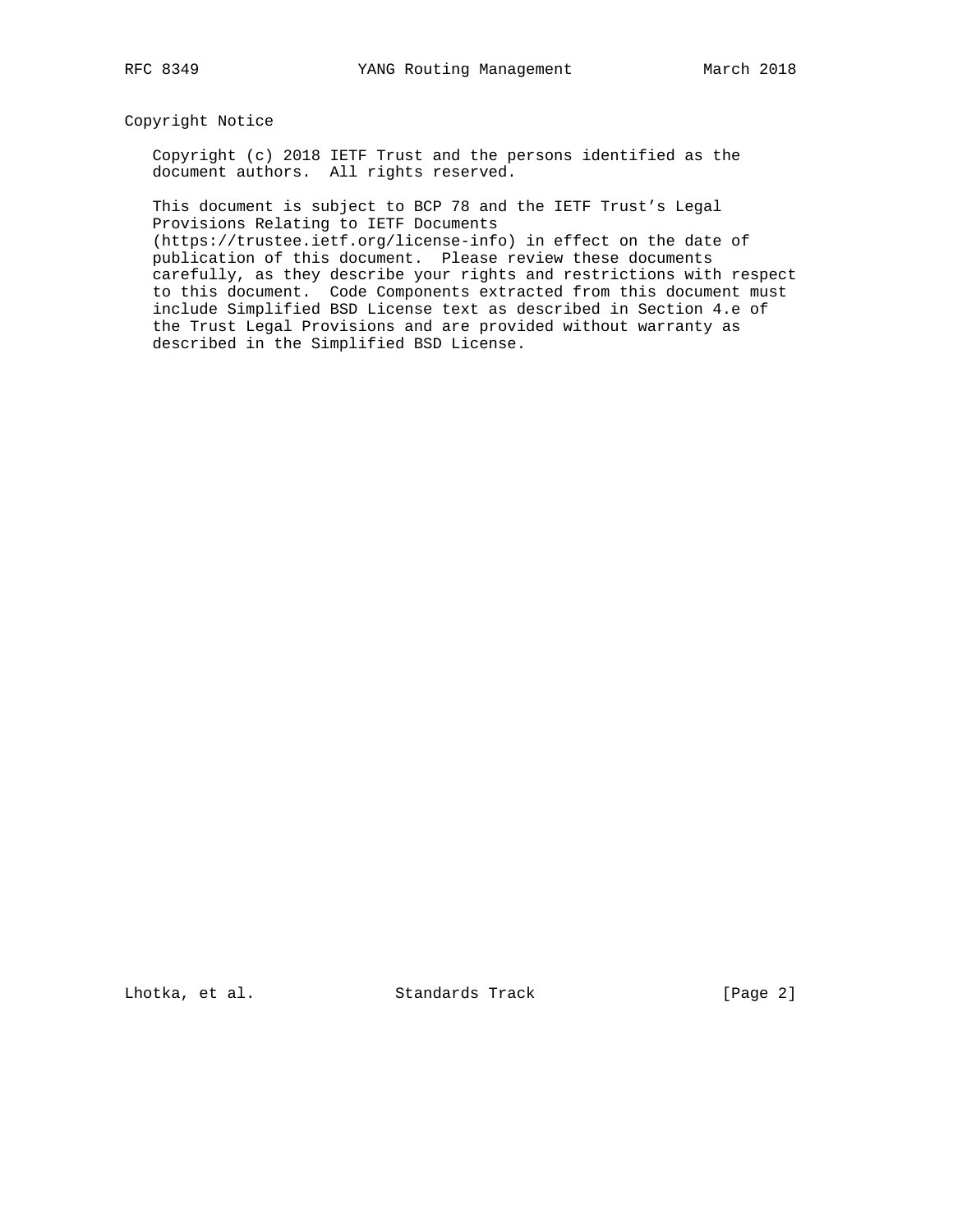|  | Table of Contents |
|--|-------------------|
|  |                   |

| $1 \cdot$                                                  |  | $\overline{4}$ |
|------------------------------------------------------------|--|----------------|
|                                                            |  | $\overline{4}$ |
| Glossary of New Terms<br>2.1.                              |  | 5              |
|                                                            |  | $\overline{6}$ |
| 2.3. Prefixes in Data Node Names                           |  | 6              |
|                                                            |  | $\overline{6}$ |
| The Design of the Core Routing Data Model<br>4.            |  | $\overline{7}$ |
| System-Controlled and User-Controlled List Entries<br>4.1. |  | 8              |
|                                                            |  | 9              |
|                                                            |  | $\overline{9}$ |
| 5.2. Routing Information Base (RIB)                        |  | 10             |
| 5.3. Control-Plane Protocol                                |  | 11             |
| 5.3.1. Routing Pseudo-Protocols                            |  | 11             |
| 5.3.2. Defining New Control-Plane Protocols                |  | 11             |
| 5.4. Parameters of IPv6 Router Advertisements              |  | 12             |
| 6. Interactions with Other YANG Modules                    |  | 13             |
| 6.1. Module "ietf-interfaces"                              |  | 13             |
|                                                            |  | 14             |
| Routing Management YANG Module<br>7.                       |  | 15             |
| 8. IPv4 Unicast Routing Management YANG Module             |  | 29             |
| 9. IPv6 Unicast Routing Management YANG Module             |  | 37             |
| IPv6 Router Advertisements Submodule<br>9.1.               |  | 45             |
|                                                            |  | 56             |
|                                                            |  | 57             |
|                                                            |  | 58             |
| 12.1. Normative References                                 |  | 58             |
| 12.2. Informative References                               |  | 60             |
| The Complete Schema Tree<br>Appendix A.                    |  | 61             |
| Minimum Implementation<br>Appendix B.                      |  | 66             |
| Appendix C. Example: Adding a New Control-Plane Protocol   |  | 67             |
| Appendix D. Data Tree Example                              |  | 70             |
| Appendix E. NETCONF Get Data Reply Example                 |  | 77             |
|                                                            |  | 80             |
|                                                            |  | 80             |
|                                                            |  |                |

Lhotka, et al. Standards Track [Page 3]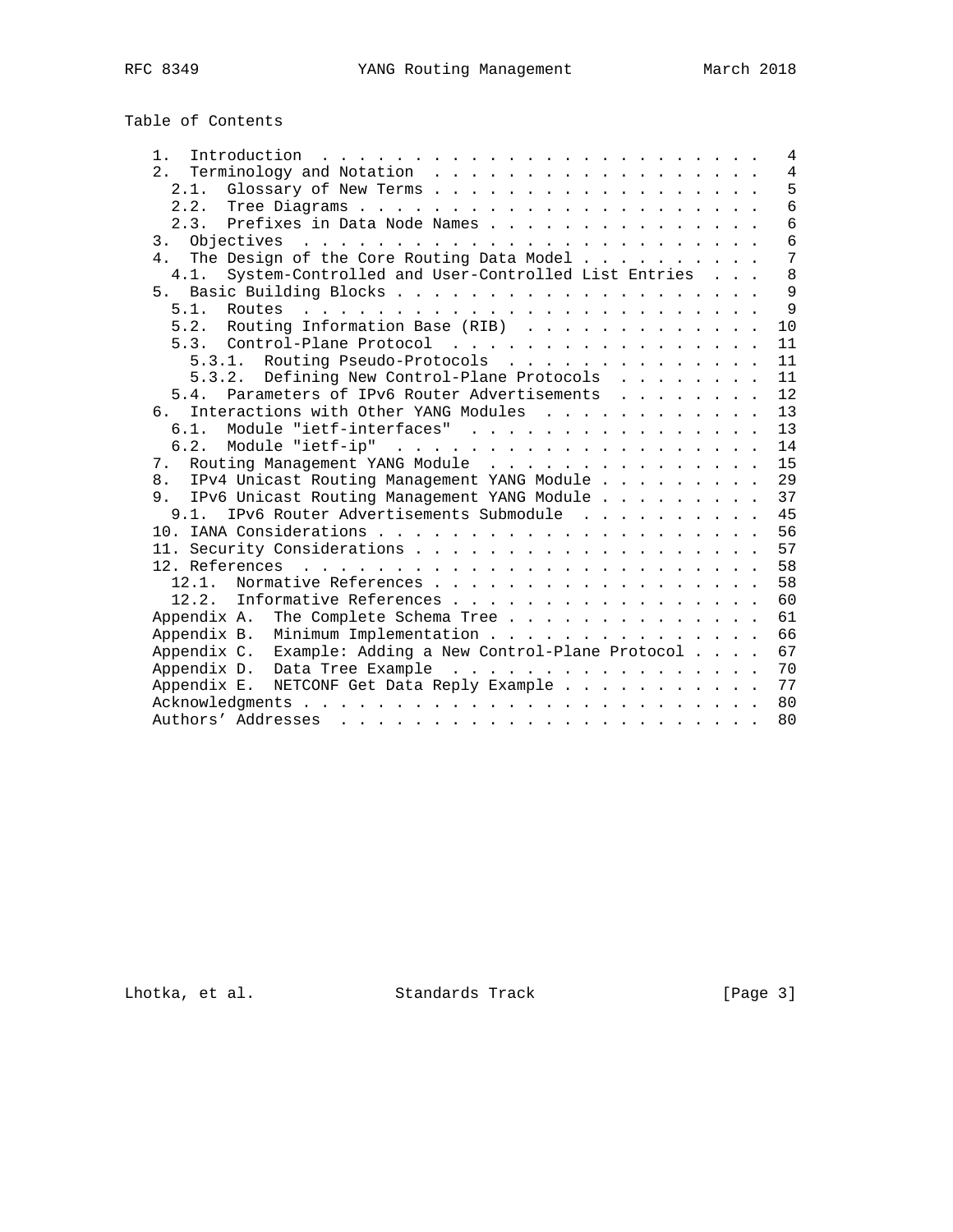# 1. Introduction

This document specifies the following YANG modules:

- o The "ietf-routing" module provides generic components of a routing data model.
- o The "ietf-ipv4-unicast-routing" module augments the "ietf-routing" module with additional data specific to IPv4 unicast.
- o The "ietf-ipv6-unicast-routing" module augments the "ietf-routing" module with additional data specific to IPv6 unicast. Its submodule, "ietf-ipv6-router-advertisements", also augments the "ietf-interfaces" [RFC8343] and "ietf-ip" [RFC8344] modules with IPv6 router configuration variables required by [RFC4861].

 These modules together define the core routing data model, which is intended as a basis for future data model development covering more-sophisticated routing systems. While these three modules can be directly used for simple IP devices with static routing (see Appendix B), their main purpose is to provide essential building blocks for more-complicated data models involving multiple control-plane protocols, multicast routing, additional address families, and advanced functions such as route filtering or policy routing. To this end, it is expected that the core routing data model will be augmented by numerous modules developed by various IETF working groups.

 The YANG modules in this document conform to the Network Management Datastore Architecture (NMDA) [RFC8342]. This document obsoletes RFC 8022 [RFC8022].

2. Terminology and Notation

 The key words "MUST", "MUST NOT", "REQUIRED", "SHALL", "SHALL NOT", "SHOULD", "SHOULD NOT", "RECOMMENDED", "NOT RECOMMENDED", "MAY", and "OPTIONAL" in this document are to be interpreted as described in BCP 14 [RFC2119] [RFC8174] when, and only when, they appear in all capitals, as shown here.

The following terms are defined in [RFC8342]:

- o client
- o server
- o configuration

Lhotka, et al. Standards Track [Page 4]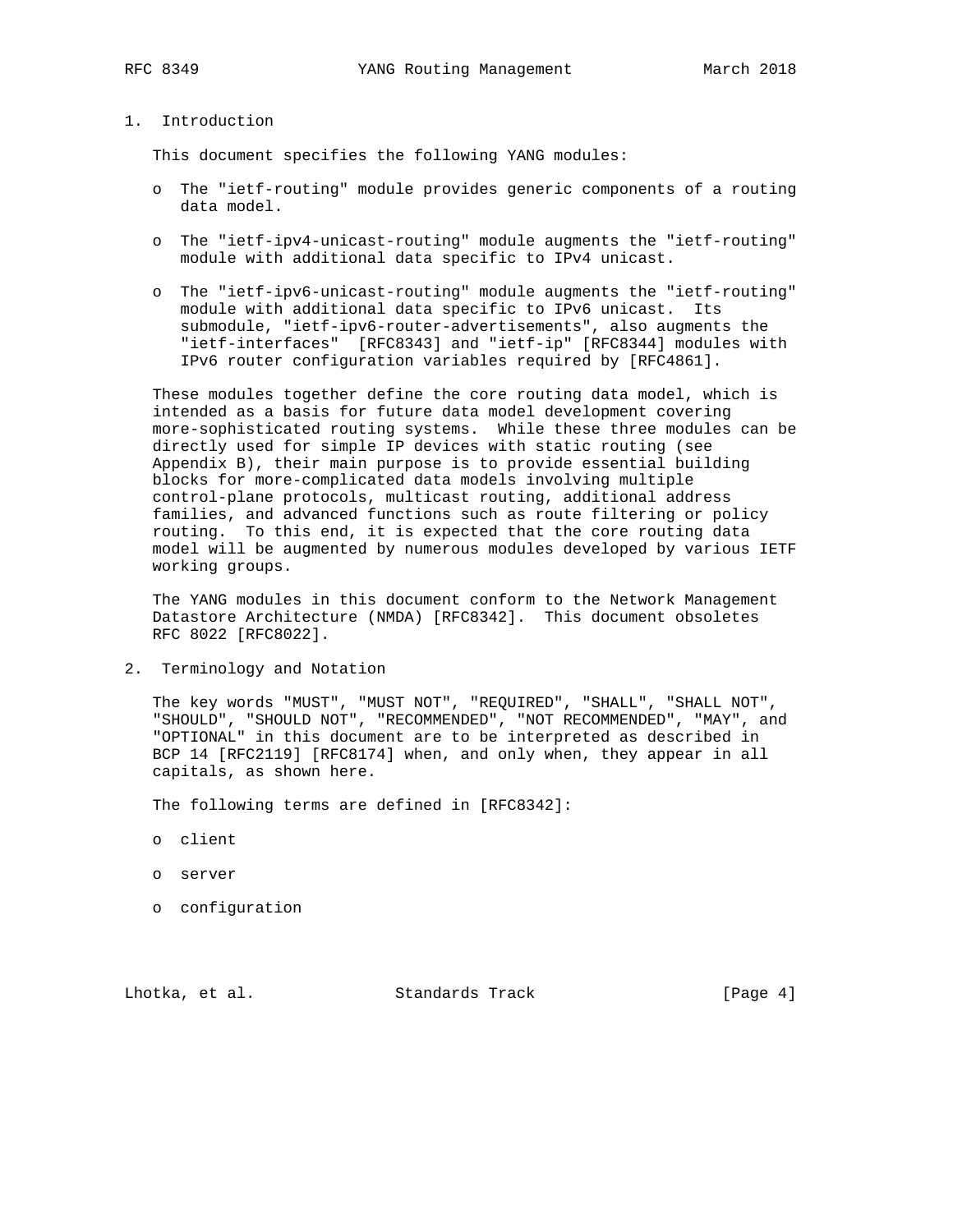- o system state
- o operational state
- o intended configuration

The following terms are defined in [RFC7950]:

- o action
- o augment
- o container
- o data model
- o data node
- o feature
- o leaf
- o list
- o mandatory node
- o module
- o presence container
- o schema tree
- o RPC (Remote Procedure Call) operation
- 2.1. Glossary of New Terms
	- core routing data model: YANG data model comprising "ietf-routing", "ietf-ipv4-unicast-routing", and "ietf-ipv6-unicast-routing" modules.

direct route: A route to a directly connected network.

 Routing Information Base (RIB): An object containing a list of routes, together with other information. See Section 5.2 for details.

Lhotka, et al. Standards Track [Page 5]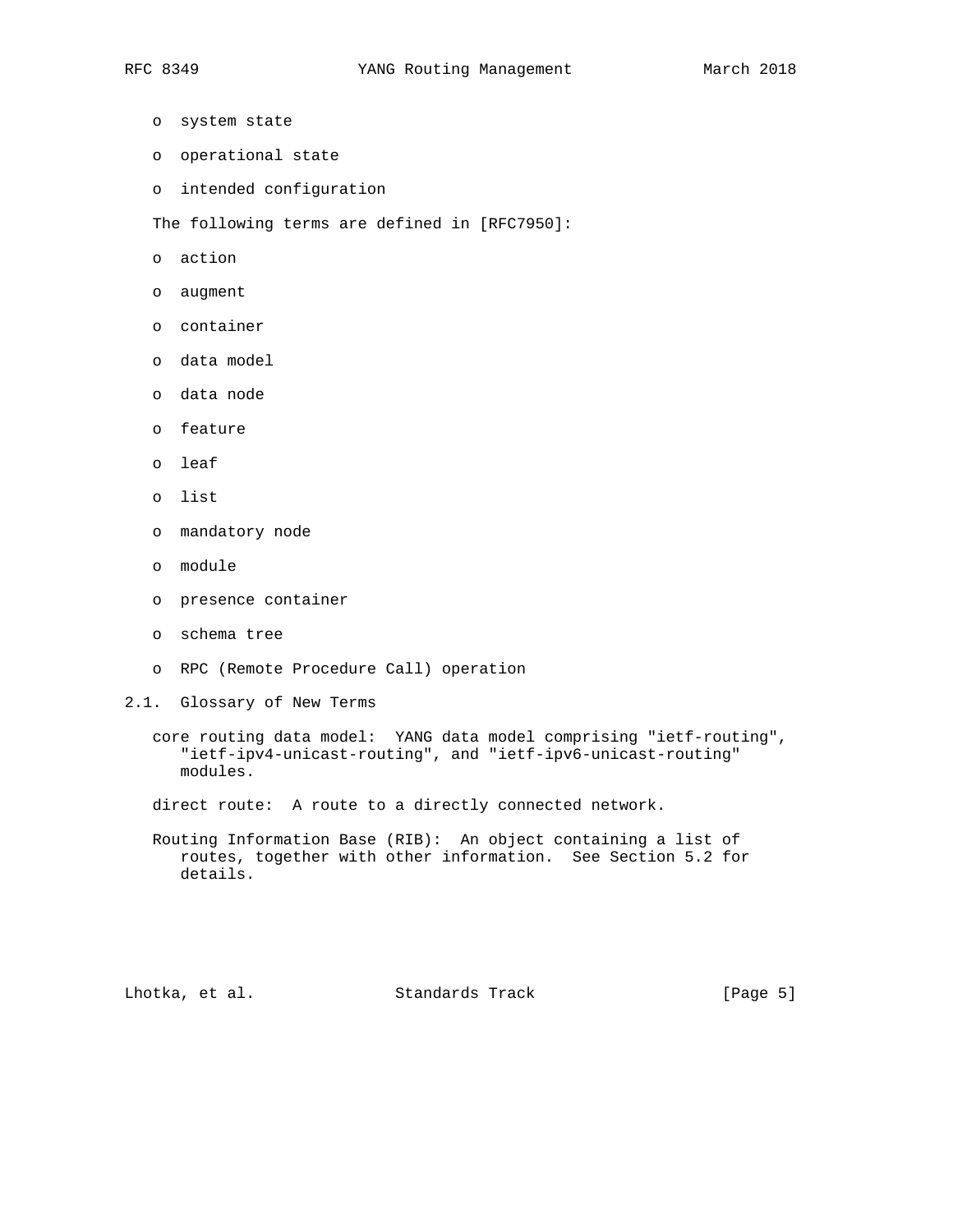- system-controlled entry: An entry in a list in the operational state ("config false") that is created by the system independently of what has been explicitly configured. See Section 4.1 for details.
- user-controlled entry: An entry in a list in the operational state ("config false") that is created and deleted as a direct consequence of certain configuration changes. See Section 4.1 for details.
- 2.2. Tree Diagrams

 Tree diagrams used in this document follow the notation defined in [RFC8340].

2.3. Prefixes in Data Node Names

 In this document, names of data nodes, actions, and other data model objects are often used without a prefix, as long as it is clear from the context in which YANG module each name is defined. Otherwise, names are prefixed using the standard prefix associated with the corresponding YANG module, as shown in Table 1.

| Prefix                                           |
|--------------------------------------------------|
| i f<br>ip<br>rt.<br>v4ur<br>vбur<br>yang<br>inet |

Table 1: Prefixes and Corresponding YANG Modules

#### 3. Objectives

 The initial design of the core routing data model was driven by the following objectives:

- o The data model should be suitable for the common address families -- in particular, IPv4 and IPv6 -- and for unicast and multicast routing, as well as Multiprotocol Label Switching (MPLS).
- o A simple IP routing system, such as one that uses only static routing, should be configurable in a simple way, ideally without any need to develop additional YANG modules.

|  | [Page 6] |
|--|----------|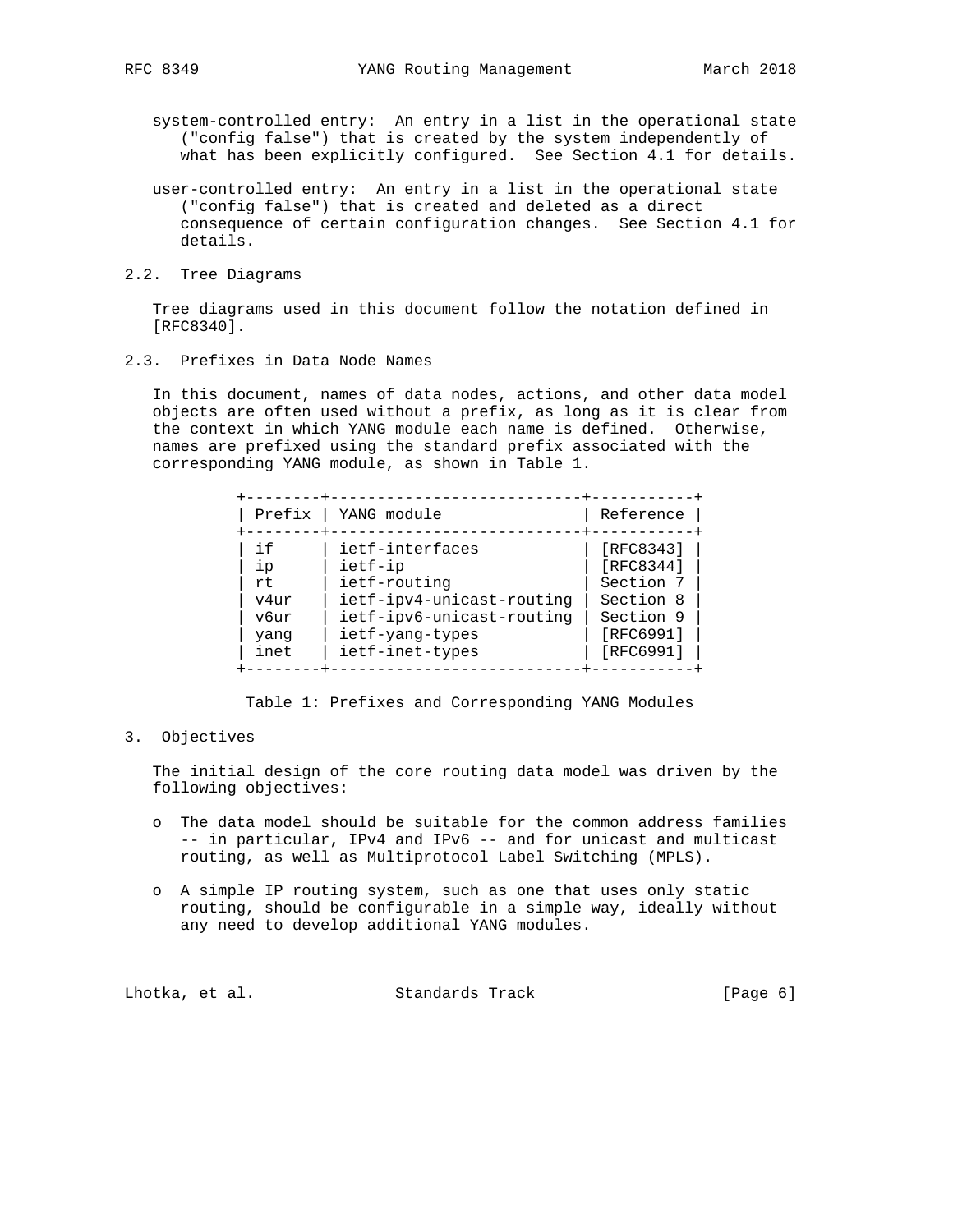- o On the other hand, the core routing framework must allow for complicated implementations involving multiple RIBs and multiple control-plane protocols, as well as controlled redistributions of routing information.
- o Because device vendors will want to map the data models built on this generic framework to their proprietary data models and configuration interfaces, the framework should be flexible enough to facilitate such mapping and accommodate data models with different logic.
- 4. The Design of the Core Routing Data Model

 The core routing data model consists of three YANG modules and one submodule. The first module, "ietf-routing", defines the generic components of a routing system. The other two modules -- "ietf-ipv4-unicast-routing" and "ietf-ipv6-unicast-routing" - augment the "ietf-routing" module with additional data nodes that are needed for IPv4 and IPv6 unicast routing, respectively. The "ietf-ipv6-unicast-routing" module has a submodule, "ietf-ipv6-router-advertisements", that augments the "ietf-interfaces" [RFC8343] and "ietf-ip" [RFC8344] modules with configuration variables for IPv6 Router Advertisements as required by [RFC4861].

Lhotka, et al. Standards Track [Page 7]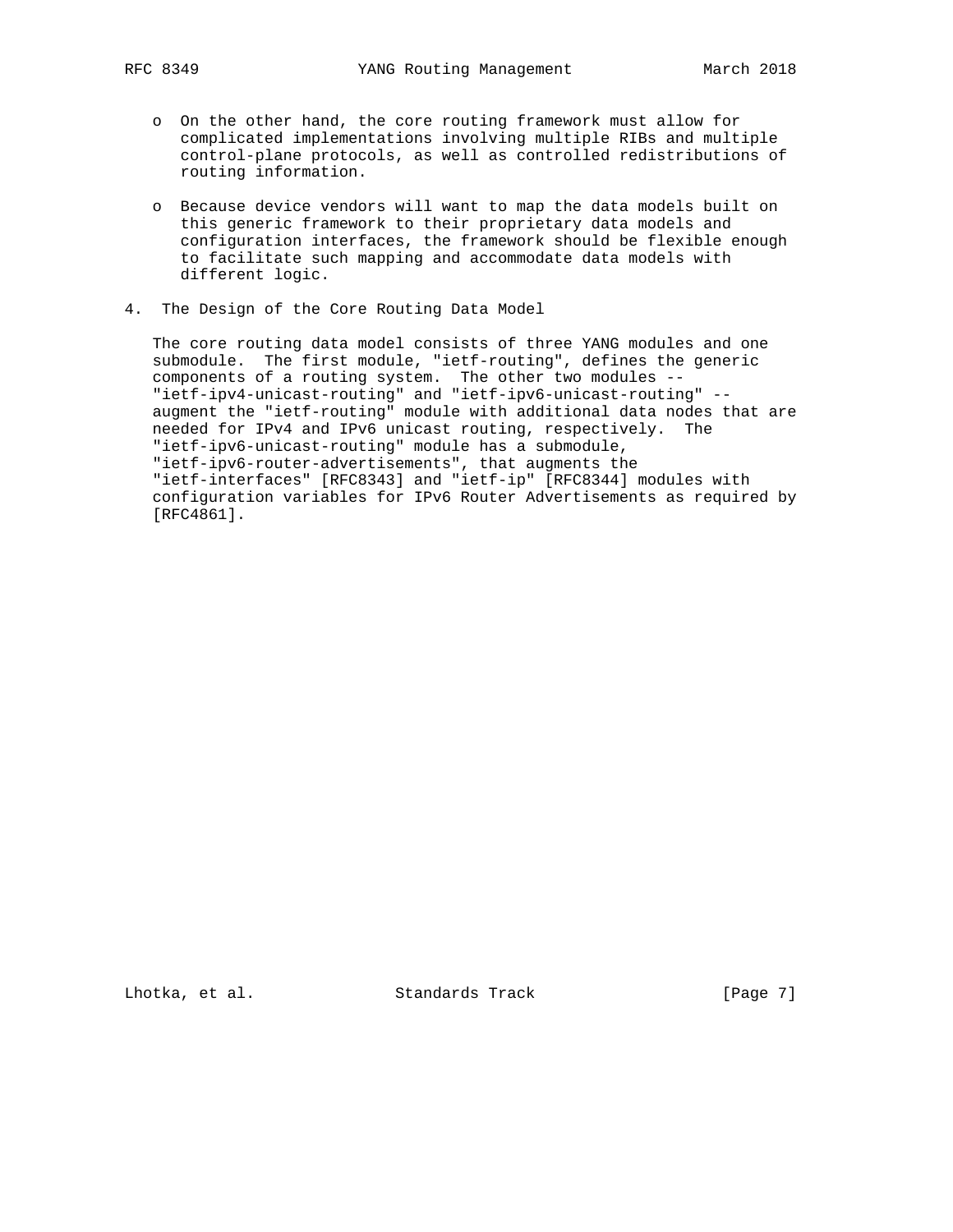Figure 1 shows abridged views of the hierarchies. See Appendix A for the complete data trees.

```
 +--rw routing
     +--rw router-id? yang:dotted-quad
      +--ro interfaces
      | +--ro interface* if:interface-ref
      +--rw control-plane-protocols
       | +--rw control-plane-protocol* [type name]
 | +--rw type identityref
 | +--rw name string
           | +--rw description? string
           | +--rw static-routes
              | +--rw v4ur:ipv4
                  | | ...
             | +--rw v6ur:ipv6
                  | ...
      +--rw ribs
 +--rw rib* [name]
 +--rw name string
           +--rw address-family? identityref
           +--ro default-rib? boolean {multiple-ribs}?
           +--ro routes
             | +--ro route*
 | ...
           +---x active-route
              | +---w input
               | | +---w v4ur:destination-address? inet:ipv4-address
              | | +---w v6ur:destination-address? inet:ipv6-address
             | +--ro output
             | ...
           +--rw description? string
```
Figure 1: Data Hierarchy

 As can be seen from Figure 1, the core routing data model introduces several generic components of a routing framework: routes, RIBs containing lists of routes, and control-plane protocols. Section 5 describes these components in more detail.

4.1. System-Controlled and User-Controlled List Entries

 The core routing data model defines several lists in the schema tree, such as "rib", that have to be populated with at least one entry in any properly functioning device, and additional entries may be configured by a client.

Lhotka, et al. Standards Track [Page 8]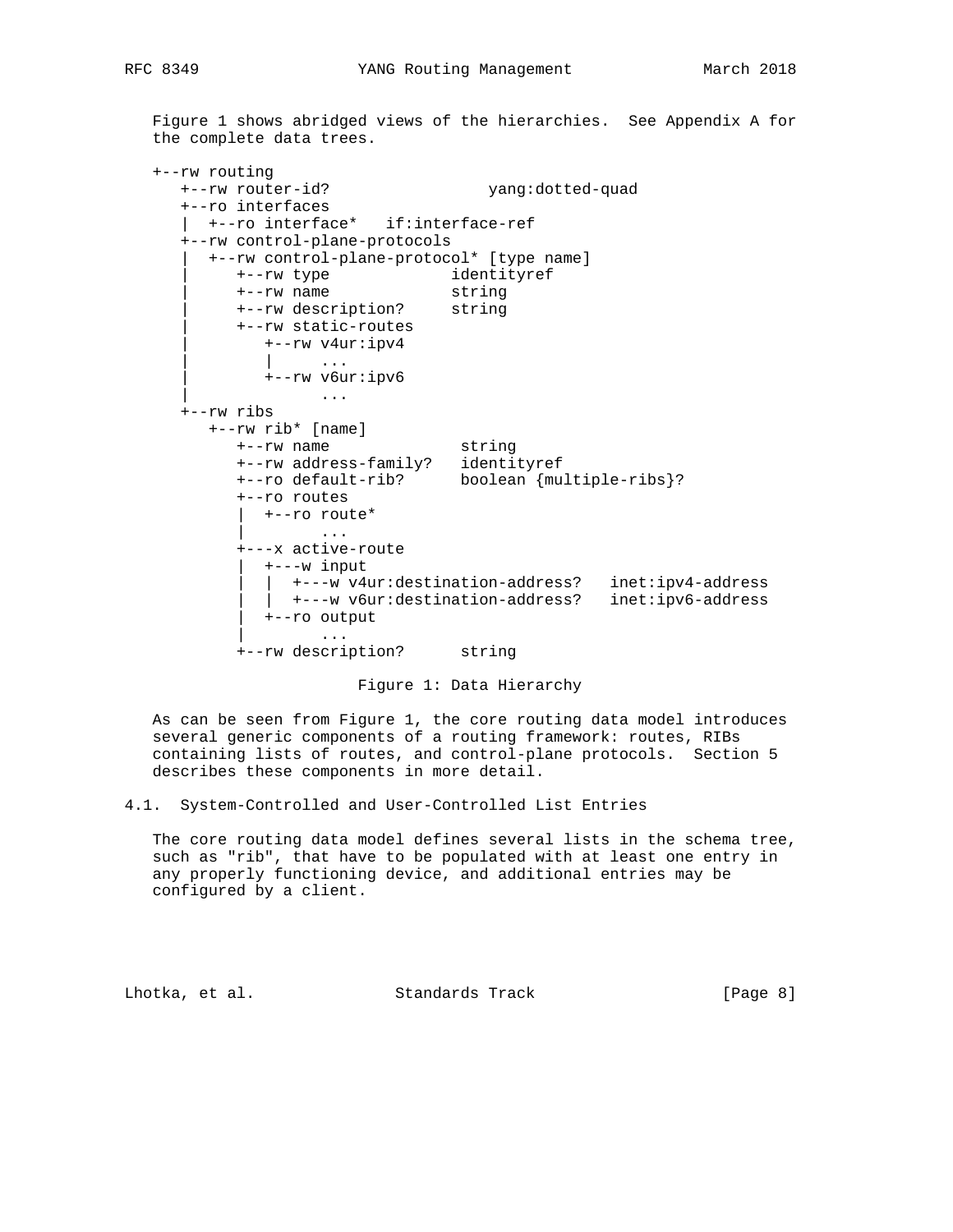In such a list, the server creates the required item as a "system-controlled entry" in the operational state, i.e., inside read-only lists in the "routing" container.

 An example can be seen in Appendix D: the "/routing/ribs/rib" list has two system-controlled entries -- "ipv4-master" and "ipv6-master".

 Additional entries called "user-controlled entries" may be created in the configuration by a client, e.g., via the Network Configuration Protocol (NETCONF). If the server accepts a configured user-controlled entry, then this entry also appears in the operational state version of the list.

 Corresponding entries in both versions of the list (in the intended configuration and the operational state) [RFC8342] have the same value of the list key.

 A client may also provide supplemental configuration of system controlled entries. To do so, the client creates a new entry in the configuration with the desired contents. In order to bind this entry to the corresponding entry in the operational state, the key of the configuration entry has to be set to the same value as the key of the operational state entry.

 Deleting a user-controlled entry from the intended configuration results in the removal of the corresponding entry in the operational state list. In contrast, if a client deletes a system-controlled entry from the intended configuration, only the extra configuration specified in that entry is removed; the corresponding operational state entry is not removed.

5. Basic Building Blocks

 This section describes the essential components of the core routing data model.

5.1. Routes

 Routes are basic elements of information in a routing system. The core routing data model defines only the following minimal set of route attributes:

 o "destination-prefix": address prefix specifying the set of destination addresses for which the route may be used. This attribute is mandatory.

Lhotka, et al. Standards Track [Page 9]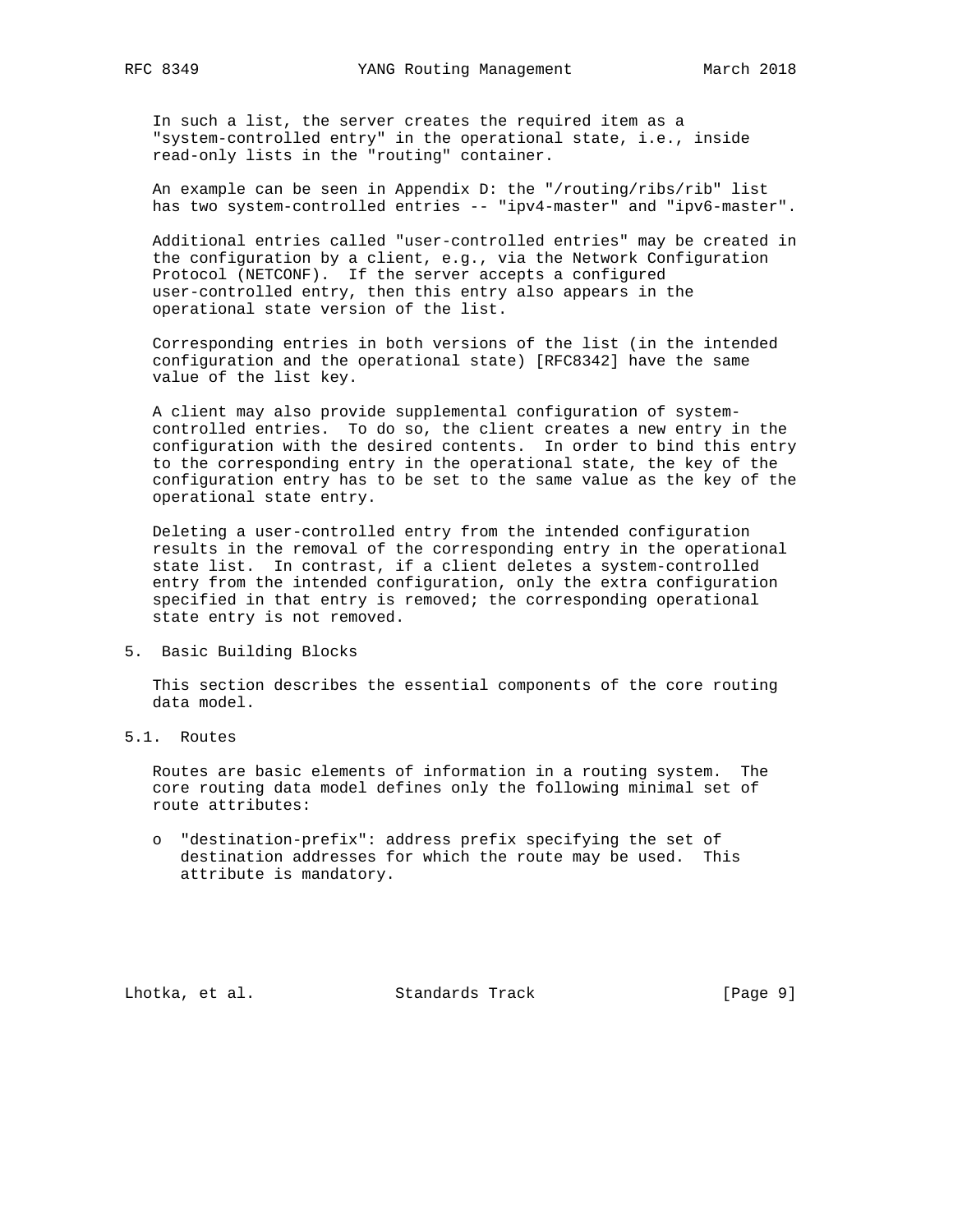- - o "route-preference": an integer value (also known as "administrative distance") that is used for selecting a preferred route among routes with the same destination prefix. A lower value indicates a route that is more preferred.
	- o "next-hop": determines the outgoing interface and/or next-hop address(es), or a special operation to be performed on a packet.

 Routes are primarily system state and appear as entries in RIBs (Section 5.2), but they may also be found in configuration data - for example, as manually configured static routes. In the latter case, configurable route attributes are generally a subset of attributes defined for RIB routes.

5.2. Routing Information Base (RIB)

 Every implementation of the core routing data model manages one or more RIBs. A RIB is a list of routes complemented with administrative data. Each RIB contains only routes of one address family. An address family is represented by an identity derived from the "rt:address-family" base identity.

 In the core routing data model, RIBs are represented as entries in the list "/routing/ribs/rib" in the operational state. The contents of RIBs are controlled and manipulated by control-plane protocol operations that may result in route additions, removals, and modifications. This also includes manipulations via the "static" and/or "direct" pseudo-protocols; see Section 5.3.1.

 For every supported address family, exactly one RIB MUST be marked as the "default RIB", in which control-plane protocols place their routes by default.

 Simple router implementations that do not advertise the "multiple-ribs" feature will typically create one system-controlled RIB per supported address family and mark it as the default RIB.

 More-complex router implementations advertising the "multiple-ribs" feature support multiple RIBs per address family that can be used for policy routing and other purposes.

 The following action (see Section 7.15 of [RFC7950]) is defined for the "rib" list:

 o active-route -- return the active RIB route for the destination address that is specified as the action's input parameter.

Lhotka, et al. Standards Track [Page 10]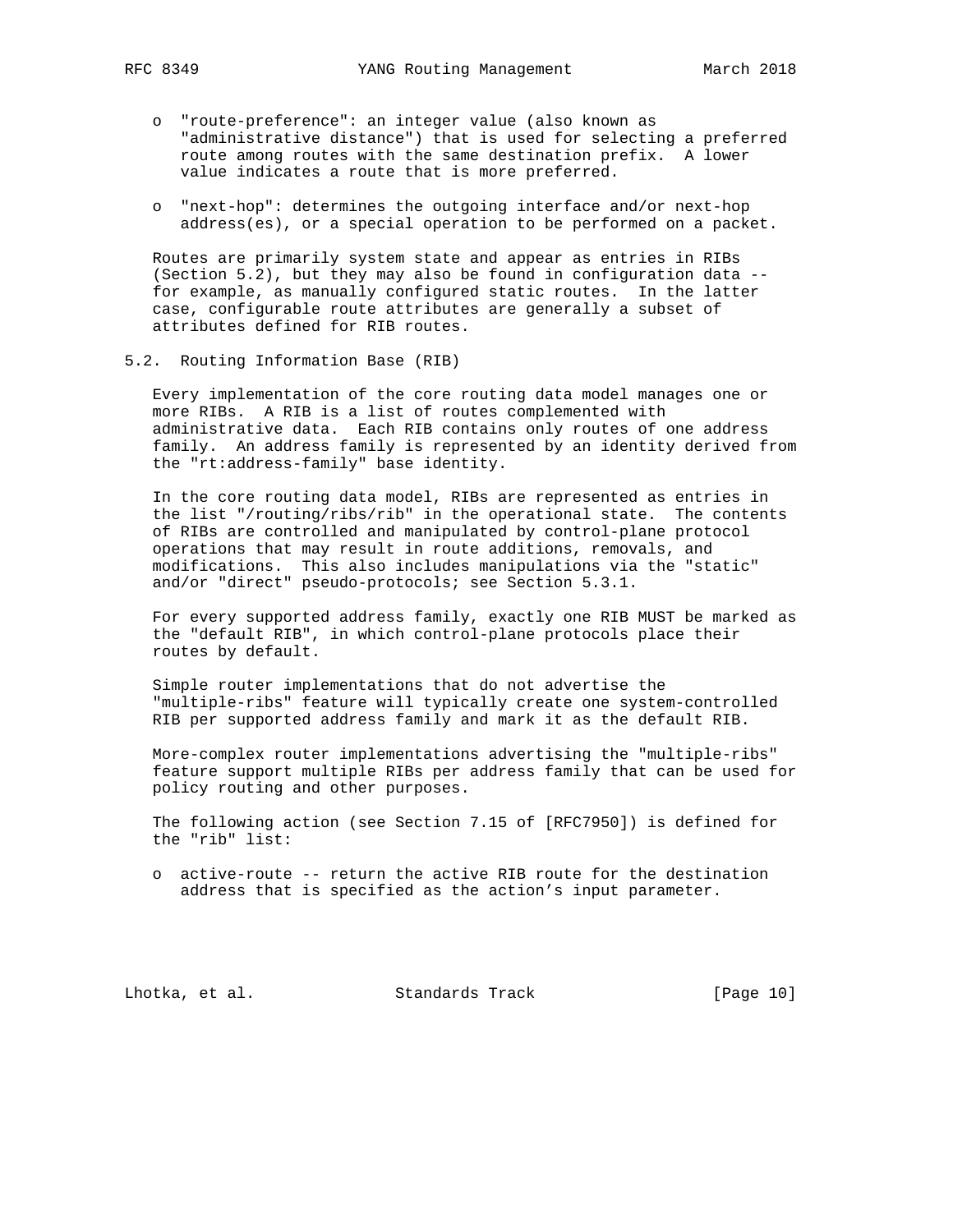## 5.3. Control-Plane Protocol

 The core routing data model provides an open-ended framework for defining multiple control-plane protocol instances, e.g., for Layer 3 routing protocols. Each control-plane protocol instance MUST be assigned a type, which is an identity derived from the "rt:control-plane-protocol" base identity. The core routing data model defines two identities for the "direct" and "static" pseudo-protocols (Section 5.3.1).

 Multiple control-plane protocol instances of the same type MAY be configured.

### 5.3.1. Routing Pseudo-Protocols

 The core routing data model defines two special routing protocol types -- "direct" and "static". Both are in fact pseudo-protocols, which means that they are confined to the local device and do not exchange any routing information with adjacent routers.

 Every implementation of the core routing data model MUST provide exactly one instance of the "direct" pseudo-protocol type. It is the source of direct routes for all configured address families. Direct routes are normally supplied by the operating system kernel, based on the configuration of network interface addresses; see Section 6.2.

 A pseudo-protocol of the type "static" allows for specifying routes manually. It MAY be configured in zero or multiple instances, although a typical configuration will have exactly one instance.

### 5.3.2. Defining New Control-Plane Protocols

 It is expected that future YANG modules will create data models for additional control-plane protocol types. Such new modules will have to define the protocol-specific data nodes, and they will have to integrate into the core routing framework in the following way:

 o A new identity MUST be defined for the control-plane protocol, and its base identity MUST be set to "rt:control-plane-protocol" or to an identity derived from "rt:control-plane-protocol".

Lhotka, et al. Standards Track [Page 11]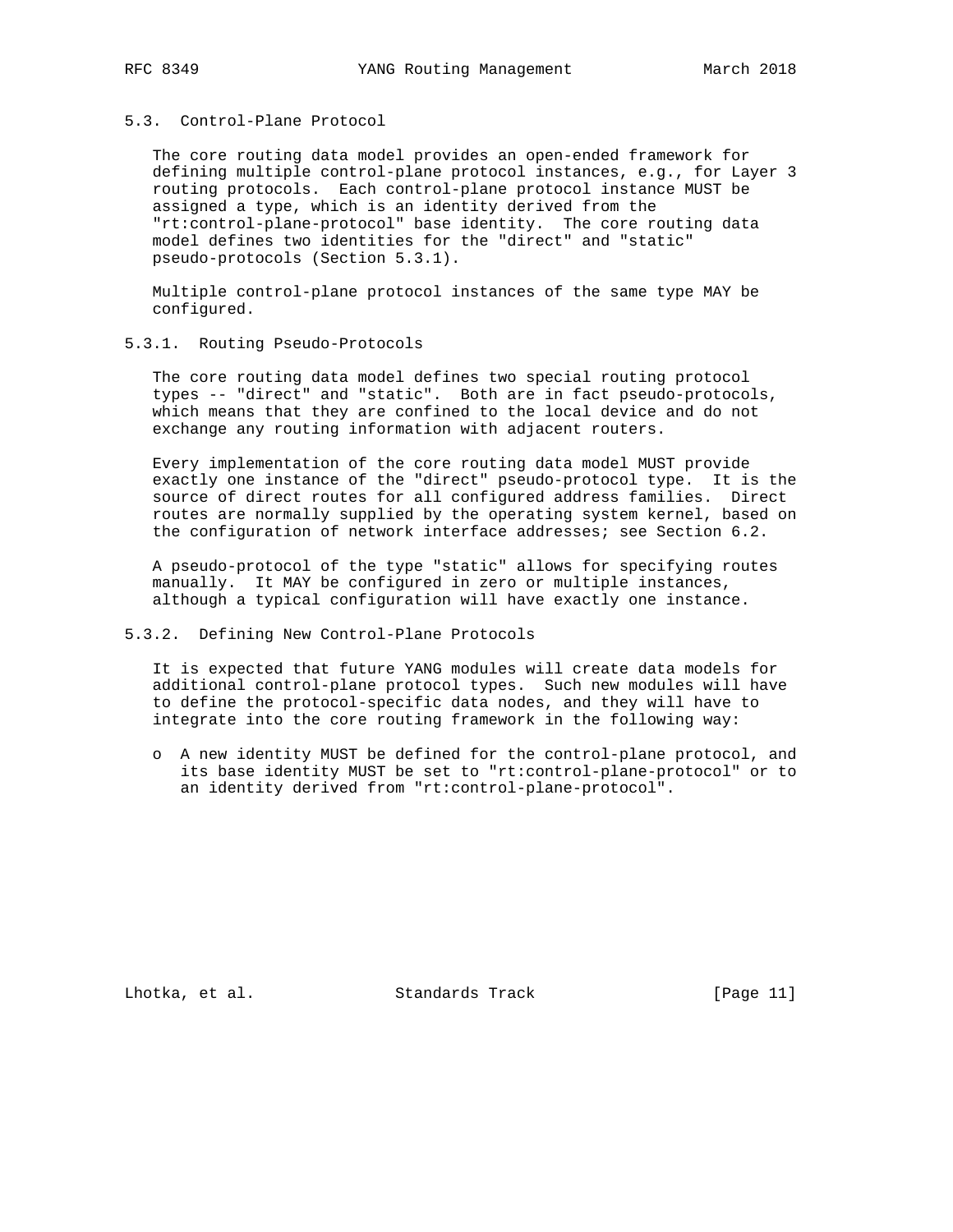o Additional route attributes MAY be defined, preferably in one place by means of defining a YANG grouping. The new attributes have to be inserted by augmenting the definitions of the node

/rt:routing/rt:ribs/rt:rib/rt:routes/rt:route

and possibly other places in the schema tree.

 o Data nodes for the new protocol can be defined by augmenting the "control-plane-protocol" data node under "/routing".

 By using a "when" statement, the augmented data nodes specific to the new protocol SHOULD be made conditional and valid only if the value of "rt:type" or "rt:source-protocol" is equal to (or derived from) the new protocol's identity.

 It is also RECOMMENDED that protocol-specific data nodes be encapsulated in an appropriately named container with presence. Such a container may contain mandatory data nodes that are otherwise forbidden at the top level of an augment.

 The above steps are implemented by the example YANG module for the Routing Information Protocol (RIP); see Appendix C.

5.4. Parameters of IPv6 Router Advertisements

 The YANG module "ietf-ipv6-router-advertisements" (Section 9.1), which is a submodule of the "ietf-ipv6-unicast-routing" module, augments the schema tree of IPv6 interfaces with definitions of the following variables as required by Section 6.2.1 of [RFC4861]:

- o send-advertisements
- o max-rtr-adv-interval
- o min-rtr-adv-interval
- o managed-flag
- o other-config-flag
- o link-mtu
- o reachable-time
- o retrans-timer
- o cur-hop-limit

Lhotka, et al. Standards Track [Page 12]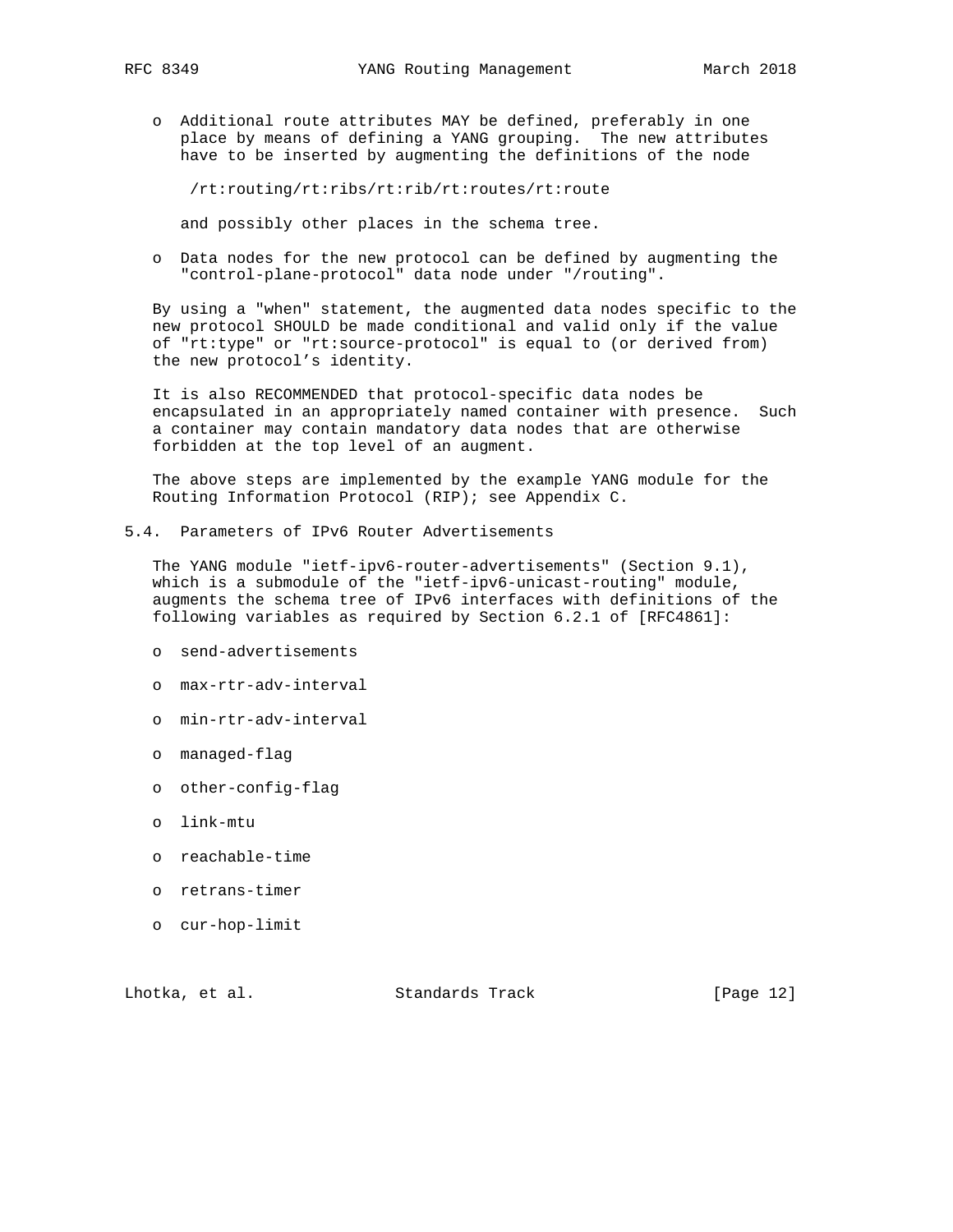- o default-lifetime
- o prefix-list: a list of prefixes to be advertised.

 The following parameters are associated with each prefix in the list:

- \* valid-lifetime
- \* on-link-flag
- \* preferred-lifetime
- \* autonomous-flag

NOTES:

- 1. The "IsRouter" flag, which is also required by [RFC4861], is implemented in the "ietf-ip" module [RFC8344] (leaf "ip:forwarding").
- 2. The Neighbor Discovery specification [RFC4861] allows the implementations to decide whether the "valid-lifetime" and "preferred-lifetime" parameters remain the same in consecutive advertisements or decrement in real time. However, the latter behavior seems problematic because the values might be reset again to the (higher) configured values after a configuration is reloaded. Moreover, no implementation is known to use the decrementing behavior. The "ietf-ipv6-router-advertisements" submodule therefore stipulates the former behavior with constant values.
- 6. Interactions with Other YANG Modules

 The semantics of the core routing data model also depends on several configuration parameters that are defined in other YANG modules.

6.1. Module "ietf-interfaces"

 The following boolean switch is defined in the "ietf-interfaces" YANG module [RFC8343]:

/if:interfaces/if:interface/if:enabled

 If this switch is set to "false" for a network-layer interface, then all routing and forwarding functions MUST be disabled on this interface.

Lhotka, et al. Standards Track [Page 13]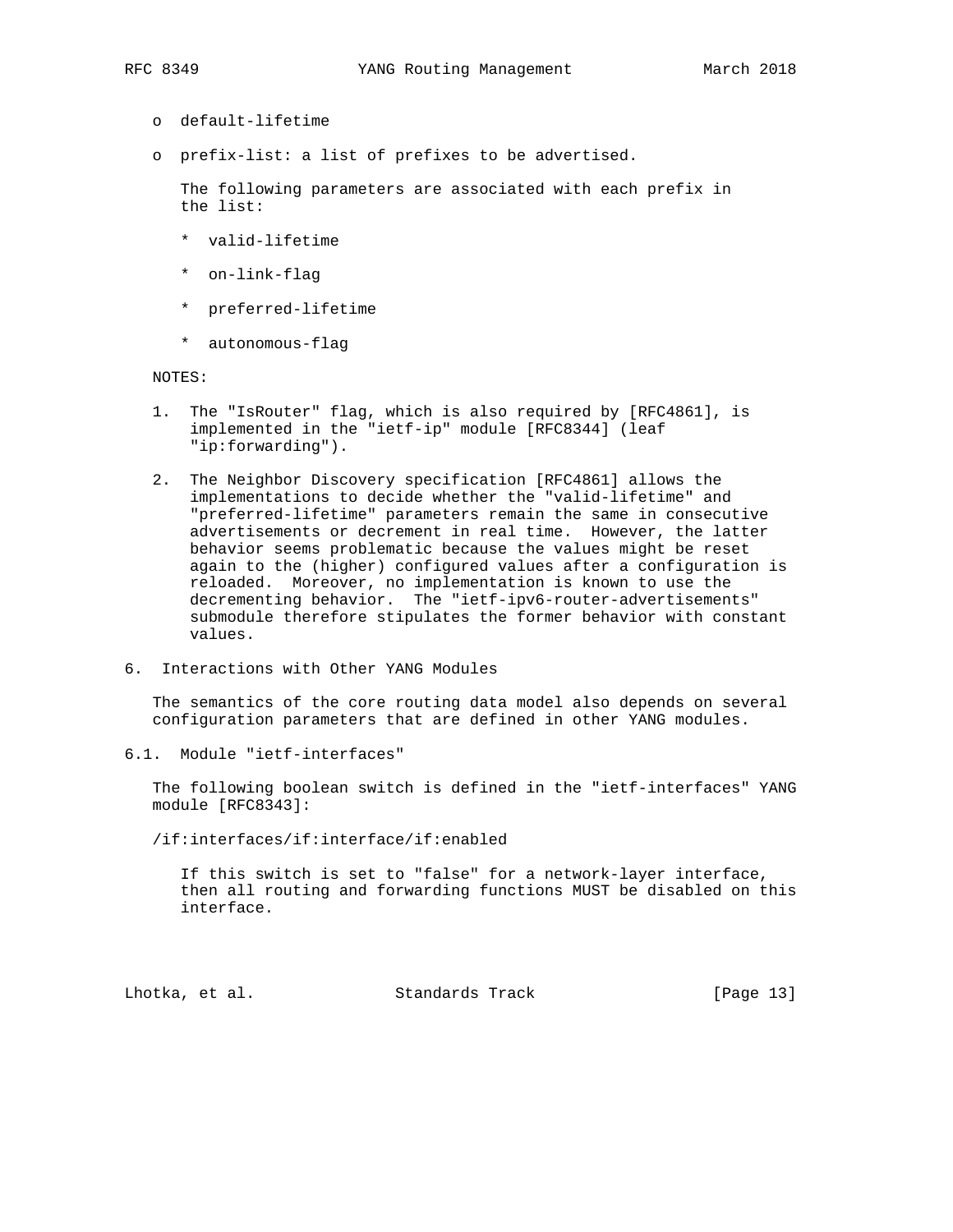6.2. Module "ietf-ip"

 The following boolean switches are defined in the "ietf-ip" YANG module [RFC8344]:

/if:interfaces/if:interface/ip:ipv4/ip:enabled

 If this switch is set to "false" for a network-layer interface, then all IPv4 routing and forwarding functions MUST be disabled on this interface.

/if:interfaces/if:interface/ip:ipv4/ip:forwarding

 If this switch is set to "false" for a network-layer interface, then the forwarding of IPv4 datagrams through this interface MUST be disabled. However, the interface MAY participate in other IPv4 routing functions, such as routing protocols.

/if:interfaces/if:interface/ip:ipv6/ip:enabled

 If this switch is set to "false" for a network-layer interface, then all IPv6 routing and forwarding functions MUST be disabled on this interface.

/if:interfaces/if:interface/ip:ipv6/ip:forwarding

 If this switch is set to "false" for a network-layer interface, then the forwarding of IPv6 datagrams through this interface MUST be disabled. However, the interface MAY participate in other IPv6 routing functions, such as routing protocols.

 In addition, the "ietf-ip" module allows for configuring IPv4 and IPv6 addresses and network prefixes or masks on network-layer interfaces. Configuration of these parameters on an enabled interface MUST result in an immediate creation of the corresponding direct route. The destination prefix of this route is set according to the configured IP address and network prefix/mask, and the interface is set as the outgoing interface for that route.

Lhotka, et al. Standards Track [Page 14]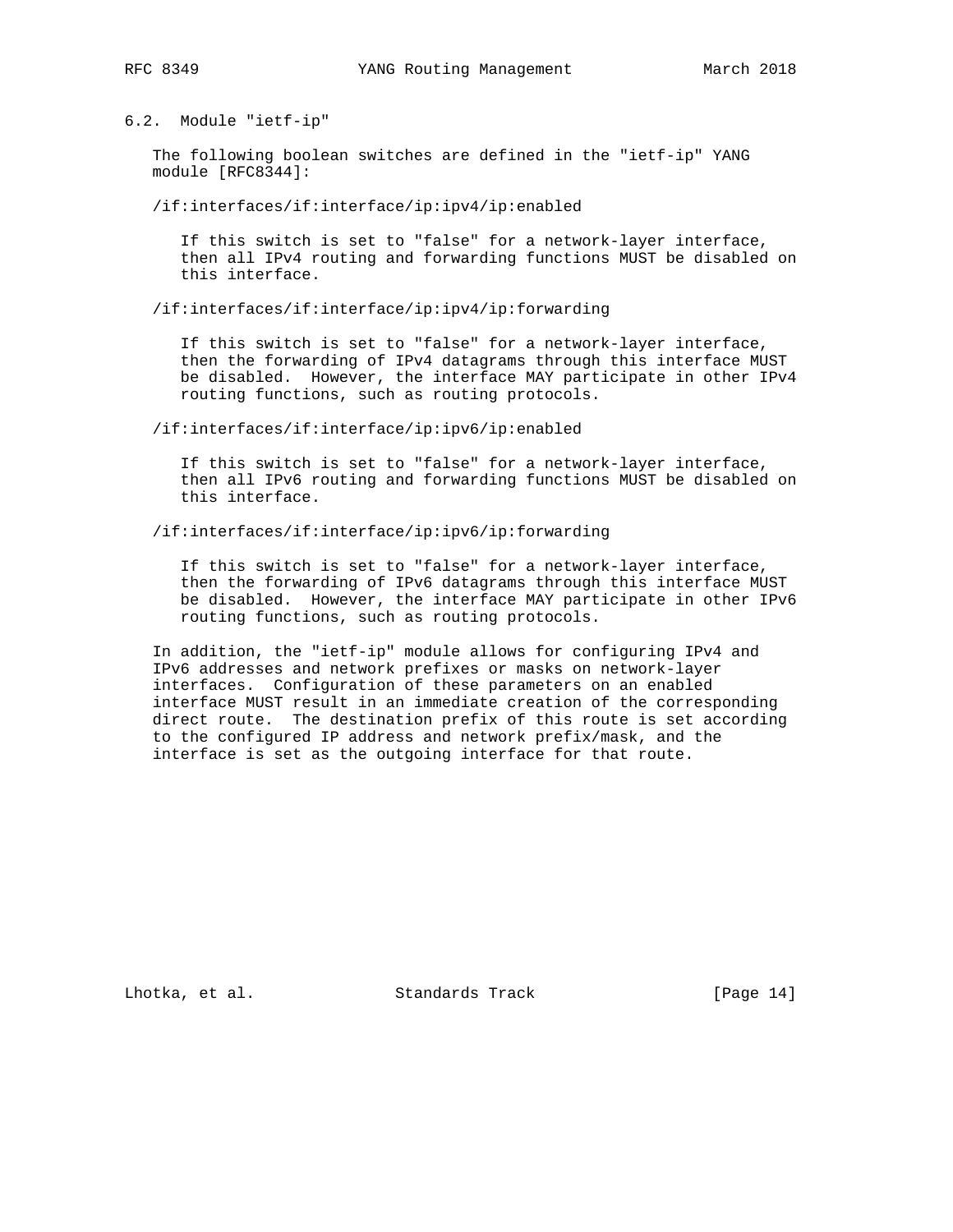7. Routing Management YANG Module

```
 <CODE BEGINS> file "ietf-routing@2018-03-13.yang"
   module ietf-routing {
     yang-version "1.1";
     namespace "urn:ietf:params:xml:ns:yang:ietf-routing";
     prefix "rt";
      import ietf-yang-types {
       prefix "yang";
      }
      import ietf-interfaces {
       prefix "if";
       description
          "An 'ietf-interfaces' module version that is compatible with
          the Network Management Datastore Architecture (NMDA)
          is required.";
      }
     organization
        "IETF NETMOD (Network Modeling) Working Group";
      contact
        "WG Web: <https://datatracker.ietf.org/wg/netmod/>
        WG List: <mailto:rtgwg@ietf.org>
        Editor: Ladislav Lhotka
                   <mailto:lhotka@nic.cz>
                  Acee Lindem
                   <mailto:acee@cisco.com>
                   Yingzhen Qu
                   <mailto:yingzhen.qu@huawei.com>";
      description
        "This YANG module defines essential components for the management
        of a routing subsystem. The model fully conforms to the Network
        Management Datastore Architecture (NMDA).
        Copyright (c) 2018 IETF Trust and the persons
         identified as authors of the code. All rights reserved.
        Redistribution and use in source and binary forms, with or
        without modification, is permitted pursuant to, and subject
        to the license terms contained in, the Simplified BSD License
        set forth in Section 4.c of the IETF Trust's Legal Provisions
        Relating to IETF Documents
         (https://trustee.ietf.org/license-info).
Lhotka, et al. Standards Track [Page 15]
```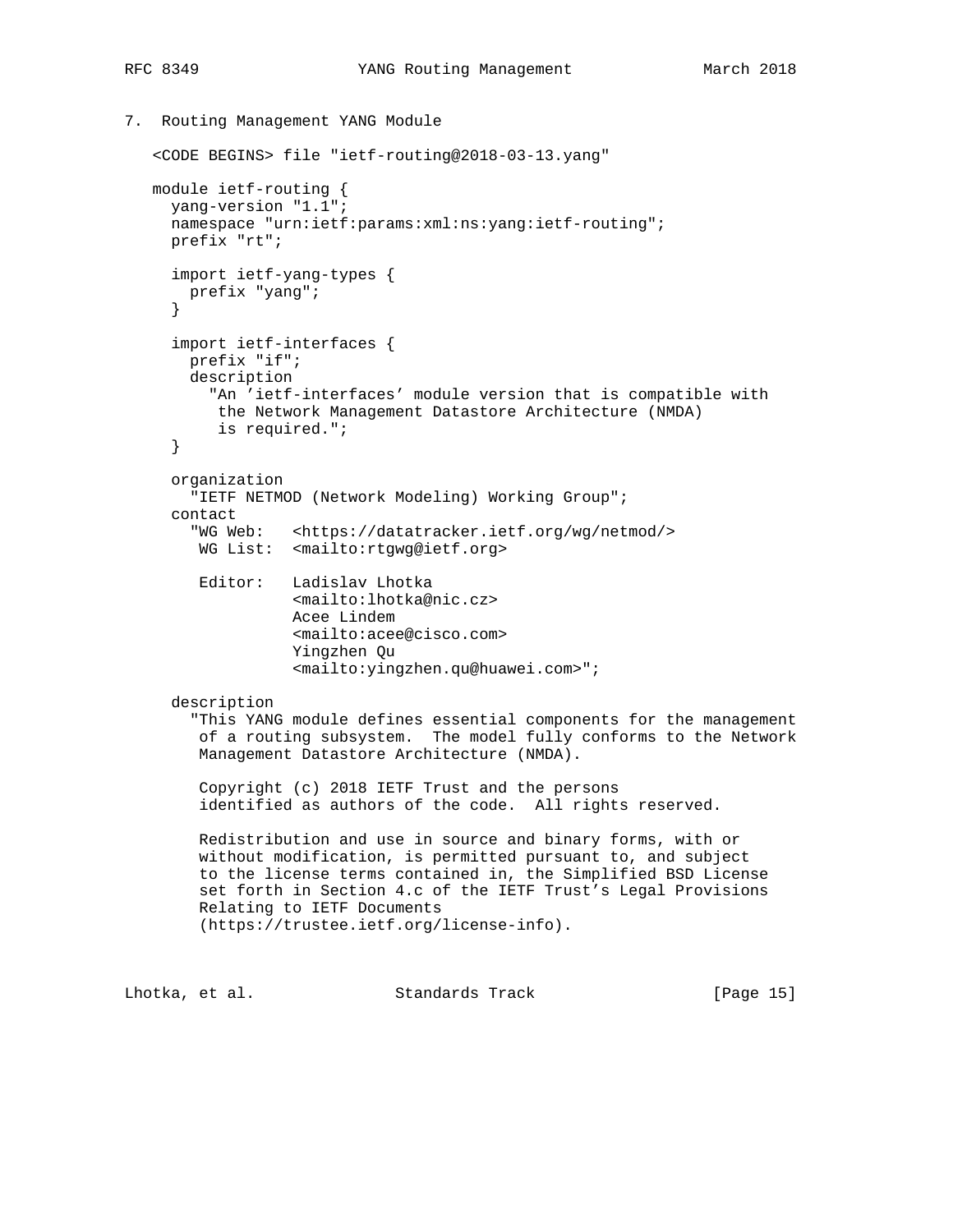```
 This version of this YANG module is part of RFC 8349; see
    the RFC itself for full legal notices.";
 revision 2018-03-13 {
   description
     "Network Management Datastore Architecture (NMDA) revision.";
  reference
     "RFC 8349: A YANG Data Model for Routing Management
               (NMDA Version)";
 }
 revision 2016-11-04 {
     description
       "Initial revision.";
     reference
        "RFC 8022: A YANG Data Model for Routing Management";
 }
 /* Features */
 feature multiple-ribs {
   description
     "This feature indicates that the server supports
     user-defined RIBs.
      Servers that do not advertise this feature SHOULD provide
      exactly one system-controlled RIB per supported address family
      and also make it the default RIB. This RIB then appears as an
      entry in the list '/routing/ribs/rib'.";
 }
 feature router-id {
   description
     "This feature indicates that the server supports an explicit
     32-bit router ID that is used by some routing protocols.
      Servers that do not advertise this feature set a router ID
      algorithmically, usually to one of the configured IPv4
      addresses. However, this algorithm is implementation
      specific.";
 }
 /* Identities */
 identity address-family {
  description
     "Base identity from which identities describing address
     families are derived.";
 }
```
Lhotka, et al. Standards Track [Page 16]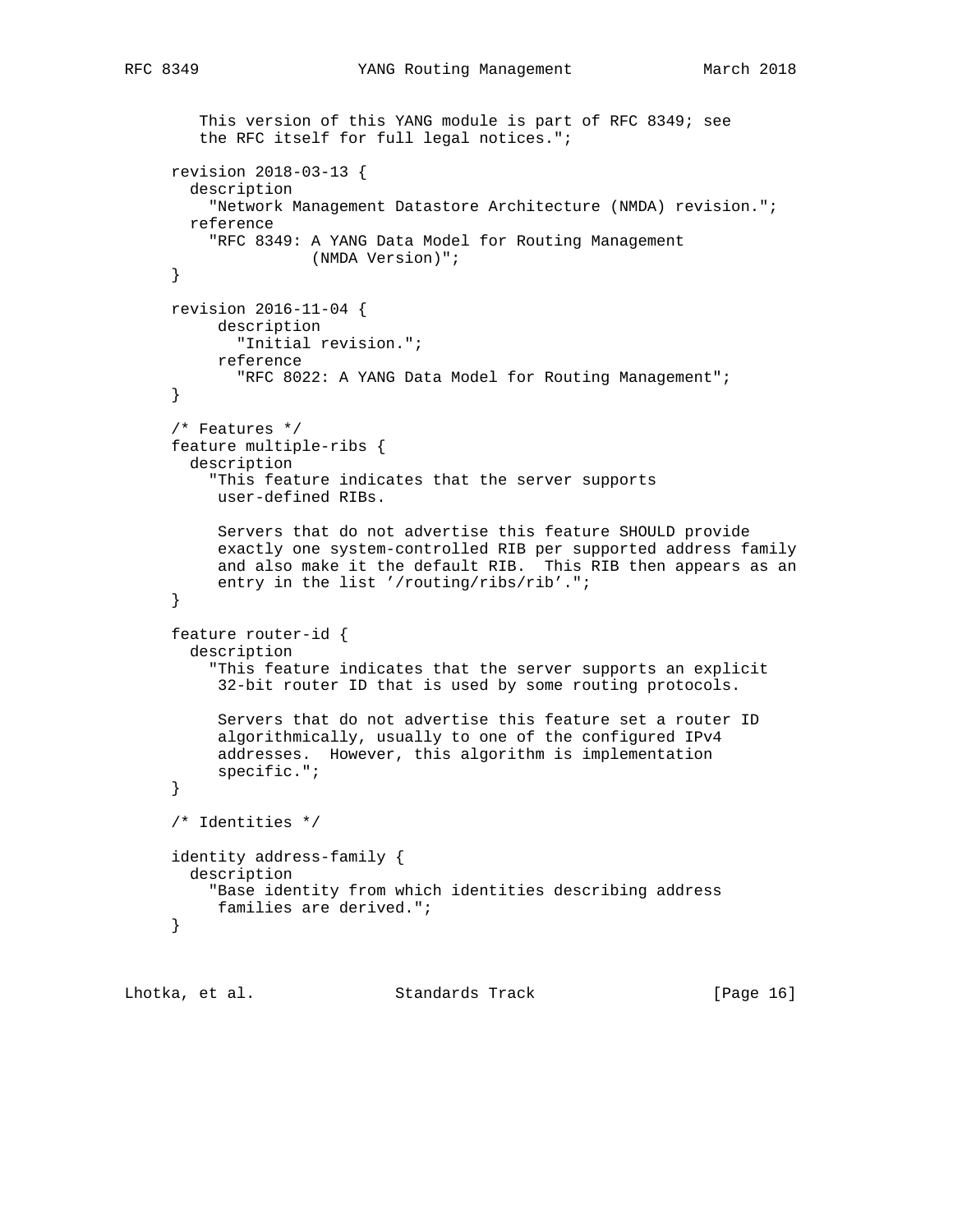```
 identity ipv4 {
   base address-family;
   description
     "This identity represents an IPv4 address family.";
 }
 identity ipv6 {
  base address-family;
   description
     "This identity represents an IPv6 address family.";
 }
 identity control-plane-protocol {
   description
     "Base identity from which control-plane protocol identities are
      derived.";
 }
 identity routing-protocol {
   base control-plane-protocol;
   description
     "Identity from which Layer 3 routing protocol identities are
     derived.";
 }
 identity direct {
  base routing-protocol;
   description
     "Routing pseudo-protocol that provides routes to directly
     connected networks.";
 }
 identity static {
   base routing-protocol;
   description
     "'Static' routing pseudo-protocol.";
 }
 /* Type Definitions */
 typedef route-preference {
   type uint32;
   description
     "This type is used for route preferences.";
 }
 /* Groupings */
```
Lhotka, et al. Standards Track [Page 17]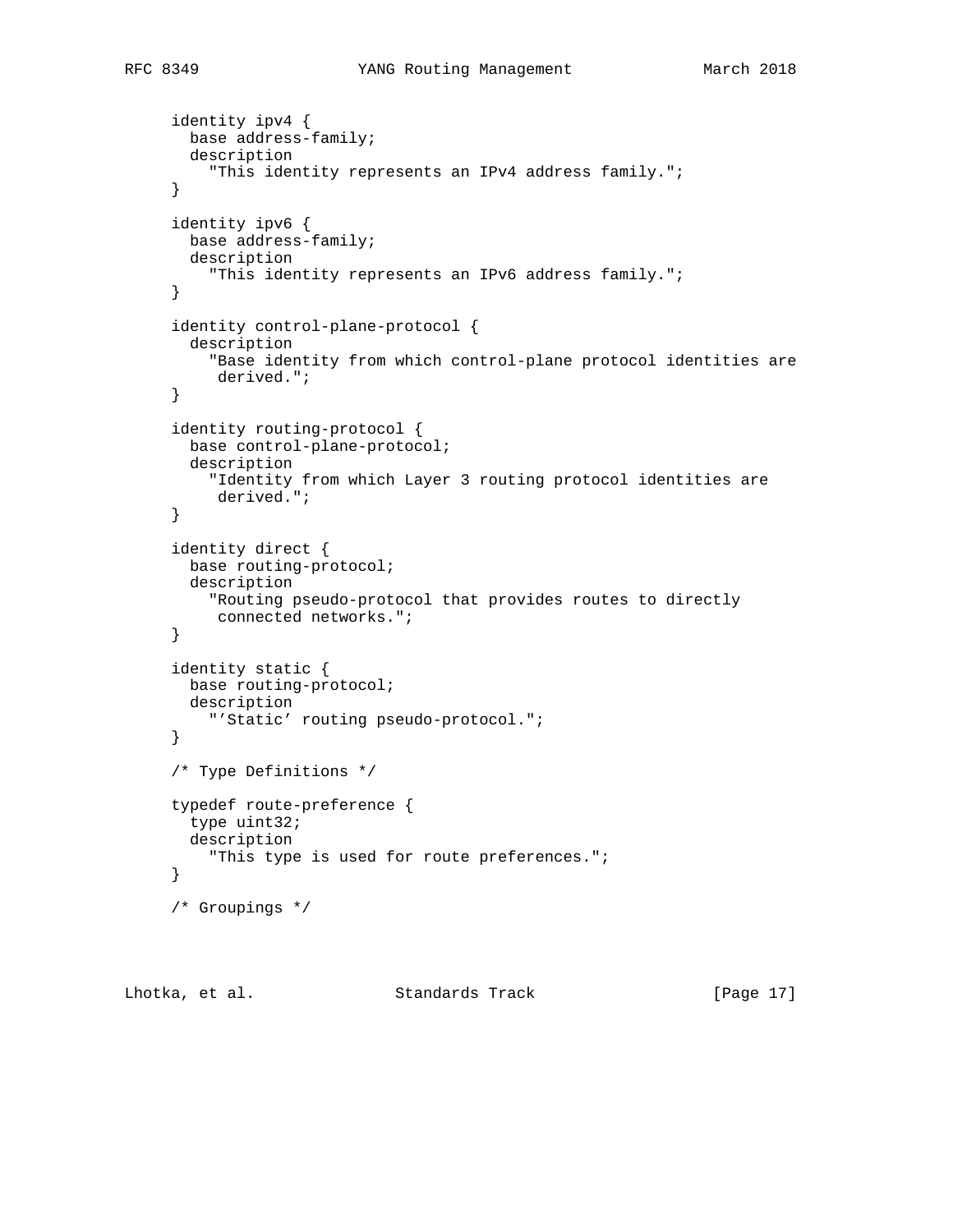```
 grouping address-family {
       description
          "This grouping provides a leaf identifying an address
          family.";
        leaf address-family {
          type identityref {
           base address-family;
          }
         mandatory true;
         description
            "Address family.";
       }
      }
     grouping router-id {
       description
          "This grouping provides a router ID.";
       leaf router-id {
         type yang:dotted-quad;
          description
            "A 32-bit number in the form of a dotted quad that is used by
            some routing protocols identifying a router.";
          reference
            "RFC 2328: OSPF Version 2";
        }
      }
      grouping special-next-hop {
       description
          "This grouping provides a leaf with an enumeration of special
          next hops.";
        leaf special-next-hop {
          type enumeration {
            enum blackhole {
             description
                "Silently discard the packet.";
 }
            enum unreachable {
              description
                "Discard the packet and notify the sender with an error
                message indicating that the destination host is
                unreachable.";
 }
            enum prohibit {
              description
                "Discard the packet and notify the sender with an error
                message indicating that the communication is
                 administratively prohibited.";
```
Lhotka, et al. Standards Track [Page 18]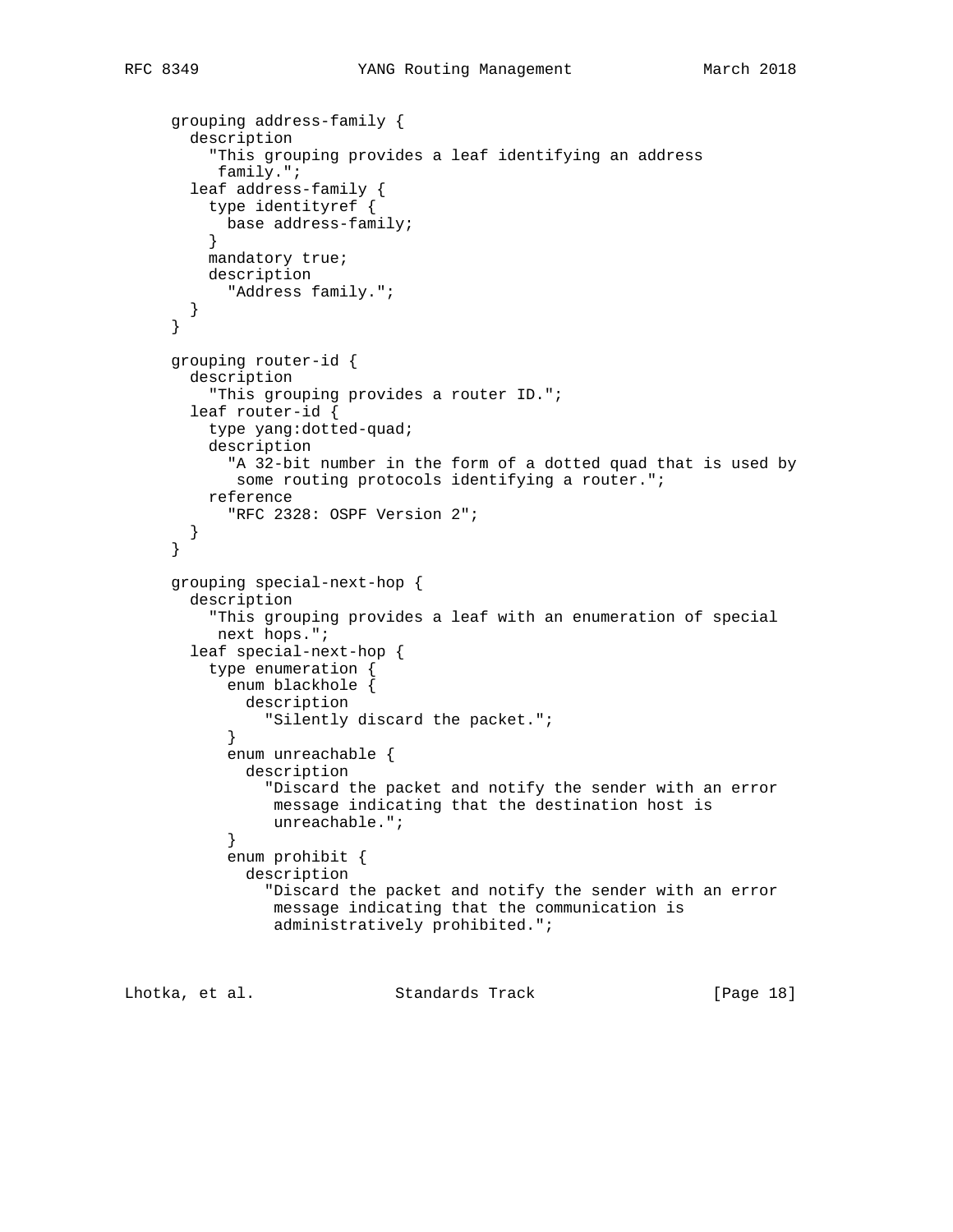```
 enum receive {
   description
     "The packet will be received by the local system.";
```

```
 }
 }
          description
           "Options for special next hops.";
        }
      }
     grouping next-hop-content {
       description
          "Generic parameters of next hops in static routes.";
       choice next-hop-options {
          mandatory true;
          description
            "Options for next hops in static routes.
             It is expected that further cases will be added through
             augments from other modules.";
          case simple-next-hop {
            description
              "This case represents a simple next hop consisting of the
               next-hop address and/or outgoing interface.
               Modules for address families MUST augment this case with a
               leaf containing a next-hop address of that address
               family.";
            leaf outgoing-interface {
              type if:interface-ref;
              description
                "Name of the outgoing interface.";
         \begin{matrix} \end{matrix} }
          case special-next-hop {
           uses special-next-hop;
 }
          case next-hop-list {
           container next-hop-list {
              description
                "Container for multiple next hops.";
              list next-hop {
                key "index";
                description
                  "An entry in a next-hop list.
                   Modules for address families MUST augment this list
```
Lhotka, et al. Standards Track [Page 19]

}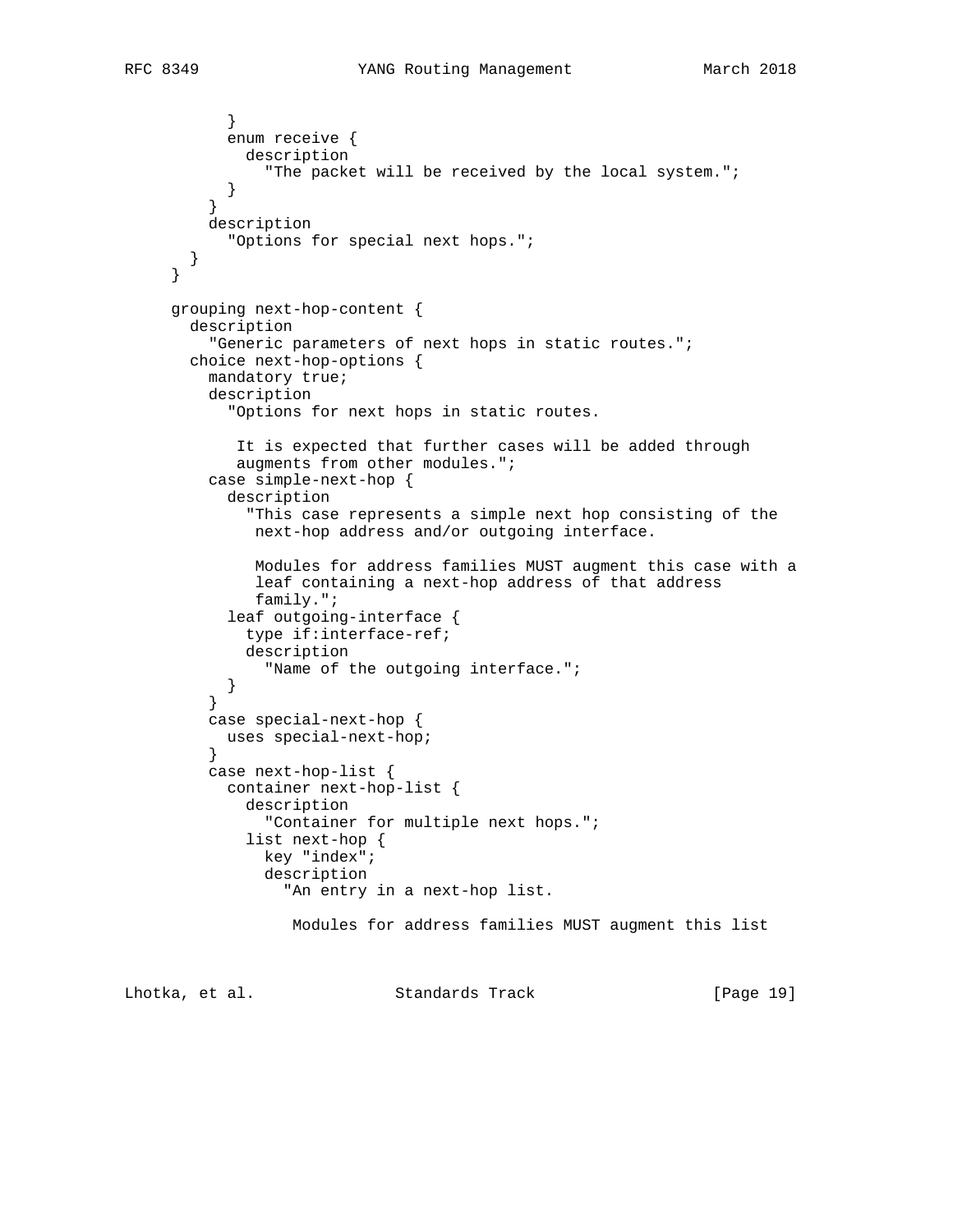```
 with a leaf containing a next-hop address of that
                  address family.";
               leaf index {
                 type string;
                 description
                   "A user-specified identifier utilized to uniquely
                    reference the next-hop entry in the next-hop list.
                    The value of this index has no semantic meaning
                    other than for referencing the entry.";
 }
               leaf outgoing-interface {
                 type if:interface-ref;
                 description
                   "Name of the outgoing interface.";
 }
 }
 }
 }
       }
     }
     grouping next-hop-state-content {
       description
         "Generic state parameters of next hops.";
       choice next-hop-options {
         mandatory true;
         description
           "Options for next hops.
            It is expected that further cases will be added through
            augments from other modules, e.g., for recursive
            next hops.";
         case simple-next-hop {
           description
             "This case represents a simple next hop consisting of the
              next-hop address and/or outgoing interface.
              Modules for address families MUST augment this case with a
              leaf containing a next-hop address of that address
              family.";
           leaf outgoing-interface {
             type if:interface-ref;
             description
               "Name of the outgoing interface.";
           }
         }
         case special-next-hop {
           uses special-next-hop;
```
Lhotka, et al. Standards Track [Page 20]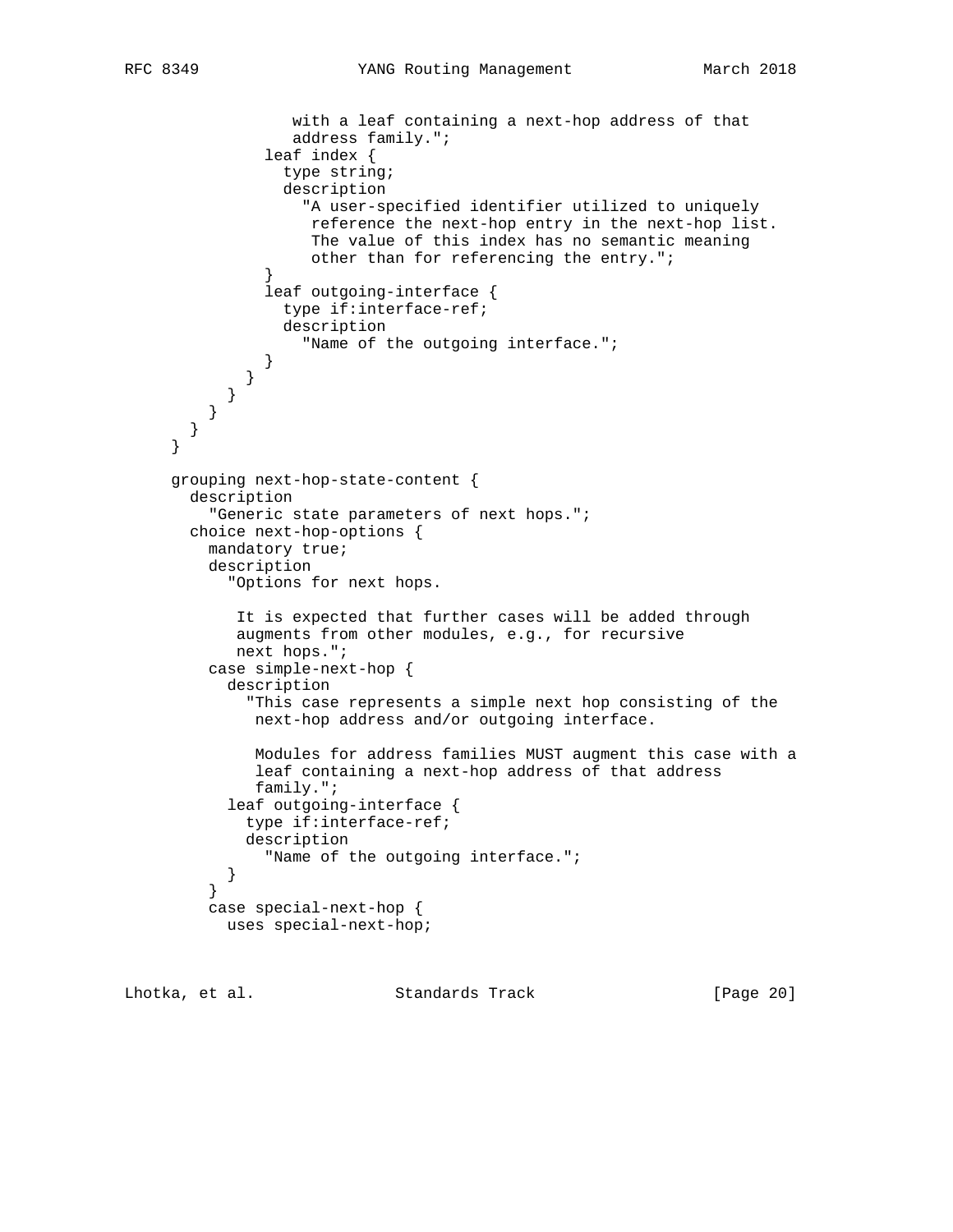```
 }
          case next-hop-list {
            container next-hop-list {
              description
                "Container for multiple next hops.";
              list next-hop {
                description
                  "An entry in a next-hop list.
                   Modules for address families MUST augment this list
                   with a leaf containing a next-hop address of that
                   address family.";
                leaf outgoing-interface {
                  type if:interface-ref;
                  description
                    "Name of the outgoing interface.";
 }
             }
           }
         }
       }
     }
     grouping route-metadata {
       description
          "Common route metadata.";
        leaf source-protocol {
         type identityref {
           base routing-protocol;
          }
         mandatory true;
          description
            "Type of the routing protocol from which the route
            originated.";
        }
        leaf active {
         type empty;
          description
           "The presence of this leaf indicates that the route is
             preferred among all routes in the same RIB that have the
             same destination prefix.";
        }
        leaf last-updated {
          type yang:date-and-time;
          description
            "Timestamp of the last modification of the route. If the
            route was never modified, it is the time when the route was
             inserted into the RIB.";
```
Lhotka, et al. Standards Track [Page 21]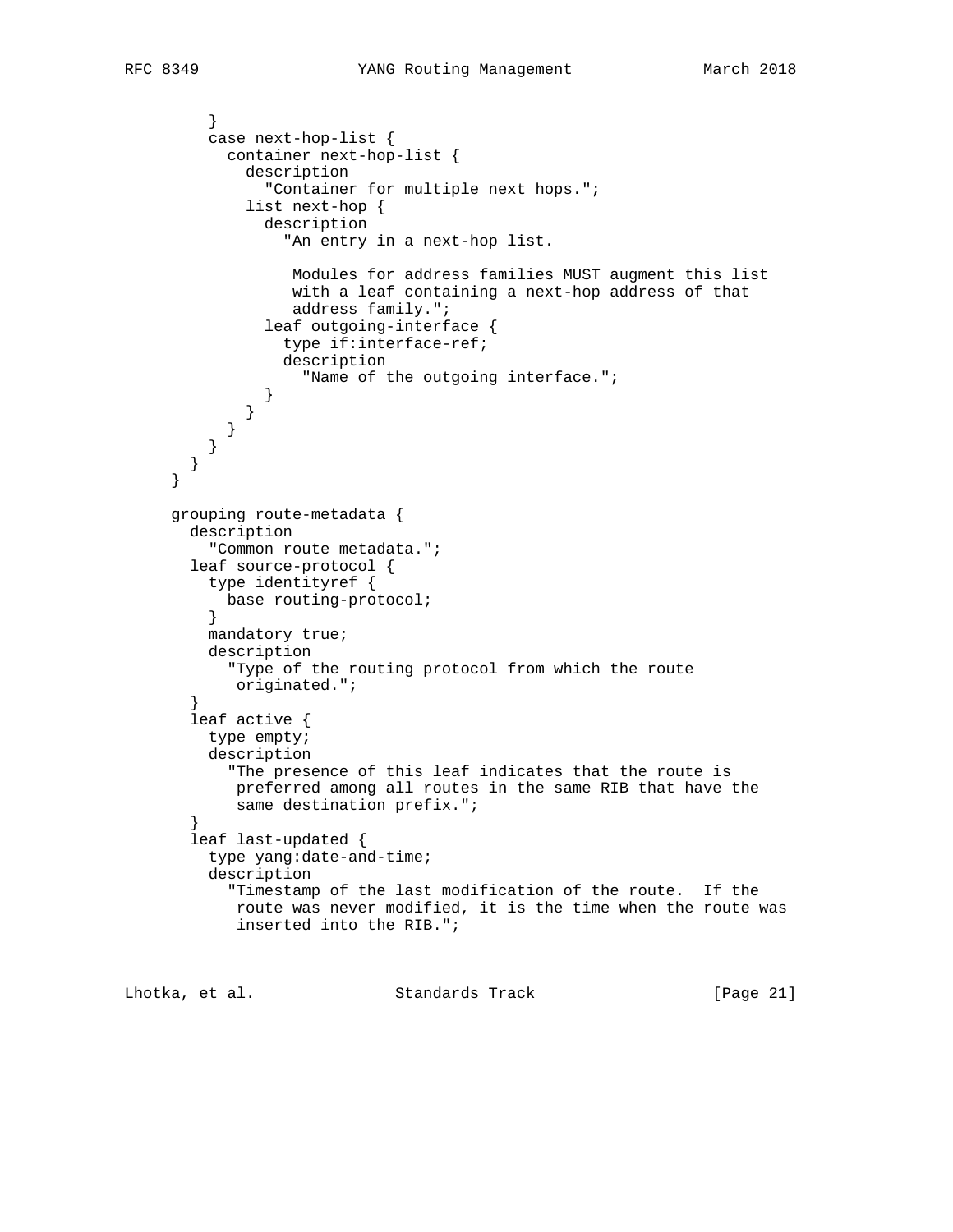```
 }
     }
     /* Data nodes */
     container routing {
       description
          "Configuration parameters for the routing subsystem.";
       uses router-id {
         if-feature "router-id";
         description
            "Support for the global router ID. Routing protocols
            that use a router ID can use this parameter or override it
            with another value.";
        }
       container interfaces {
         config false;
         description
           "Network-layer interfaces used for routing.";
         leaf-list interface {
           type if:interface-ref;
           description
              "Each entry is a reference to the name of a configured
              network-layer interface.";
 }
        }
       container control-plane-protocols {
         description
            "Support for control-plane protocol instances.";
         list control-plane-protocol {
           key "type name";
           description
              "Each entry contains a control-plane protocol instance.";
            leaf type {
             type identityref {
               base control-plane-protocol;
 }
             description
                "Type of the control-plane protocol -- an identity
                derived from the 'control-plane-protocol'
                base identity.";
 }
            leaf name {
             type string;
             description
                "An arbitrary name of the control-plane protocol
           instance.";<br>}
 }
```
Lhotka, et al. Standards Track [Page 22]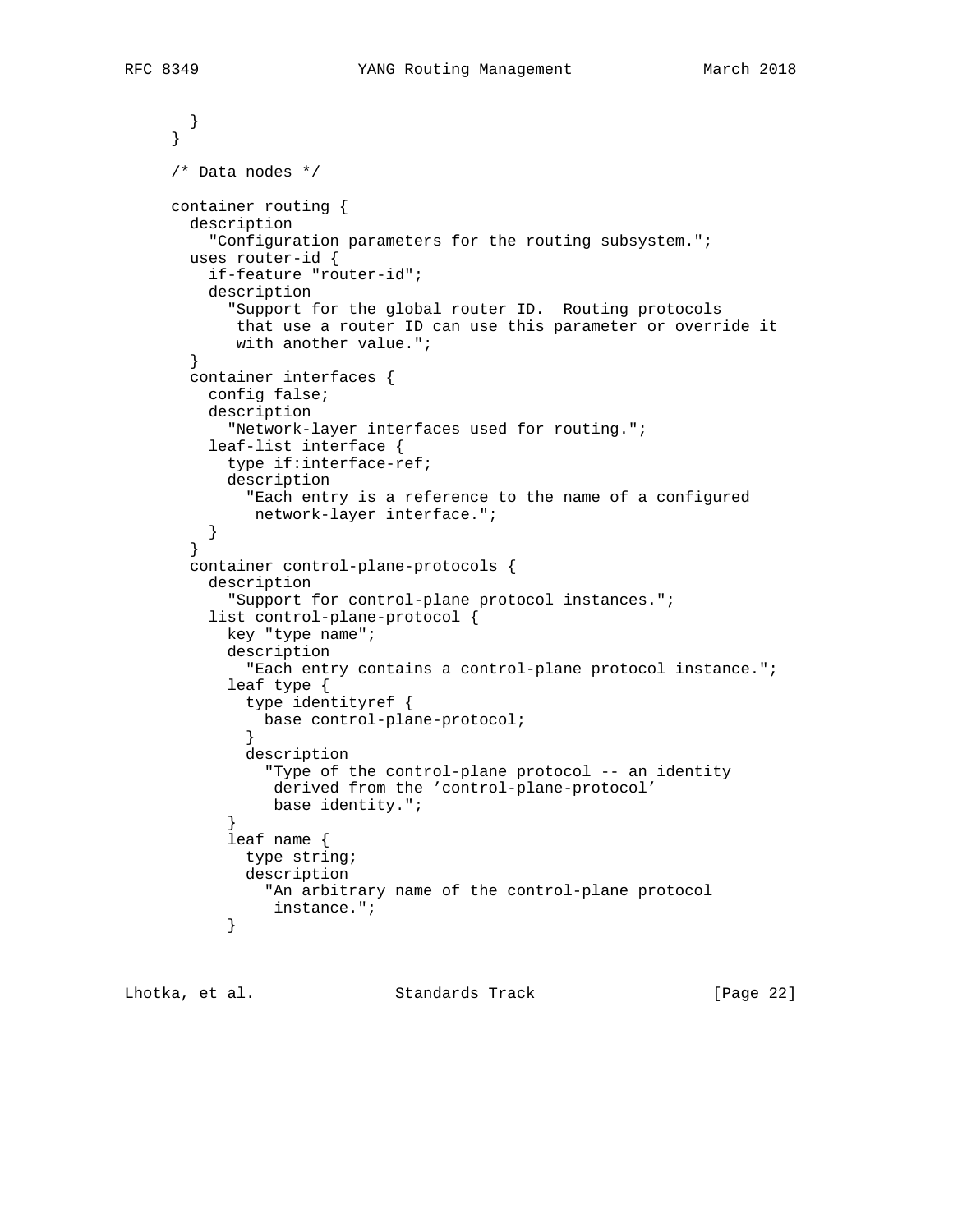```
 leaf description {
             type string;
             description
                "Textual description of the control-plane protocol
                 instance.";
 }
           container static-routes {
             when "derived-from-or-self(../type, 'rt:static')" {
                description
                  "This container is only valid for the 'static' routing
             protocol.";<br>}
 }
             description
                "Support for the 'static' pseudo-protocol.
                Address-family-specific modules augment this node with
                their lists of routes.";
           }
         }
        }
       container ribs {
         description
            "Support for RIBs.";
         list rib {
           key "name";
           description
              "Each entry contains a configuration for a RIB identified
              by the 'name' key.
               Entries having the same key as a system-controlled entry
               in the list '/routing/ribs/rib' are used for
               configuring parameters of that entry. Other entries
               define additional user-controlled RIBs.";
            leaf name {
             type string;
             description
                "The name of the RIB.
                 For system-controlled entries, the value of this leaf
                 must be the same as the name of the corresponding entry
                 in the operational state.
                For user-controlled entries, an arbitrary name can be
           used.";<br>}
 }
           uses address-family {
             description
                "The address family of the system-controlled RIB.";
```
Lhotka, et al. Standards Track [Page 23]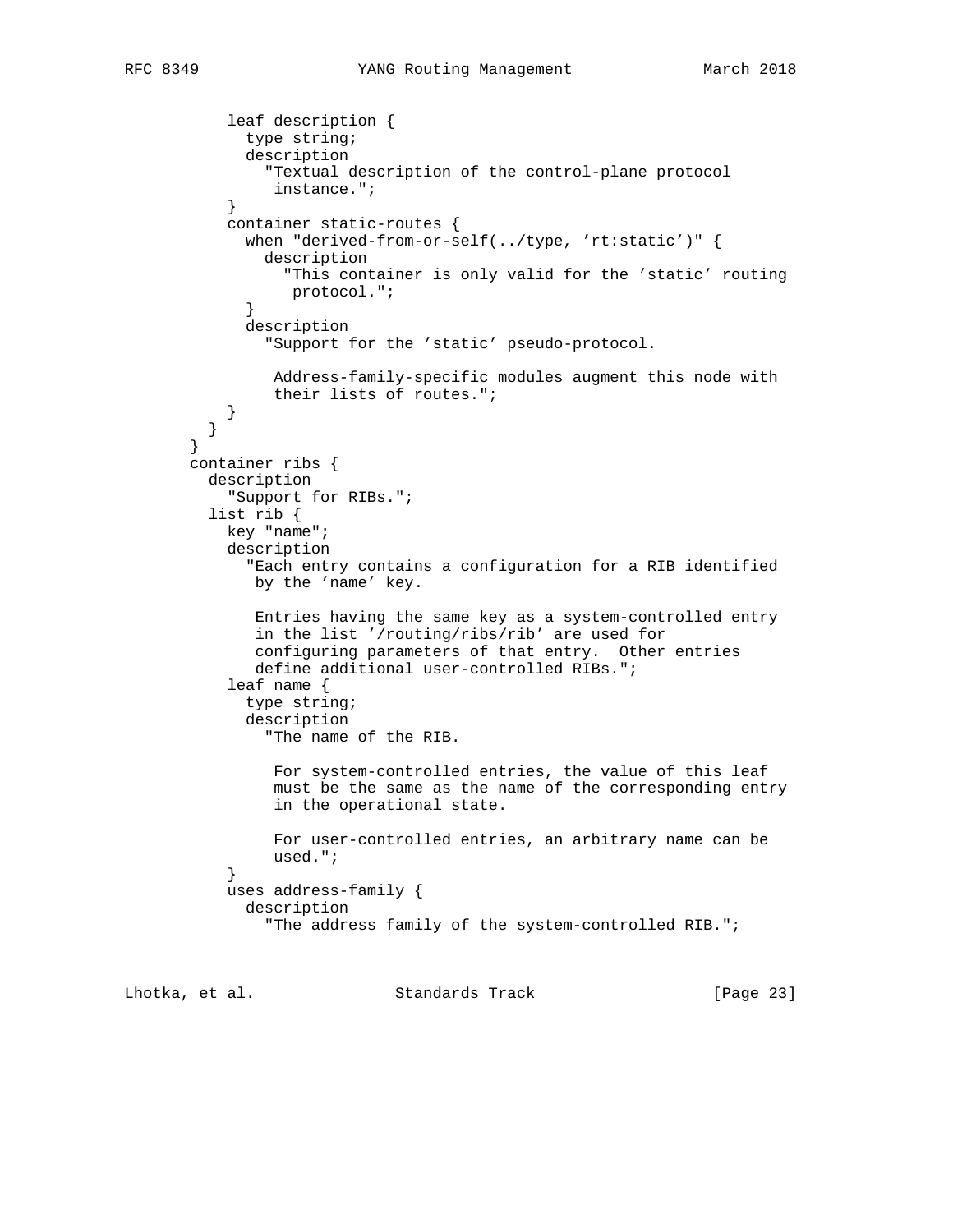```
 }
           leaf default-rib {
             if-feature "multiple-ribs";
             type boolean;
             default "true";
             config false;
             description
               "This flag has the value of 'true' if and only if the RIB
                is the default RIB for the given address family.
                By default, control-plane protocols place their routes
          in the default RIBs.";<br>}
 }
           container routes {
             config false;
             description
               "Current contents of the RIB.";
             list route {
               description
                 "A RIB route entry. This data node MUST be augmented
                  with information specific to routes of each address
                  family.";
               leaf route-preference {
                 type route-preference;
                 description
                   "This route attribute, also known as 'administrative
                    distance', allows for selecting the preferred route
                    among routes with the same destination prefix. A
                    smaller value indicates a route that is
                    more preferred.";
 }
               container next-hop {
                 description
                   "Route's next-hop attribute.";
              uses next-hop-state-content;<br>}
 }
            uses route-metadata;<br>}
 }
 }
           action active-route {
             description
               "Return the active RIB route that is used for the
                destination address.
                Address-family-specific modules MUST augment input
                parameters with a leaf named 'destination-address'.";
             output {
```
Lhotka, et al. Standards Track [Page 24]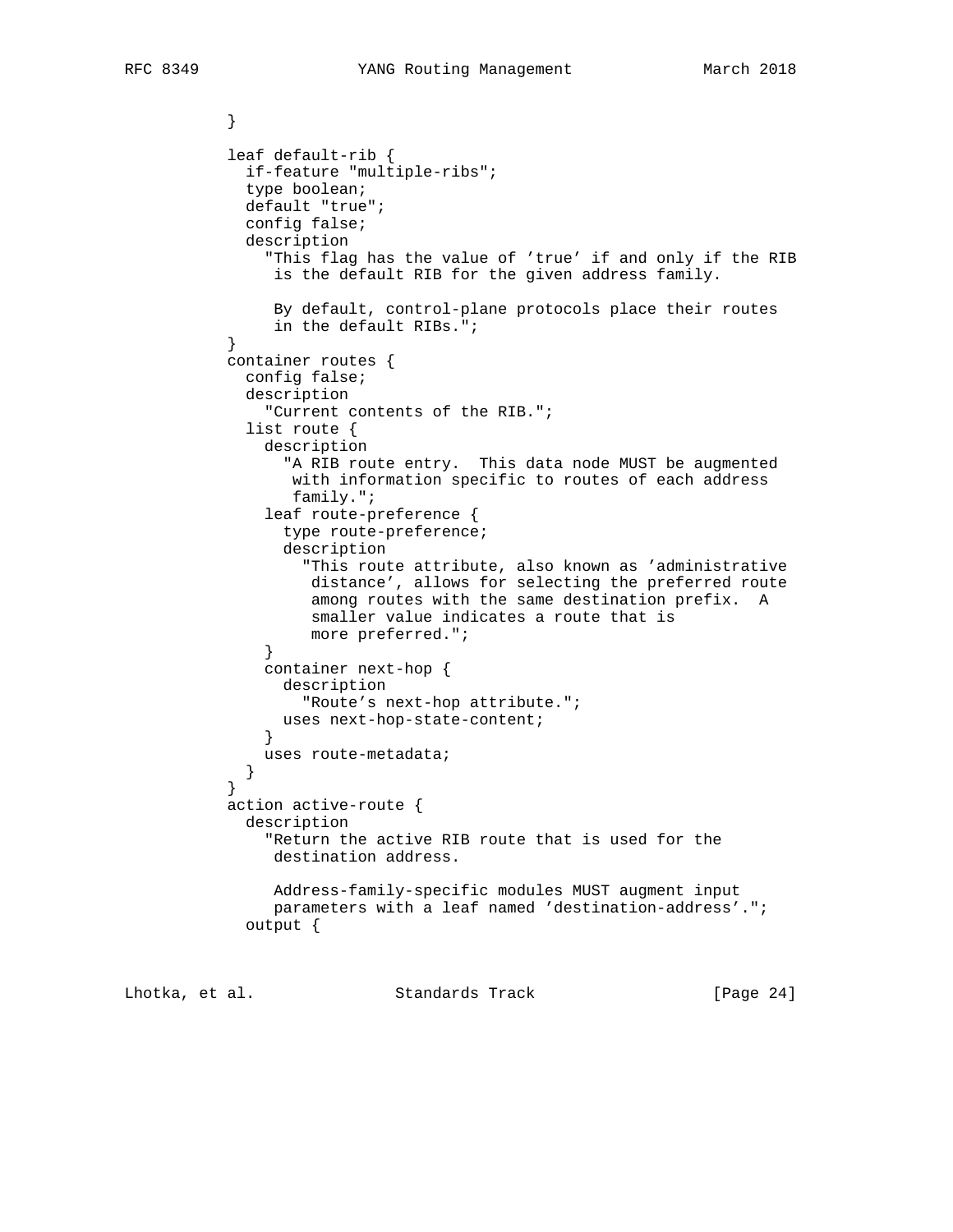```
 container route {
                 description
                    "The active RIB route for the specified destination.
                     If no route exists in the RIB for the destination
                    address, no output is returned.
                    Address-family-specific modules MUST augment this
                    container with appropriate route contents.";
                 container next-hop {
                   description
                     "Route's next-hop attribute.";
                uses next-hop-state-content;<br>}
 }
                 uses route-metadata;
 }
 }
 }
           leaf description {
             type string;
             description
                "Textual description of the RIB.";
           }
         }
       }
     }
     /*
      * The subsequent data nodes are obviated and obsoleted
      * by the Network Management Datastore Architecture
      * as described in RFC 8342.
      */
     container routing-state {
       config false;
       status obsolete;
       description
         "State data of the routing subsystem.";
       uses router-id {
         status obsolete;
         description
           "Global router ID.
            It may be either configured or assigned algorithmically by
            the implementation.";
       }
       container interfaces {
         status obsolete;
         description
```
Lhotka, et al. Standards Track [Page 25]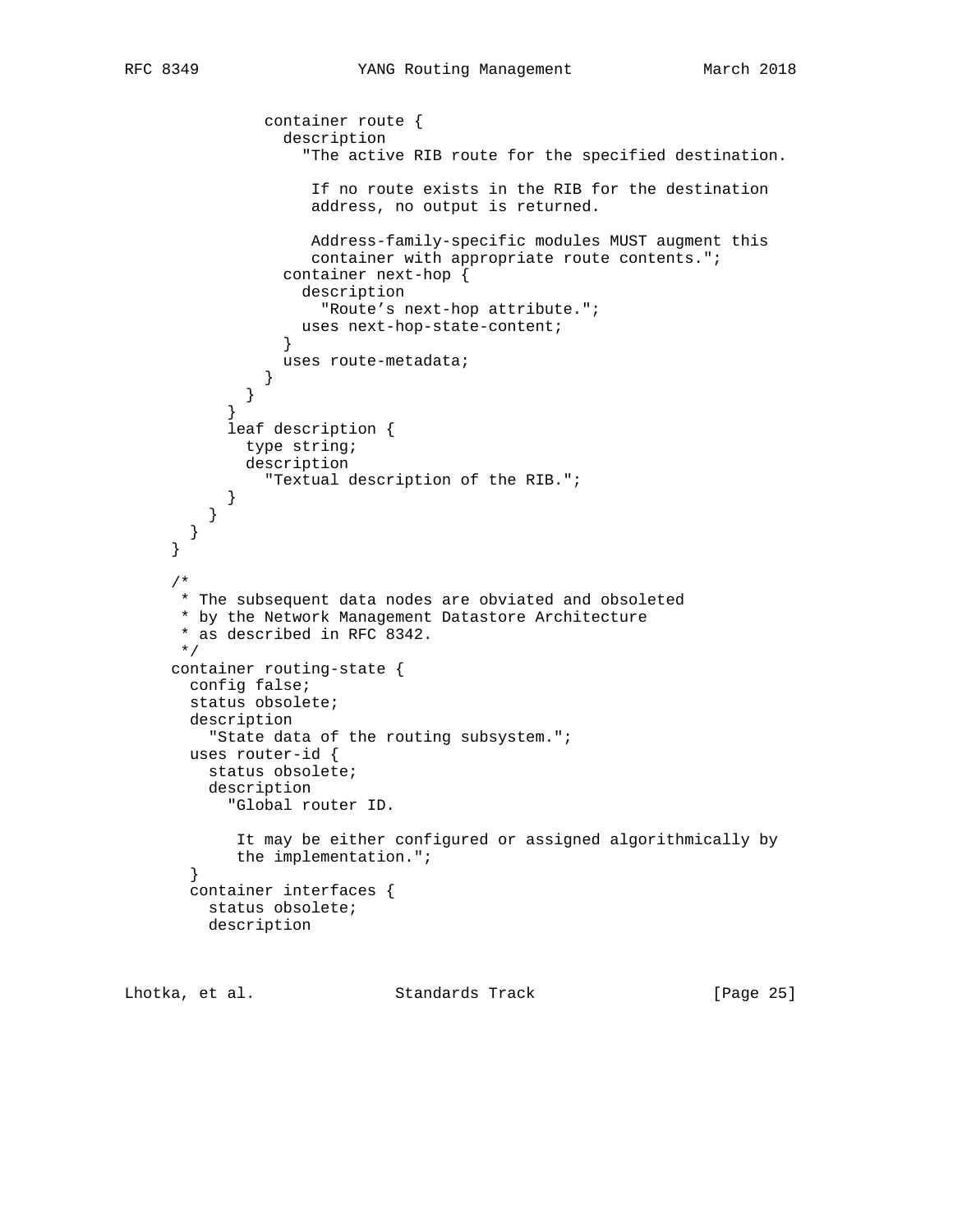```
 "Network-layer interfaces used for routing.";
          leaf-list interface {
           type if:interface-state-ref;
           status obsolete;
           description
              "Each entry is a reference to the name of a configured
              network-layer interface.";
          }
        }
       container control-plane-protocols {
          status obsolete;
         description
            "Container for the list of routing protocol instances.";
          list control-plane-protocol {
           key "type name";
            status obsolete;
            description
              "State data of a control-plane protocol instance.
               An implementation MUST provide exactly one
               system-controlled instance of the 'direct'
              pseudo-protocol. Instances of other control-plane
              protocols MAY be created by configuration.";
            leaf type {
              type identityref {
             base control-plane-protocol;<br>}
 }
              status obsolete;
              description
                "Type of the control-plane protocol.";
 }
            leaf name {
             type string;
              status obsolete;
              description
                "The name of the control-plane protocol instance.
                 For system-controlled instances, this name is
                 persistent, i.e., it SHOULD NOT change across
                 reboots.";
           }
          }
        }
       container ribs {
         status obsolete;
         description
            "Container for RIBs.";
         list rib {
```
Lhotka, et al. Standards Track [Page 26]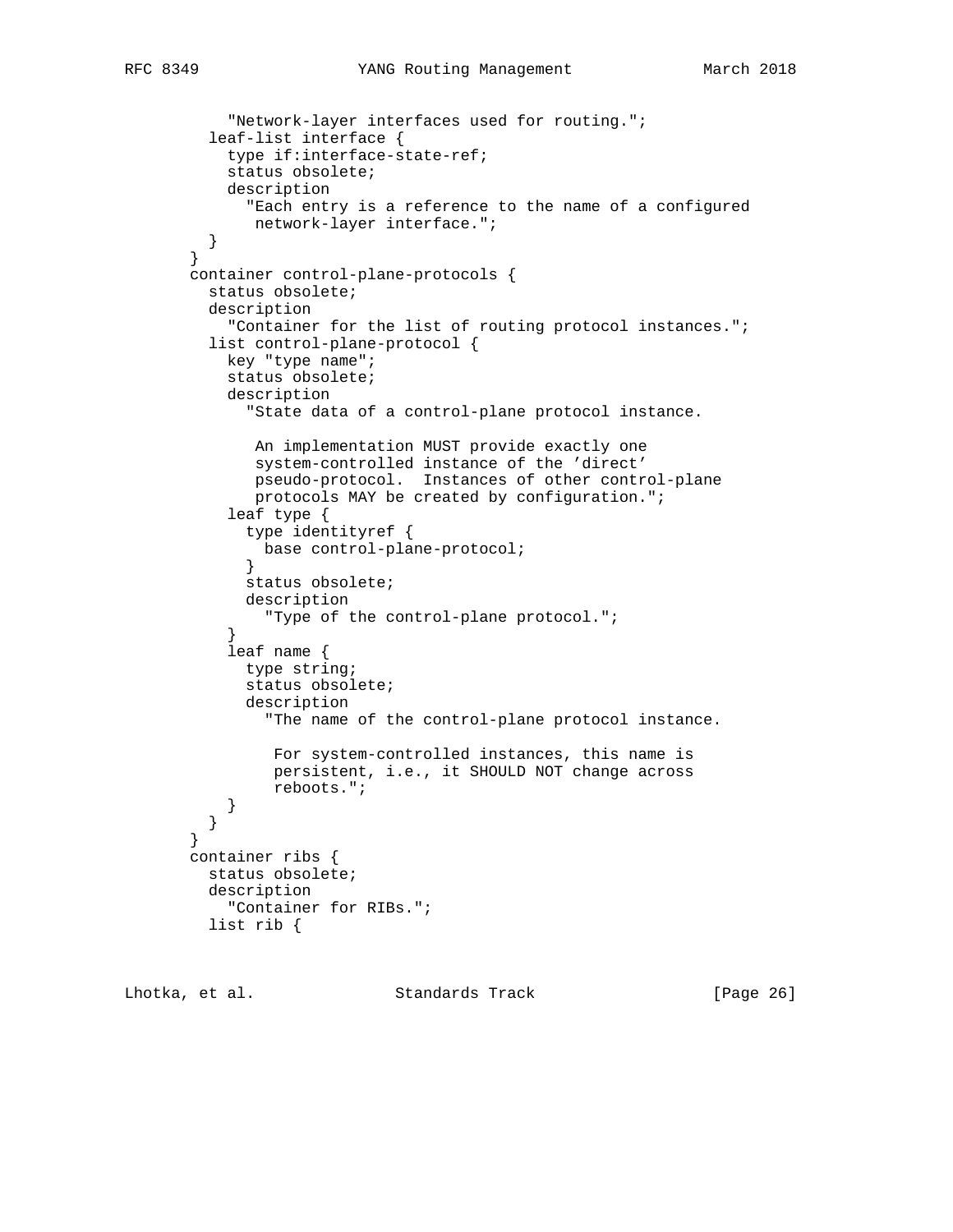```
 key "name";
           min-elements 1;
           status obsolete;
           description
              "Each entry represents a RIB identified by the 'name'
              key. All routes in a RIB MUST belong to the same address
              family.
              An implementation SHOULD provide one system-controlled
              default RIB for each supported address family.";
            leaf name {
             type string;
              status obsolete;
             description
               "The name of the RIB.";
 }
           uses address-family {
             status obsolete;
             description
               "The address family of the RIB.";
 }
           leaf default-rib {
             if-feature "multiple-ribs";
             type boolean;
              default "true";
              status obsolete;
              description
                "This flag has the value of 'true' if and only if the
                RIB is the default RIB for the given address family.
                 By default, control-plane protocols place their routes
           in the default RIBs.";<br>}
 }
           container routes {
             status obsolete;
              description
               "Current contents of the RIB.";
              list route {
                status obsolete;
                description
                  "A RIB route entry. This data node MUST be augmented
                  with information specific to routes of each address
                  family.";
                leaf route-preference {
                  type route-preference;
                  status obsolete;
                  description
                    "This route attribute, also known as 'administrative
```
Lhotka, et al. Standards Track [Page 27]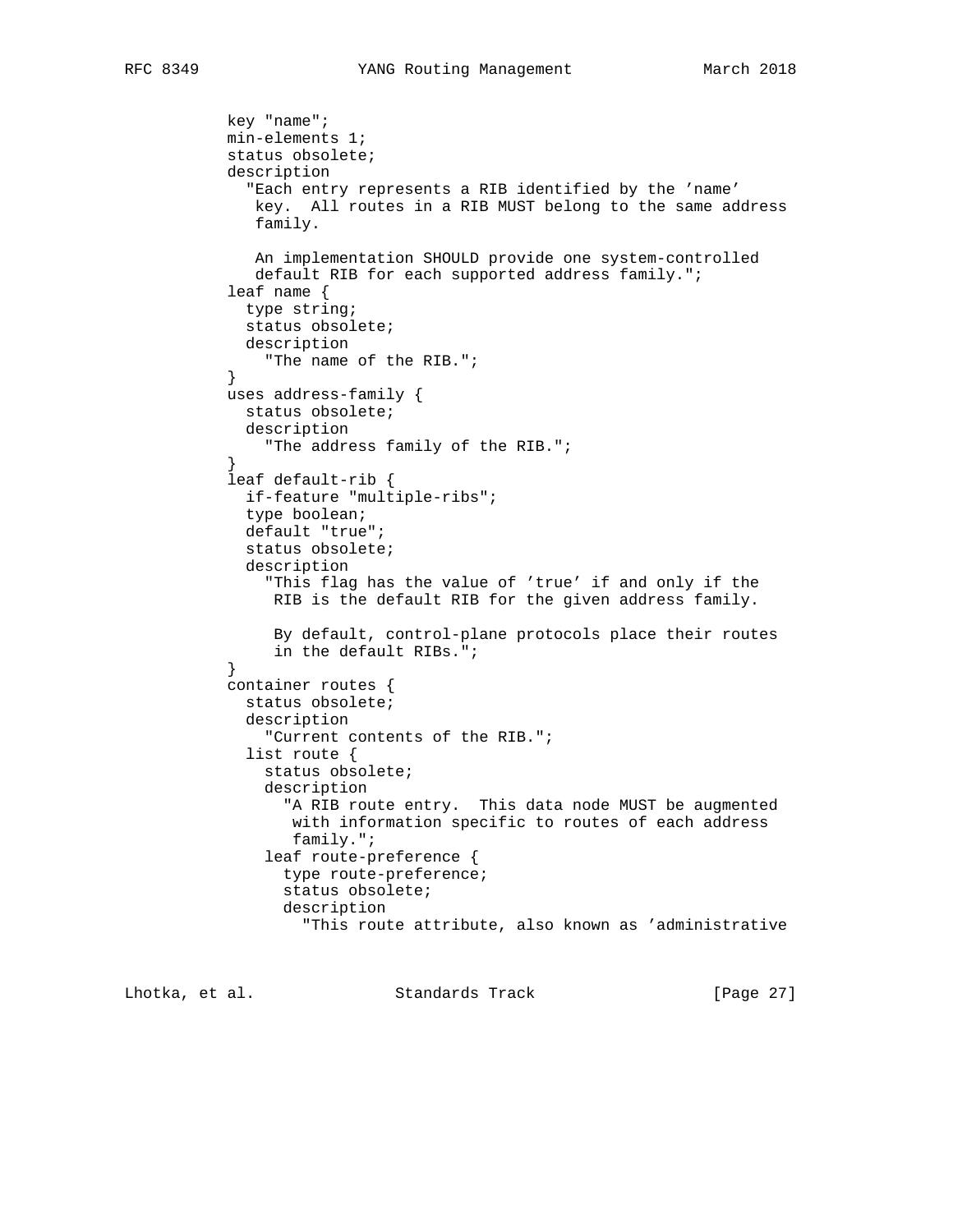```
 distance', allows for selecting the preferred route
                    among routes with the same destination prefix. A
                    smaller value indicates a route that is
                    more preferred.";
 }
               container next-hop {
                 status obsolete;
                 description
                   "Route's next-hop attribute.";
                 uses next-hop-state-content {
                  status obsolete;
                  description
                 "Route's next-hop attribute operational state.";
 }
 }
               uses route-metadata {
                status obsolete;
                description
                   "Route metadata.";
 }
 }
 }
           action active-route {
             status obsolete;
             description
               "Return the active RIB route that is used for the
                destination address.
                Address-family-specific modules MUST augment input
                parameters with a leaf named 'destination-address'.";
             output {
               container route {
                 status obsolete;
                 description
                   "The active RIB route for the specified
                    destination.
                    If no route exists in the RIB for the destination
                    address, no output is returned.
                    Address-family-specific modules MUST augment this
                   container with appropriate route contents.";
                 container next-hop {
                   status obsolete;
                   description
                     "Route's next-hop attribute.";
                   uses next-hop-state-content {
                     status obsolete;
```
Lhotka, et al. Standards Track [Page 28]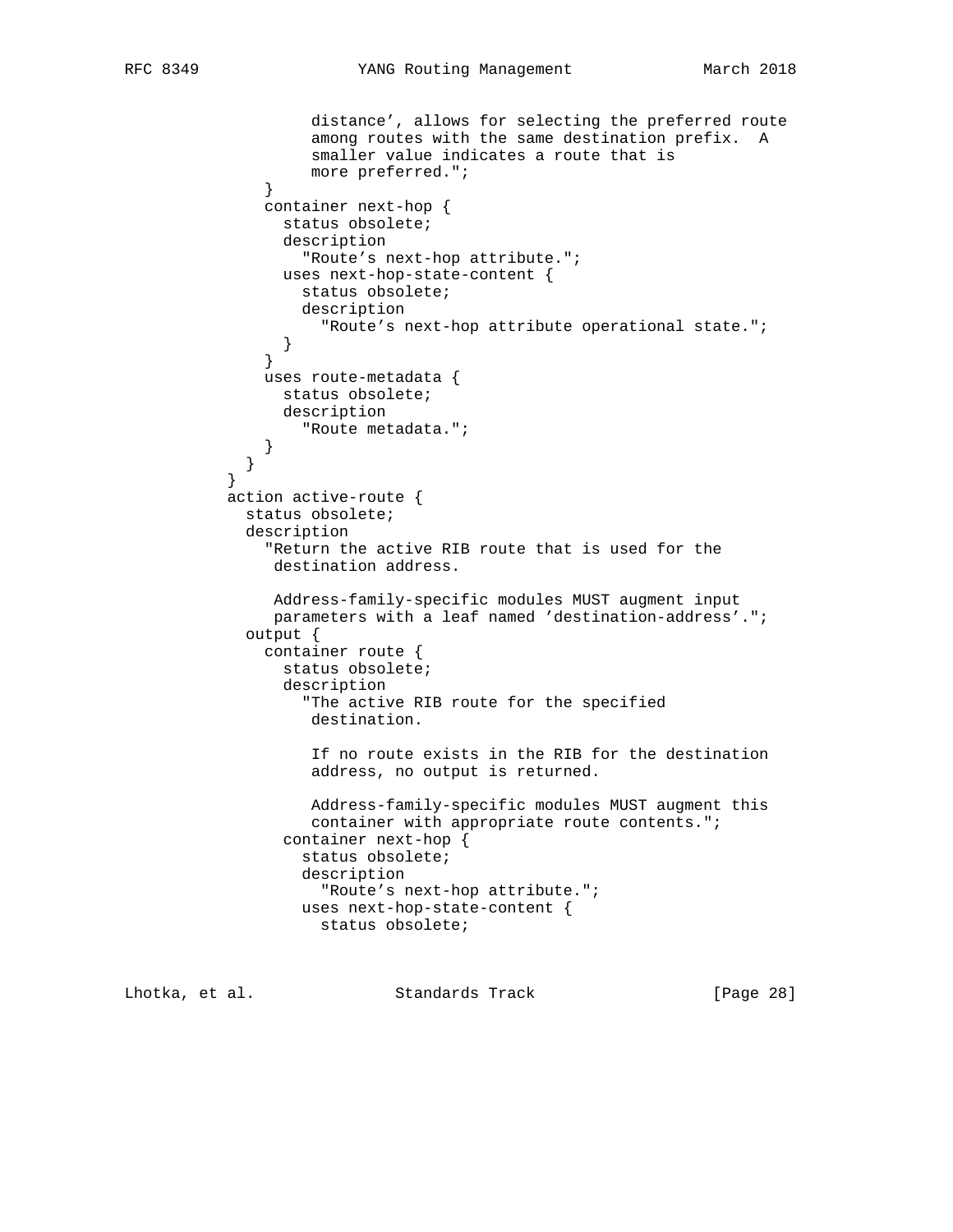```
 description
                 "Active route state data.";<br>}
 }
 }
                uses route-metadata {
                 status obsolete;
                  description
                    "Active route metadata.";
 }
 }
 }
 }
 }
 }
     }
   }
   <CODE ENDS>
8. IPv4 Unicast Routing Management YANG Module
   <CODE BEGINS> file "ietf-ipv4-unicast-routing@2018-03-13.yang"
   module ietf-ipv4-unicast-routing {
     yang-version "1.1";
     namespace
       "urn:ietf:params:xml:ns:yang:ietf-ipv4-unicast-routing";
     prefix "v4ur";
     import ietf-routing {
       prefix "rt";
       description
         "An 'ietf-routing' module version that is compatible with
         the Network Management Datastore Architecture (NMDA)
          is required.";
     }
     import ietf-inet-types {
       prefix "inet";
     }
     organization
       "IETF NETMOD (Network Modeling) Working Group";
     contact
       "WG Web: <https://datatracker.ietf.org/wg/netmod/>
        WG List: <mailto:rtgwg@ietf.org>
        Editor: Ladislav Lhotka
                 <mailto:lhotka@nic.cz>
```
Lhotka, et al. Standards Track [Page 29]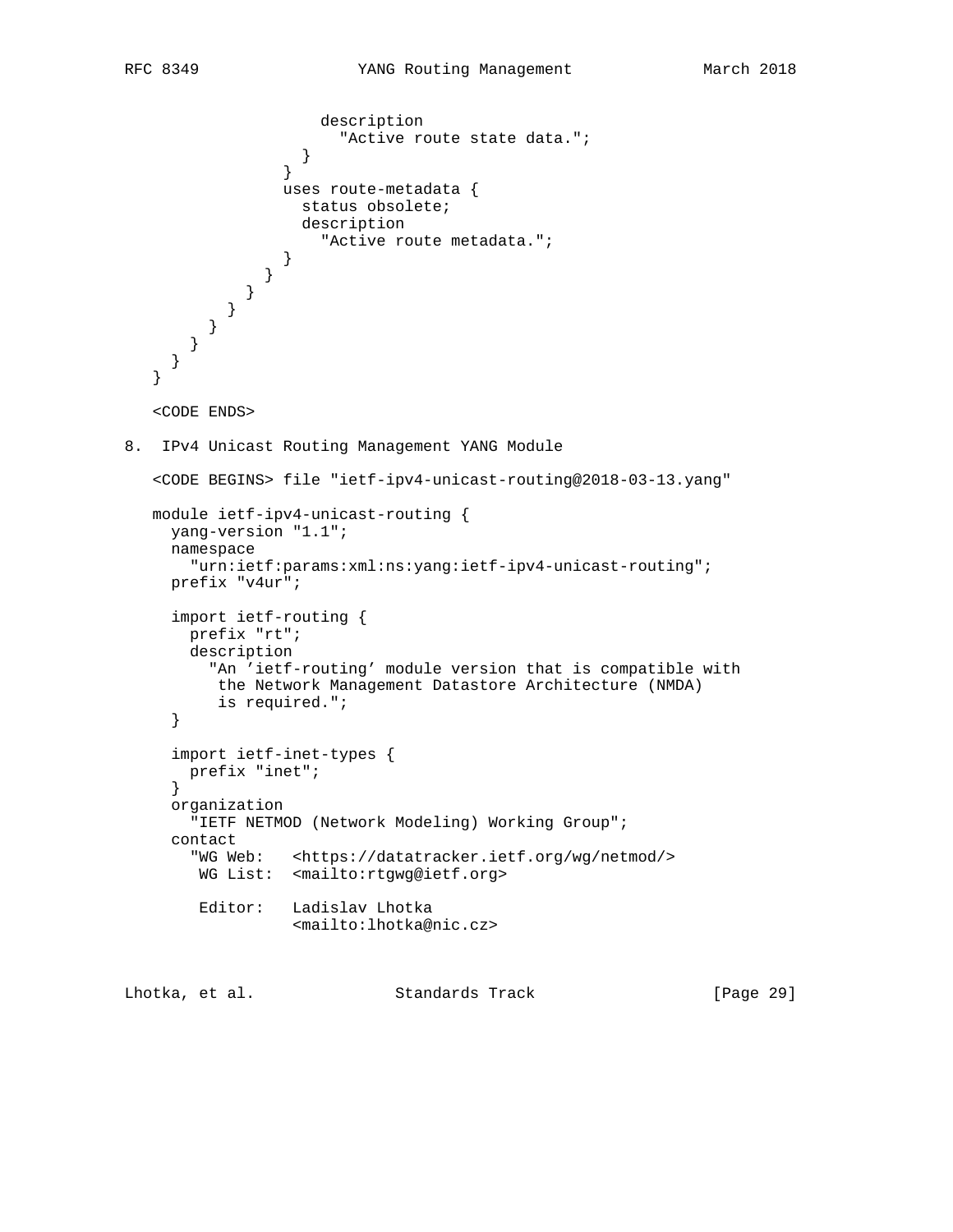```
 Acee Lindem
              <mailto:acee@cisco.com>
              Yingzhen Qu
              <mailto:yingzhen.qu@huawei.com>";
 description
   "This YANG module augments the 'ietf-routing' module with basic
   parameters for IPv4 unicast routing. The model fully conforms
    to the Network Management Datastore Architecture (NMDA).
    Copyright (c) 2018 IETF Trust and the persons
    identified as authors of the code. All rights reserved.
   Redistribution and use in source and binary forms, with or
   without modification, is permitted pursuant to, and subject
    to the license terms contained in, the Simplified BSD License
    set forth in Section 4.c of the IETF Trust's Legal Provisions
   Relating to IETF Documents
    (https://trustee.ietf.org/license-info).
    This version of this YANG module is part of RFC 8349; see
    the RFC itself for full legal notices.";
 revision 2018-03-13 {
   description
     "Network Management Datastore Architecture (NMDA) revision.";
  reference
     "RFC 8349: A YANG Data Model for Routing Management
               (NMDA Version)";
 }
 revision 2016-11-04 {
     description
        "Initial revision.";
      reference
       "RFC 8022: A YANG Data Model for Routing Management";
 }
 /* Identities */
 identity ipv4-unicast {
  base rt:ipv4;
  description
     "This identity represents the IPv4 unicast address family.";
 }
 augment "/rt:routing/rt:ribs/rt:rib/rt:routes/rt:route" {
 when "derived-from-or-self(../../rt:address-family, "
```
Lhotka, et al. Standards Track [Page 30]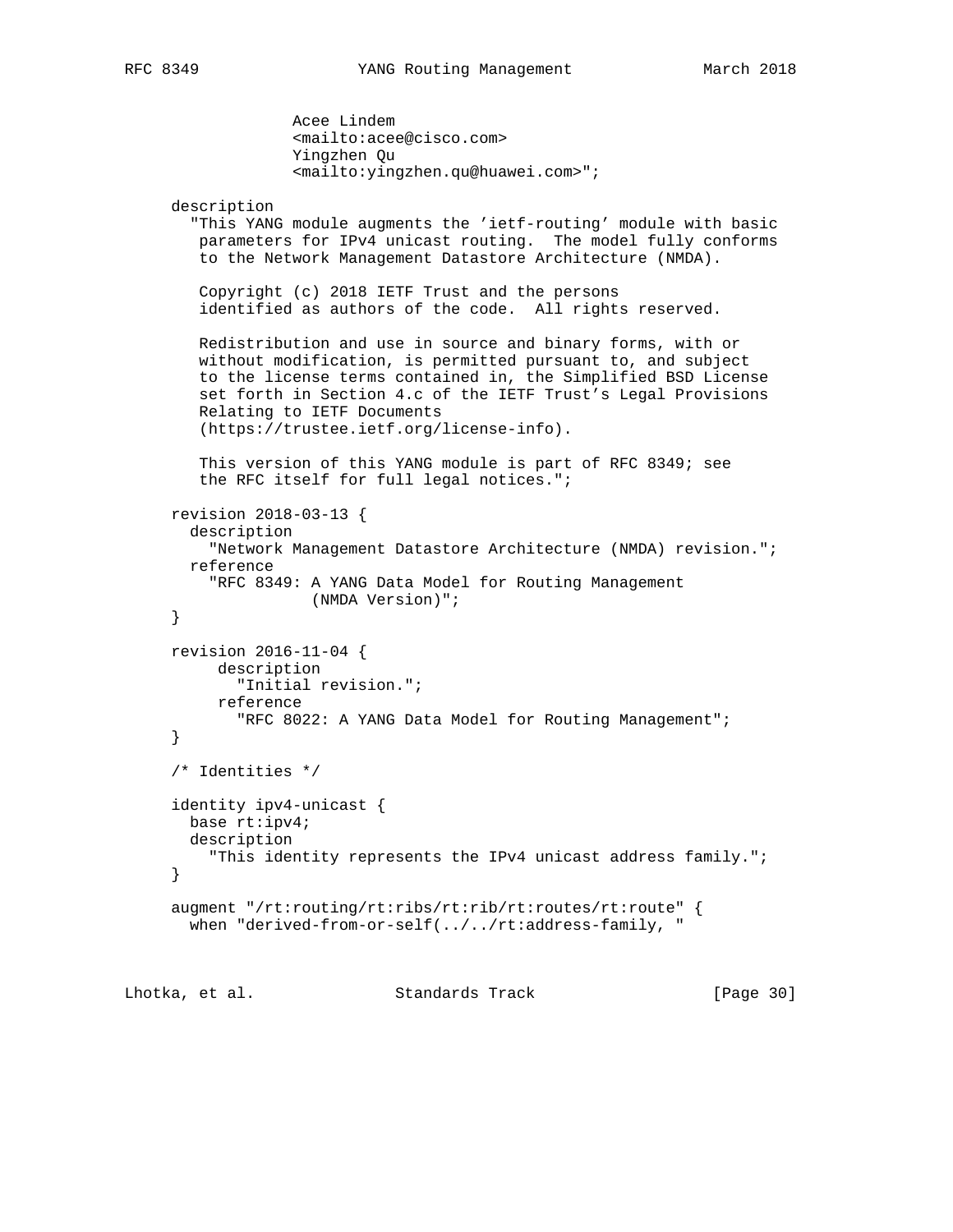```
 + "'v4ur:ipv4-unicast')" {
          description
            "This augment is valid only for IPv4 unicast.";
        }
        description
          "This leaf augments an IPv4 unicast route.";
        leaf destination-prefix {
         type inet:ipv4-prefix;
          description
            "IPv4 destination prefix.";
       }
      }
      augment "/rt:routing/rt:ribs/rt:rib/rt:routes/rt:route/"
            + "rt:next-hop/rt:next-hop-options/rt:simple-next-hop" {
      when "derived-from-or-self(../../../rt:address-family, "
          + "'v4ur:ipv4-unicast')" {
         description
            "This augment is valid only for IPv4 unicast.";
 }
        description
          "Augments the 'simple-next-hop' case in IPv4 unicast routes.";
        leaf next-hop-address {
         type inet:ipv4-address;
          description
            "IPv4 address of the next hop.";
        }
      }
      augment "/rt:routing/rt:ribs/rt:rib/rt:routes/rt:route/"
           + "rt:next-hop/rt:next-hop-options/rt:next-hop-list/"
            + "rt:next-hop-list/rt:next-hop" {
       when "derived-from-or-self(../../../../../rt:address-family, "
          + "'v4ur:ipv4-unicast')" {
         description
           "This augment is valid only for IPv4 unicast.";
        }
        description
          "This leaf augments the 'next-hop-list' case of IPv4 unicast
          routes.";
        leaf address {
         type inet:ipv4-address;
         description
           "IPv4 address of the next hop.";
        }
      }
     augment
```
Lhotka, et al. Standards Track [Page 31]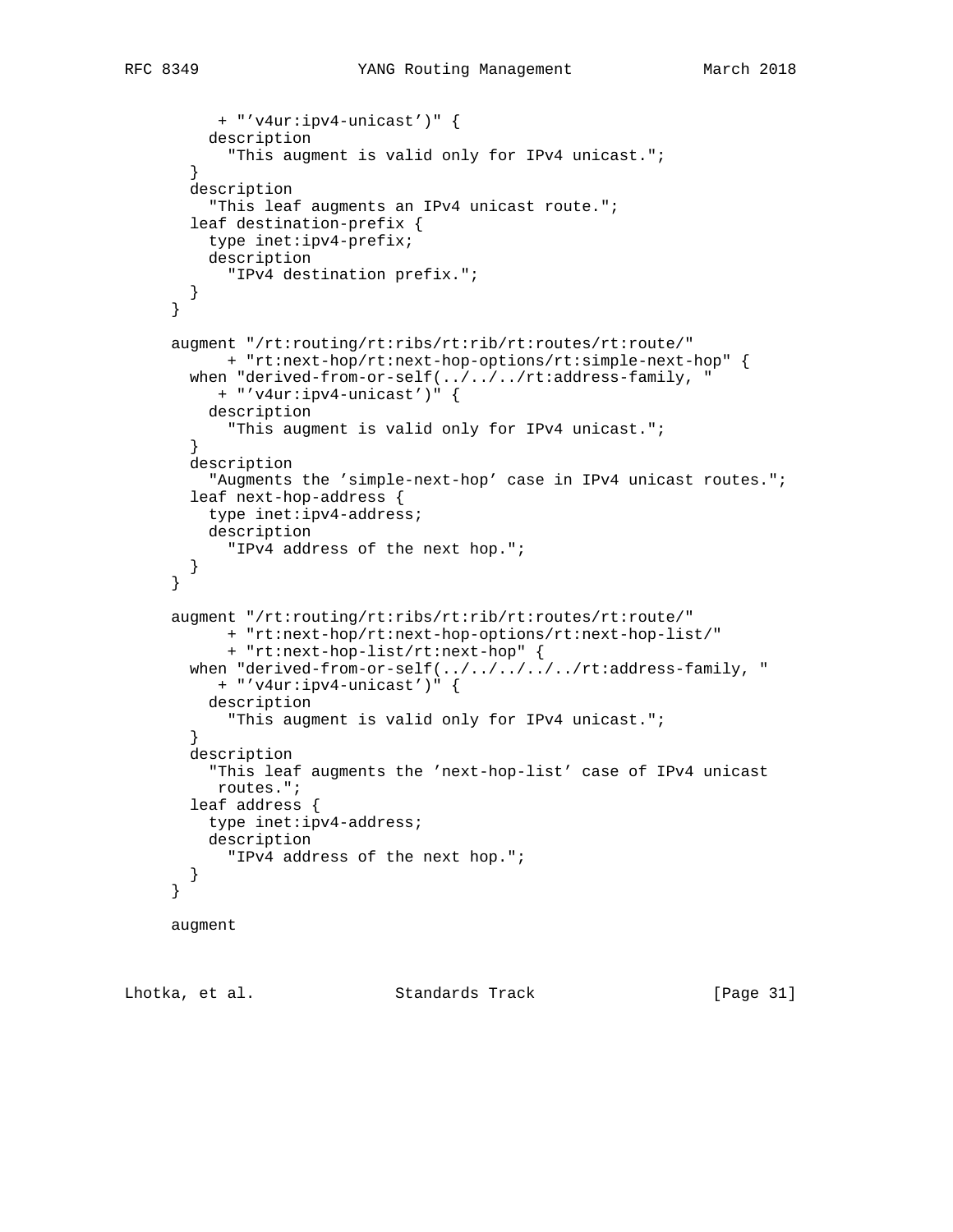```
 "/rt:routing/rt:ribs/rt:rib/rt:active-route/rt:input" {
      when "derived-from-or-self(../rt:address-family, "
          + "'v4ur:ipv4-unicast')" {
          description
            "This augment is valid only for IPv4 unicast RIBs.";
        }
        description
          "This augment adds the input parameter of the 'active-route'
          action.";
        leaf destination-address {
          type inet:ipv4-address;
         description
           "IPv4 destination address.";
        }
      }
      augment "/rt:routing/rt:ribs/rt:rib/rt:active-route/"
           + "rt:output/rt:route" {
       when "derived-from-or-self(../../rt:address-family, "
          + "'v4ur:ipv4-unicast')" {
          description
            "This augment is valid only for IPv4 unicast.";
 }
       description
          "This augment adds the destination prefix to the reply of the
           'active-route' action.";
        leaf destination-prefix {
         type inet:ipv4-prefix;
          description
            "IPv4 destination prefix.";
        }
      }
      augment "/rt:routing/rt:ribs/rt:rib/rt:active-route/"
            + "rt:output/rt:route/rt:next-hop/rt:next-hop-options/"
            + "rt:simple-next-hop" {
      when "derived-from-or-self(../../../rt:address-family, "
           + "'v4ur:ipv4-unicast')" {
          description
            "This augment is valid only for IPv4 unicast.";
 }
        description
          "Augments the 'simple-next-hop' case in the reply to the
          'active-route' action.";
        leaf next-hop-address {
          type inet:ipv4-address;
          description
            "IPv4 address of the next hop.";
```
Lhotka, et al. Standards Track [Page 32]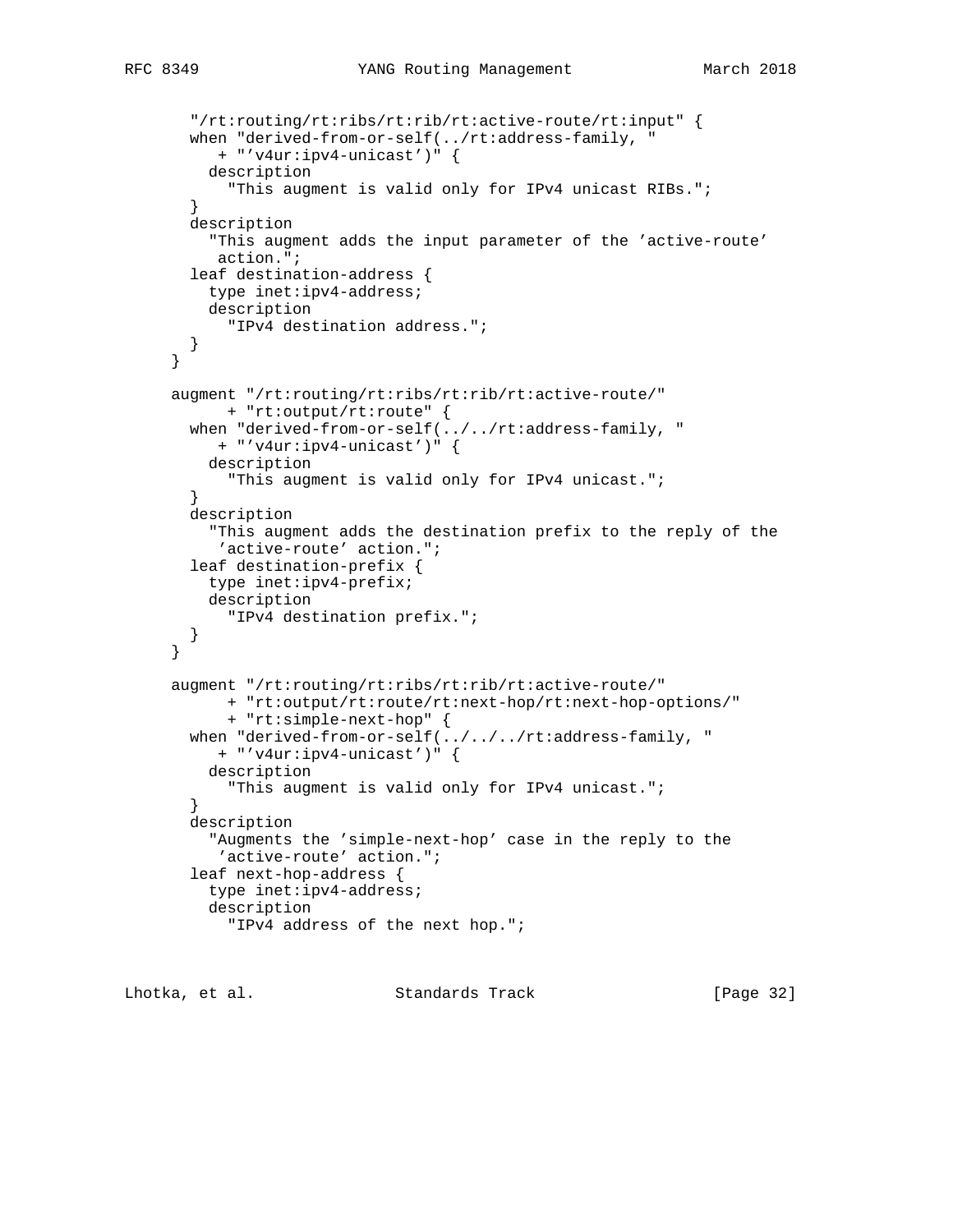```
 }
     }
     augment "/rt:routing/rt:ribs/rt:rib/rt:active-route/"
           + "rt:output/rt:route/rt:next-hop/rt:next-hop-options/"
            + "rt:next-hop-list/rt:next-hop-list/rt:next-hop" {
      when "derived-from-or-self(../../../../../rt:address-family, "
          + "'v4ur:ipv4-unicast')" {
          description
            "This augment is valid only for IPv4 unicast.";
        }
       description
          "Augments the 'next-hop-list' case in the reply to the
           'active-route' action.";
        leaf next-hop-address {
         type inet:ipv4-address;
         description
           "IPv4 address of the next hop.";
       }
     }
     augment "/rt:routing/rt:control-plane-protocols/"
           + "rt:control-plane-protocol/rt:static-routes" {
       description
          "This augment defines the 'static' pseudo-protocol
          with data specific to IPv4 unicast.";
        container ipv4 {
          description
            "Support for a 'static' pseudo-protocol instance
             consists of a list of routes.";
          list route {
           key "destination-prefix";
            description
              "A list of static routes.";
            leaf destination-prefix {
              type inet:ipv4-prefix;
              mandatory true;
              description
                "IPv4 destination prefix.";
 }
            leaf description {
             type string;
              description
               "Textual description of the route.";
 }
            container next-hop {
              description
                "Support for next-hop.";
```
Lhotka, et al. Standards Track [Page 33]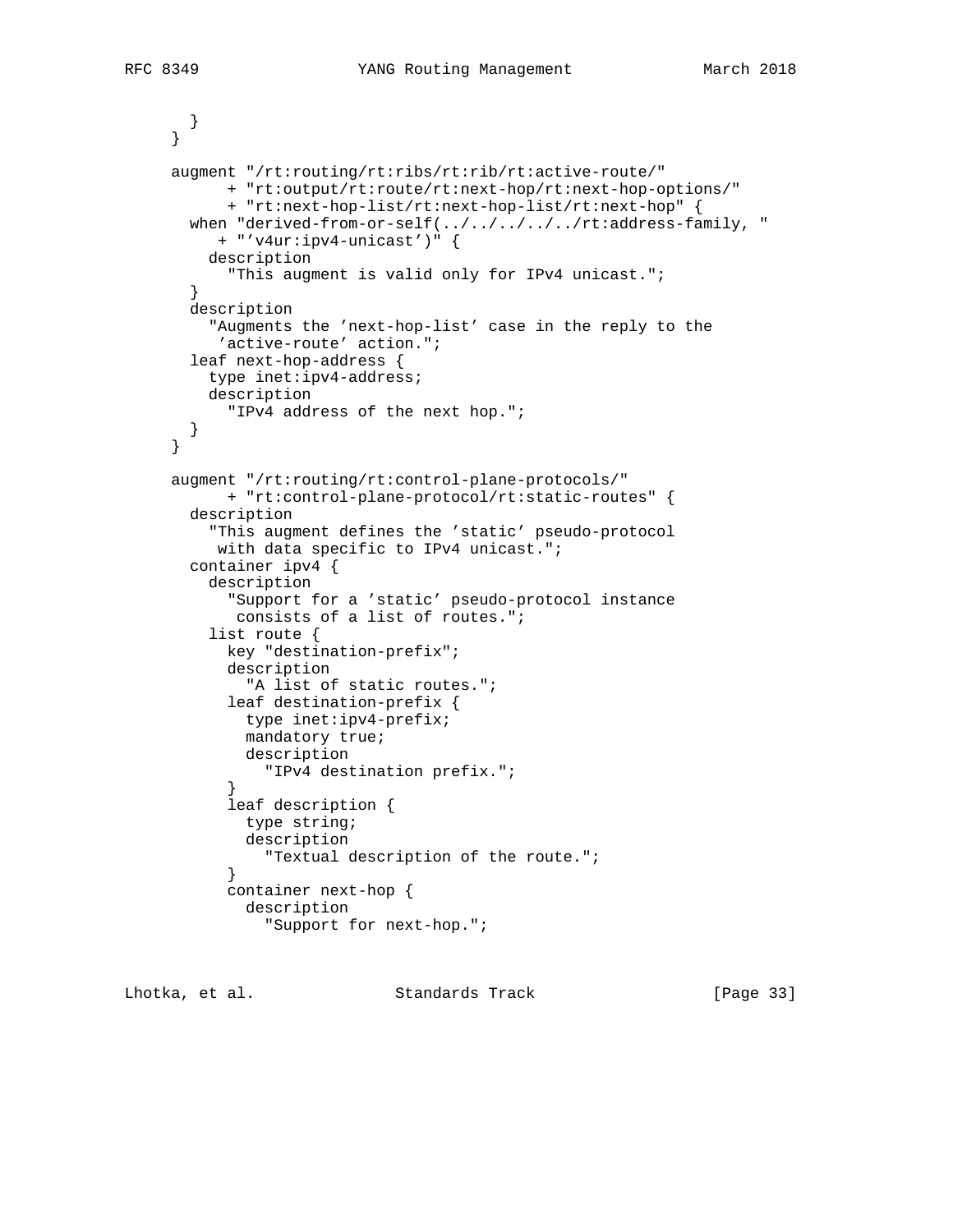```
 uses rt:next-hop-content {
               augment "next-hop-options/simple-next-hop" {
                 description
                    "Augments the 'simple-next-hop' case in IPv4 static
                    routes.";
                 leaf next-hop-address {
                   type inet:ipv4-address;
                    description
                      "IPv4 address of the next hop.";
 }
 }
                augment "next-hop-options/next-hop-list/next-hop-list/"
                     + "next-hop" {
                 description
                    "Augments the 'next-hop-list' case in IPv4 static
                    routes.";
                 leaf next-hop-address {
                    type inet:ipv4-address;
                    description
                      "IPv4 address of the next hop.";
 }
               }
             }
           }
         }
       }
     }
      /*
      * The subsequent data nodes are obviated and obsoleted
      * by the Network Management Datastore Architecture
      * as described in RFC 8342.
      */
     augment "/rt:routing-state/rt:ribs/rt:rib/rt:routes/rt:route" {
       when "derived-from-or-self(../../rt:address-family, "
            + "'v4ur:ipv4-unicast')" {
         description
           "This augment is valid only for IPv4 unicast.";
       }
       status obsolete;
       description
         "This leaf augments an IPv4 unicast route.";
       leaf destination-prefix {
         type inet:ipv4-prefix;
         status obsolete;
         description
           "IPv4 destination prefix.";
       }
```
Lhotka, et al. Standards Track [Page 34]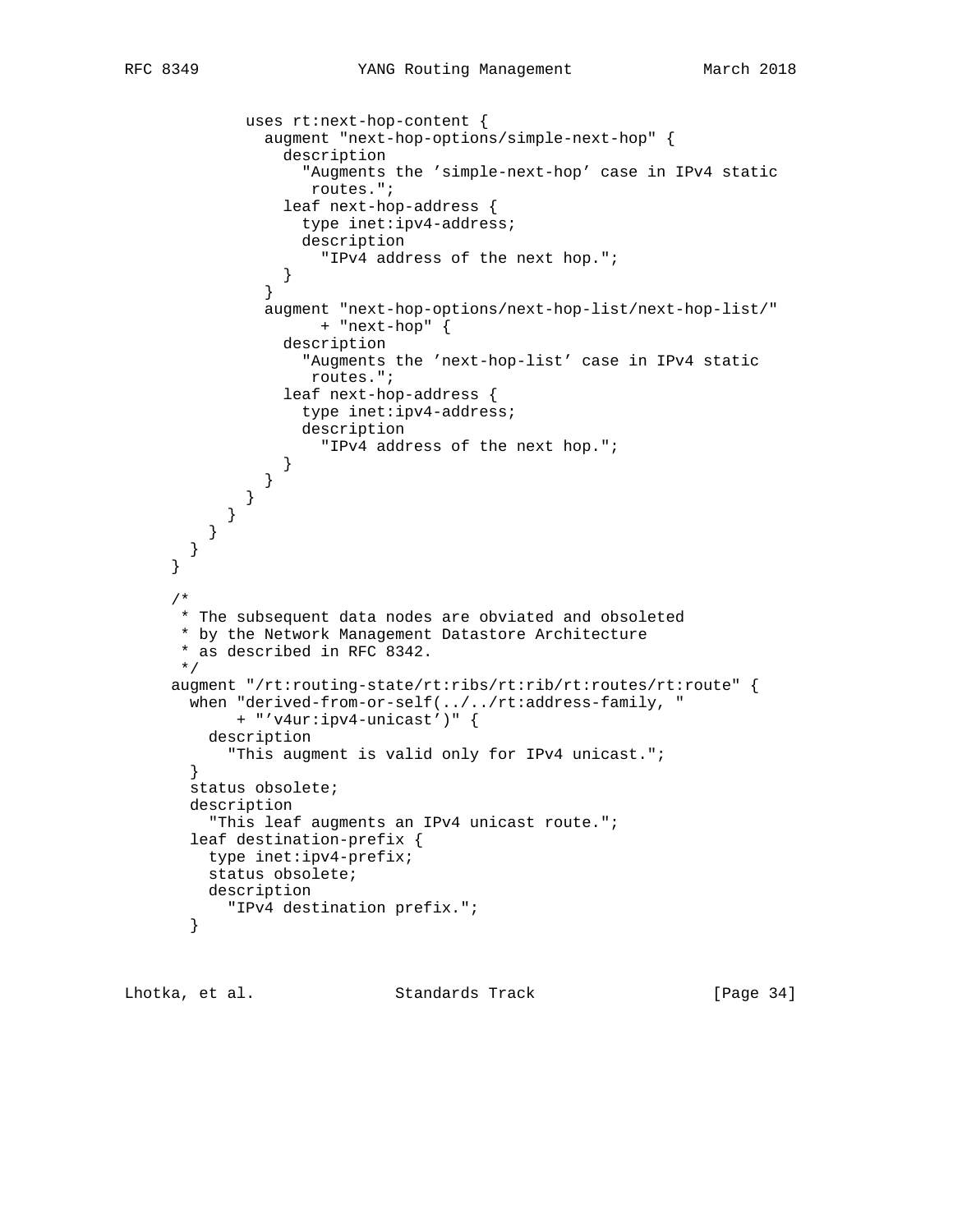```
 }
 augment "/rt:routing-state/rt:ribs/rt:rib/rt:routes/rt:route/"
        + "rt:next-hop/rt:next-hop-options/rt:simple-next-hop" {
  when "derived-from-or-self(
          ../../../rt:address-family, 'v4ur:ipv4-unicast')" {
     description
       "This augment is valid only for IPv4 unicast.";
   }
  status obsolete;
  description
     "Augments the 'simple-next-hop' case in IPv4 unicast routes.";
   leaf next-hop-address {
    type inet:ipv4-address;
     status obsolete;
    description
       "IPv4 address of the next hop.";
  }
 }
 augment "/rt:routing-state/rt:ribs/rt:rib/rt:routes/rt:route/"
         + "rt:next-hop/rt:next-hop-options/rt:next-hop-list/"
         + "rt:next-hop-list/rt:next-hop" {
 when "derived-from-or-self(../../../../../rt:address-family,
           'v4ur:ipv4-unicast')" {
     description
       "This augment is valid only for IPv4 unicast.";
   }
  status obsolete;
  description
     "This leaf augments the 'next-hop-list' case of IPv4 unicast
     routes.";
   leaf address {
    type inet:ipv4-address;
    status obsolete;
    description
       "IPv4 address of the next hop.";
  }
 }
 augment "/rt:routing-state/rt:ribs/rt:rib/rt:active-route/"
         + "rt:input" {
  when "derived-from-or-self(../rt:address-family,
           'v4ur:ipv4-unicast')" {
    description
       "This augment is valid only for IPv4 unicast RIBs.";
   }
  status obsolete;
  description
     "This augment adds the input parameter of the 'active-route'
     action.";
```
Lhotka, et al. Standards Track [Page 35]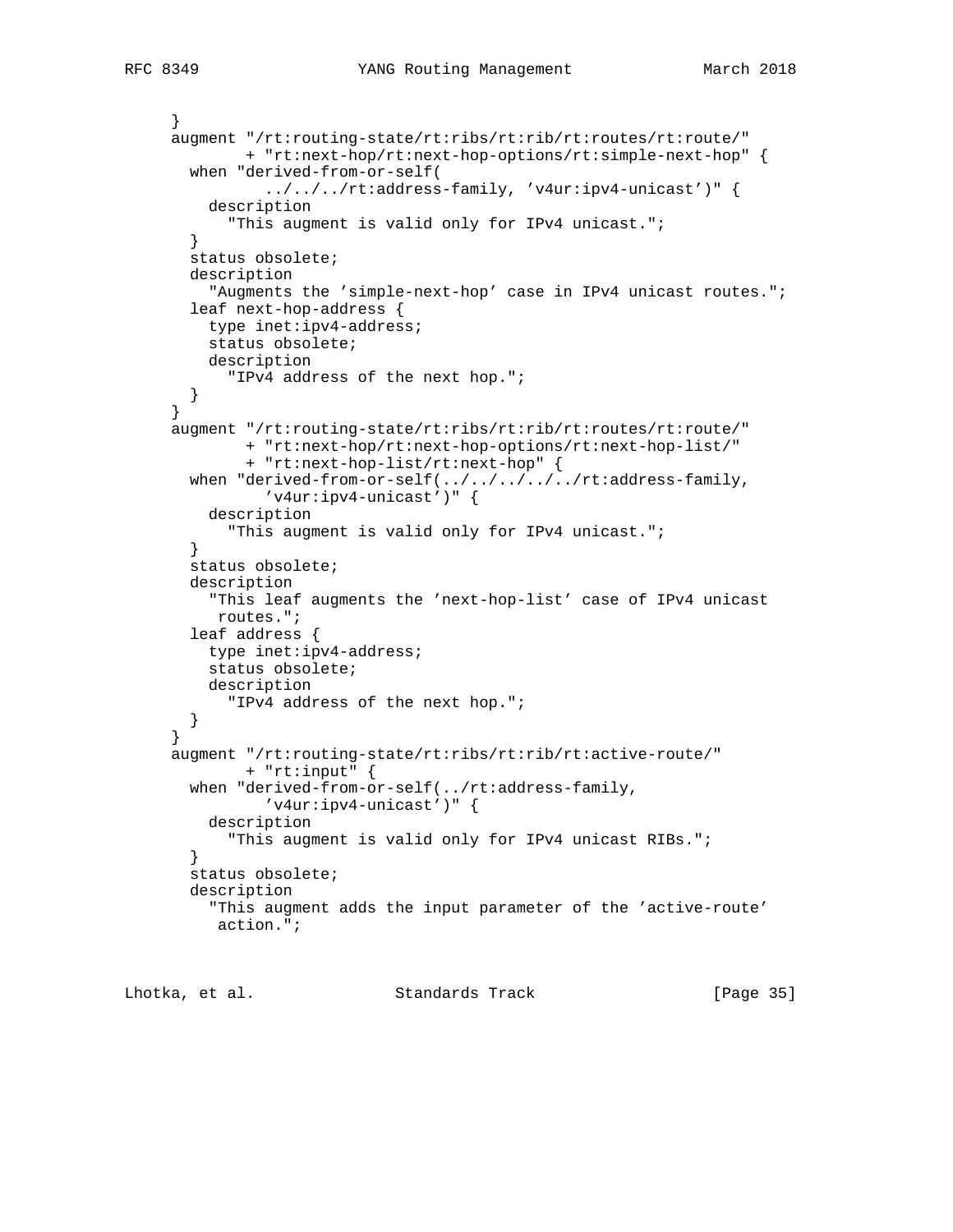```
 leaf destination-address {
    type inet:ipv4-address;
     status obsolete;
     description
       "IPv4 destination address.";
   }
 }
 augment "/rt:routing-state/rt:ribs/rt:rib/rt:active-route/"
         + "rt:output/rt:route" {
  when "derived-from-or-self(../../rt:address-family,
           'v4ur:ipv4-unicast')" {
     description
       "This augment is valid only for IPv4 unicast.";
   }
   status obsolete;
   description
     "This augment adds the destination prefix to the reply of the
      'active-route' action.";
   leaf destination-prefix {
    type inet:ipv4-prefix;
    status obsolete;
     description
       "IPv4 destination prefix.";
   }
 }
 augment "/rt:routing-state/rt:ribs/rt:rib/rt:active-route/"
         + "rt:output/rt:route/rt:next-hop/rt:next-hop-options/"
         + "rt:simple-next-hop" {
 when "derived-from-or-self(../../../rt:address-family,
           'v4ur:ipv4-unicast')" {
     description
       "This augment is valid only for IPv4 unicast.";
   }
  status obsolete;
   description
     "Augments the 'simple-next-hop' case in the reply to the
      'active-route' action.";
   leaf next-hop-address {
     type inet:ipv4-address;
     status obsolete;
     description
       "IPv4 address of the next hop.";
  }
 }
 augment "/rt:routing-state/rt:ribs/rt:rib/rt:active-route/"
         + "rt:output/rt:route/rt:next-hop/rt:next-hop-options/"
         + "rt:next-hop-list/rt:next-hop-list/rt:next-hop" {
 when "derived-from-or-self(../../../../../rt:address-family,
```
Lhotka, et al. Standards Track [Page 36]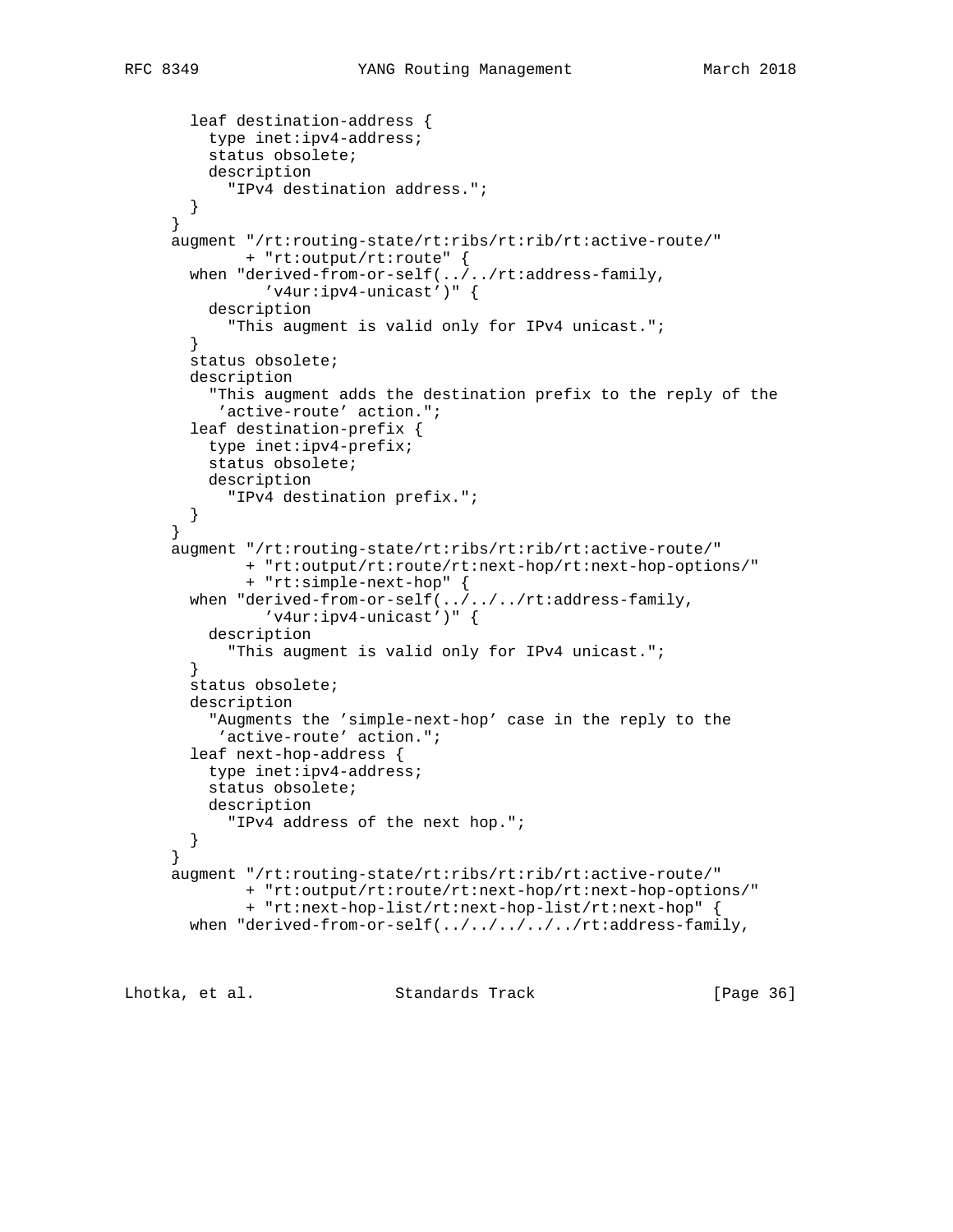```
 'v4ur:ipv4-unicast')" {
          description
            "This augment is valid only for IPv4 unicast.";
        }
        status obsolete;
        description
          "Augments the 'next-hop-list' case in the reply to the
           'active-route' action.";
        leaf next-hop-address {
          type inet:ipv4-address;
          status obsolete;
          description
            "IPv4 address of the next hop.";
        }
      }
    }
    <CODE ENDS>
9. IPv6 Unicast Routing Management YANG Module
    <CODE BEGINS> file "ietf-ipv6-unicast-routing@2018-03-13.yang"
   module ietf-ipv6-unicast-routing {
     yang-version "1.1";
      namespace
        "urn:ietf:params:xml:ns:yang:ietf-ipv6-unicast-routing";
      prefix "v6ur";
      import ietf-routing {
       prefix "rt";
        description
          "An 'ietf-routing' module version that is compatible with
          the Network Management Datastore Architecture (NMDA)
           is required.";
      }
      import ietf-inet-types {
        prefix "inet";
        description
          "An 'ietf-interfaces' module version that is compatible with
           the Network Management Datastore Architecture (NMDA)
           is required.";
      }
      include ietf-ipv6-router-advertisements {
        revision-date 2018-03-13;
      }
```
Lhotka, et al. Standards Track [Page 37]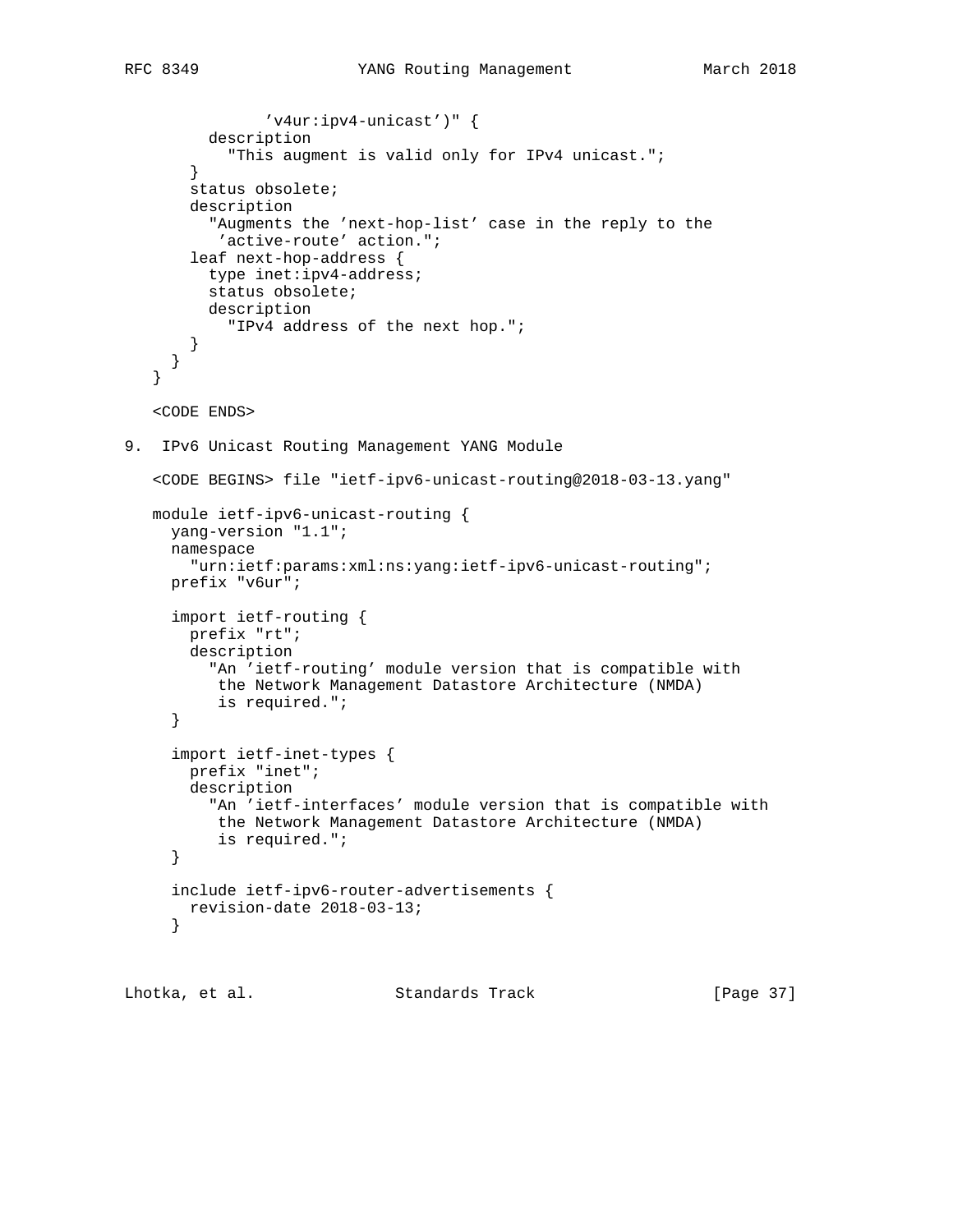```
 organization
   "IETF NETMOD (Network Modeling) Working Group";
 contact
   "WG Web: <https://datatracker.ietf.org/wg/netmod/>
   WG List: <mailto:rtgwg@ietf.org>
    Editor: Ladislav Lhotka
              <mailto:lhotka@nic.cz>
              Acee Lindem
              <mailto:acee@cisco.com>
              Yingzhen Qu
              <mailto:yingzhen.qu@huawei.com>";
 description
   "This YANG module augments the 'ietf-routing' module with basic
   parameters for IPv6 unicast routing. The model fully conforms
   to the Network Management Datastore Architecture (NMDA).
    Copyright (c) 2018 IETF Trust and the persons
    identified as authors of the code. All rights reserved.
   Redistribution and use in source and binary forms, with or
   without modification, is permitted pursuant to, and subject
   to the license terms contained in, the Simplified BSD License
    set forth in Section 4.c of the IETF Trust's Legal Provisions
   Relating to IETF Documents
    (https://trustee.ietf.org/license-info).
    This version of this YANG module is part of RFC 8349; see
    the RFC itself for full legal notices.";
 revision 2018-03-13 {
   description
     "Network Management Datastore Architecture (NMDA) revision.";
  reference
     "RFC 8349: A YANG Data Model for Routing Management
                (NMDA Version)";
 }
 /* Identities */
 revision 2016-11-04 {
     description
        "Initial revision.";
      reference
        "RFC 8022: A YANG Data Model for Routing Management";
 }
```
Lhotka, et al. Standards Track [Page 38]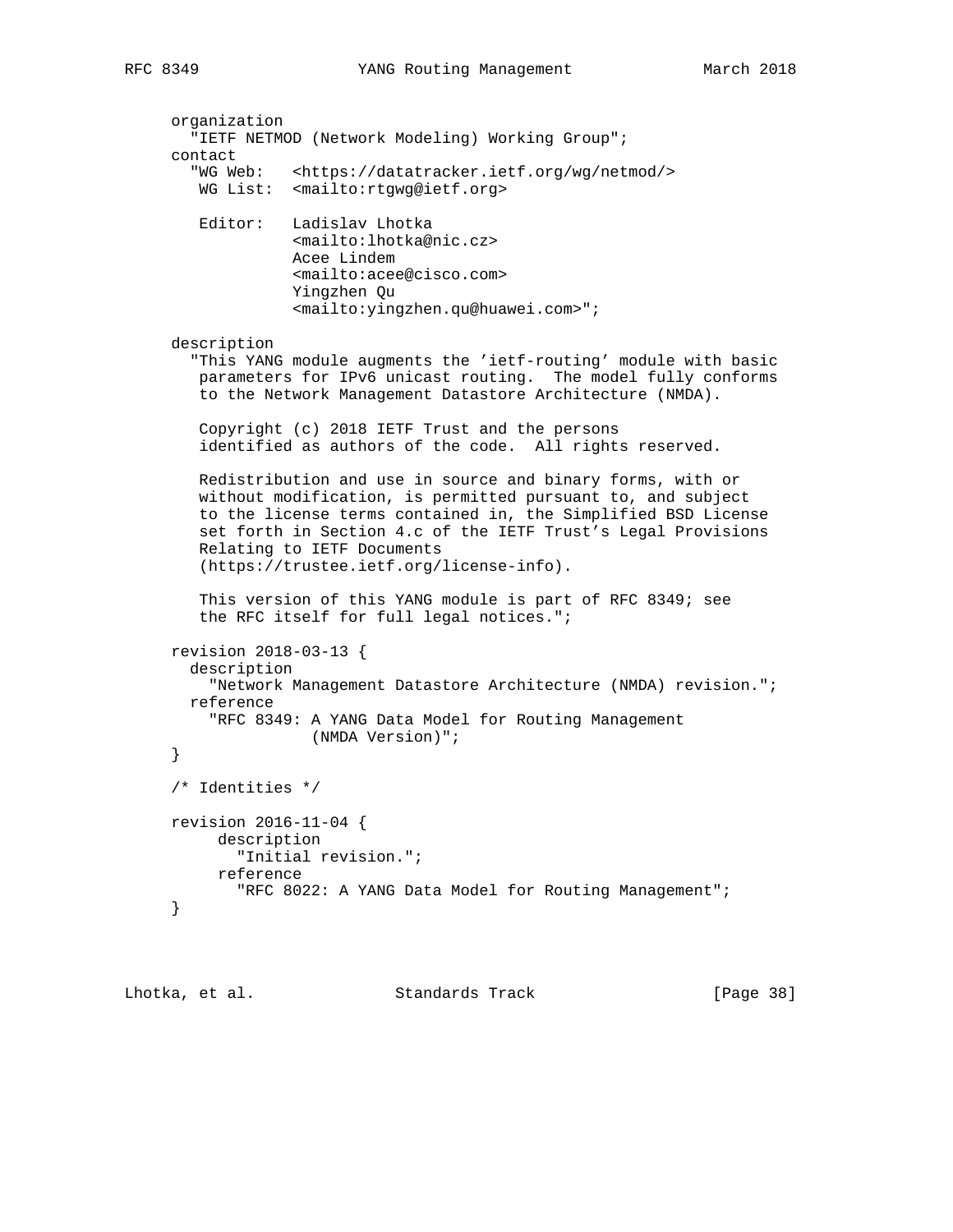```
 identity ipv6-unicast {
       base rt:ipv6;
       description
          "This identity represents the IPv6 unicast address family.";
      }
      augment "/rt:routing/rt:ribs/rt:rib/rt:routes/rt:route" {
       when "derived-from-or-self(../../rt:address-family, "
           + "'v6ur:ipv6-unicast')" {
         description
            "This augment is valid only for IPv6 unicast.";
        }
       description
          "This leaf augments an IPv6 unicast route.";
        leaf destination-prefix {
         type inet:ipv6-prefix;
         description
           "IPv6 destination prefix.";
       }
      }
      augment "/rt:routing/rt:ribs/rt:rib/rt:routes/rt:route/"
           + "rt:next-hop/rt:next-hop-options/rt:simple-next-hop" {
      when "derived-from-or-self(../../../rt:address-family, "
           + "'v6ur:ipv6-unicast')" {
          description
            "This augment is valid only for IPv6 unicast.";
 }
       description
          "Augments the 'simple-next-hop' case in IPv6 unicast routes.";
       leaf next-hop-address {
         type inet:ipv6-address;
          description
            "IPv6 address of the next hop.";
        }
      }
      augment "/rt:routing/rt:ribs/rt:rib/rt:routes/rt:route/"
            + "rt:next-hop/rt:next-hop-options/rt:next-hop-list/"
            + "rt:next-hop-list/rt:next-hop" {
      when "derived-from-or-self(../../../../../rt:address-family, "
           + "'v6ur:ipv6-unicast')" {
          description
            "This augment is valid only for IPv6 unicast.";
        }
        description
          "This leaf augments the 'next-hop-list' case of IPv6 unicast
          routes.";
```
Lhotka, et al. Standards Track [Page 39]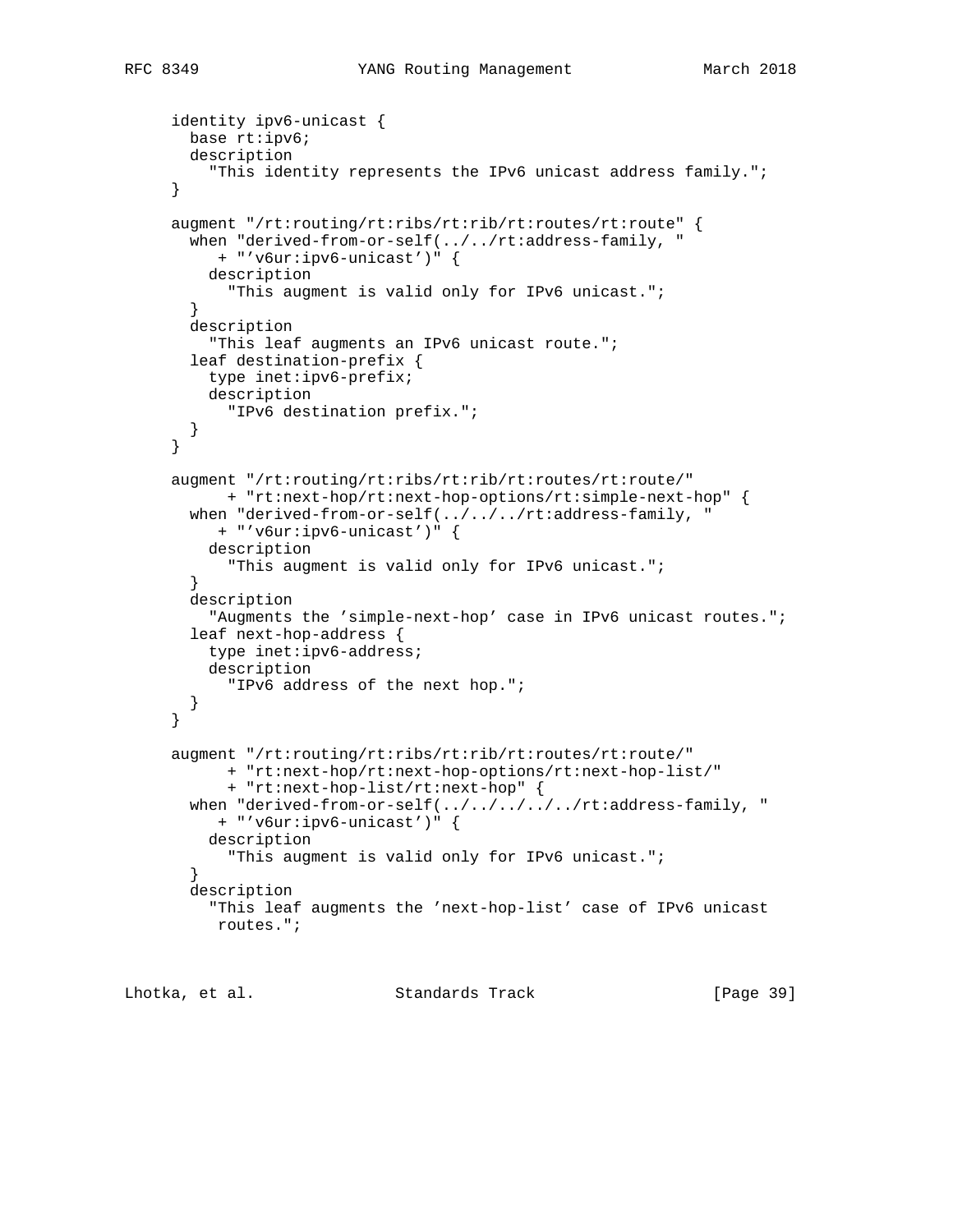```
 leaf address {
         type inet:ipv6-address;
          description
            "IPv6 address of the next hop.";
        }
      }
      augment
        "/rt:routing/rt:ribs/rt:rib/rt:active-route/rt:input" {
       when "derived-from-or-self(../rt:address-family, "
          + "'v6ur:ipv6-unicast')" {
          description
           "This augment is valid only for IPv6 unicast RIBs.";
 }
        description
          "This augment adds the input parameter of the 'active-route'
          action.";
        leaf destination-address {
         type inet:ipv6-address;
          description
            "IPv6 destination address.";
        }
      }
      augment "/rt:routing/rt:ribs/rt:rib/rt:active-route/"
            + "rt:output/rt:route" {
        when "derived-from-or-self(../../rt:address-family, "
          + "'v6ur:ipv6-unicast')" {
          description
            "This augment is valid only for IPv6 unicast.";
        }
        description
          "This augment adds the destination prefix to the reply of the
          'active-route' action.";
        leaf destination-prefix {
         type inet:ipv6-prefix;
         description
           "IPv6 destination prefix.";
        }
      }
      augment "/rt:routing/rt:ribs/rt:rib/rt:active-route/"
            + "rt:output/rt:route/rt:next-hop/rt:next-hop-options/"
            + "rt:simple-next-hop" {
       when "derived-from-or-self(../../../rt:address-family, "
           + "'v6ur:ipv6-unicast')" {
          description
            "This augment is valid only for IPv6 unicast.";
```
Lhotka, et al. Standards Track [Page 40]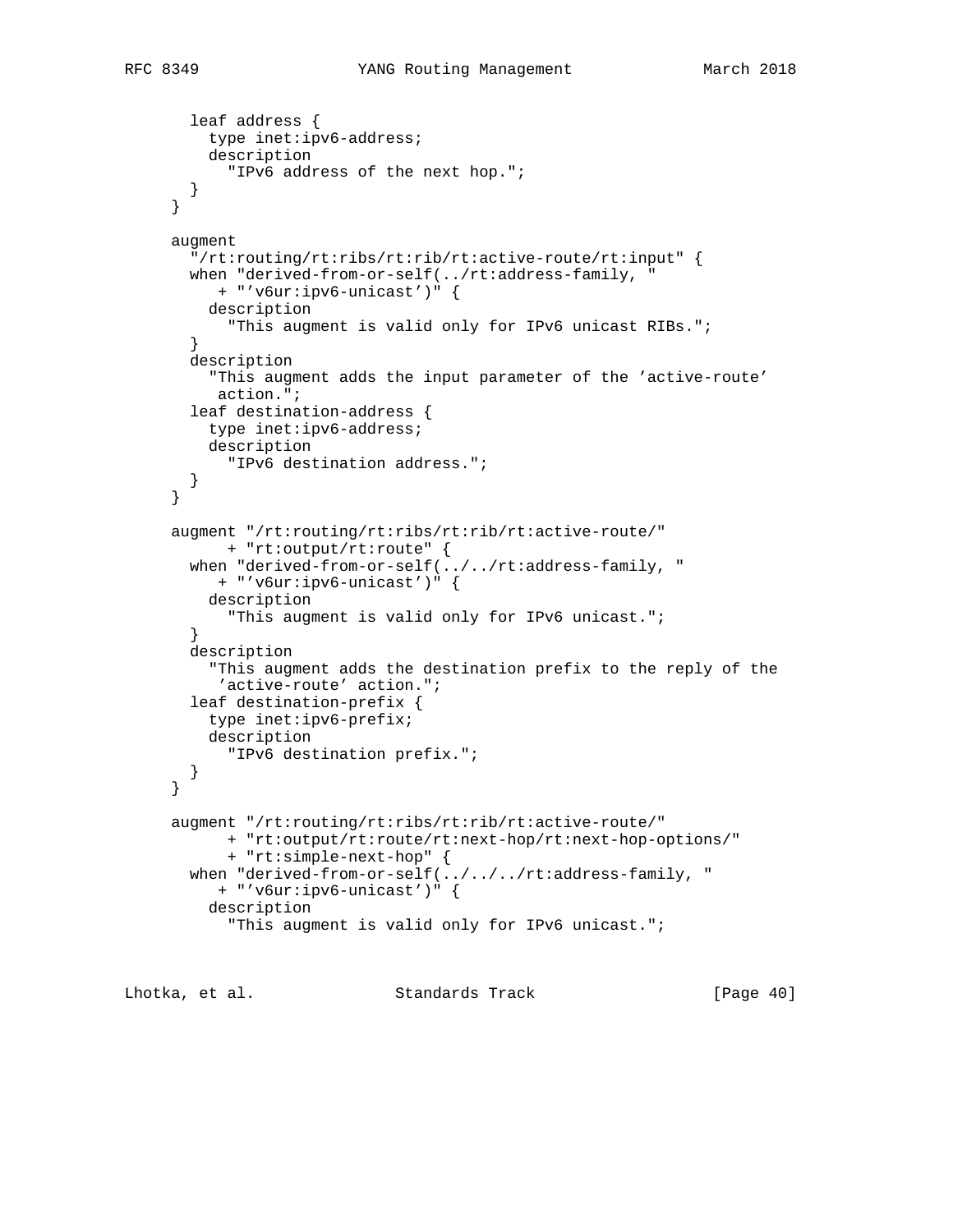```
 }
       description
          "Augments the 'simple-next-hop' case in the reply to the
           'active-route' action.";
        leaf next-hop-address {
         type inet:ipv6-address;
          description
            "IPv6 address of the next hop.";
       }
      }
      augment "/rt:routing/rt:ribs/rt:rib/rt:active-route/"
            + "rt:output/rt:route/rt:next-hop/rt:next-hop-options/"
            + "rt:next-hop-list/rt:next-hop-list/rt:next-hop" {
      when "derived-from-or-self(../../../../rt:address-family, "
           + "'v6ur:ipv6-unicast')" {
         description
            "This augment is valid only for IPv6 unicast.";
        }
       description
          "Augments the 'next-hop-list' case in the reply to the
           'active-route' action.";
        leaf next-hop-address {
         type inet:ipv6-address;
          description
            "IPv6 address of the next hop.";
        }
      }
      /* Data node augmentations */
      augment "/rt:routing/rt:control-plane-protocols/"
           + "rt:control-plane-protocol/rt:static-routes" {
        description
          "This augment defines the 'static' pseudo-protocol
         with data specific to IPv6 unicast.";
        container ipv6 {
          description
            "Support for a 'static' pseudo-protocol instance
            consists of a list of routes.";
          list route {
            key "destination-prefix";
            description
              "A list of static routes.";
            leaf destination-prefix {
              type inet:ipv6-prefix;
              mandatory true;
              description
```
Lhotka, et al. Standards Track [Page 41]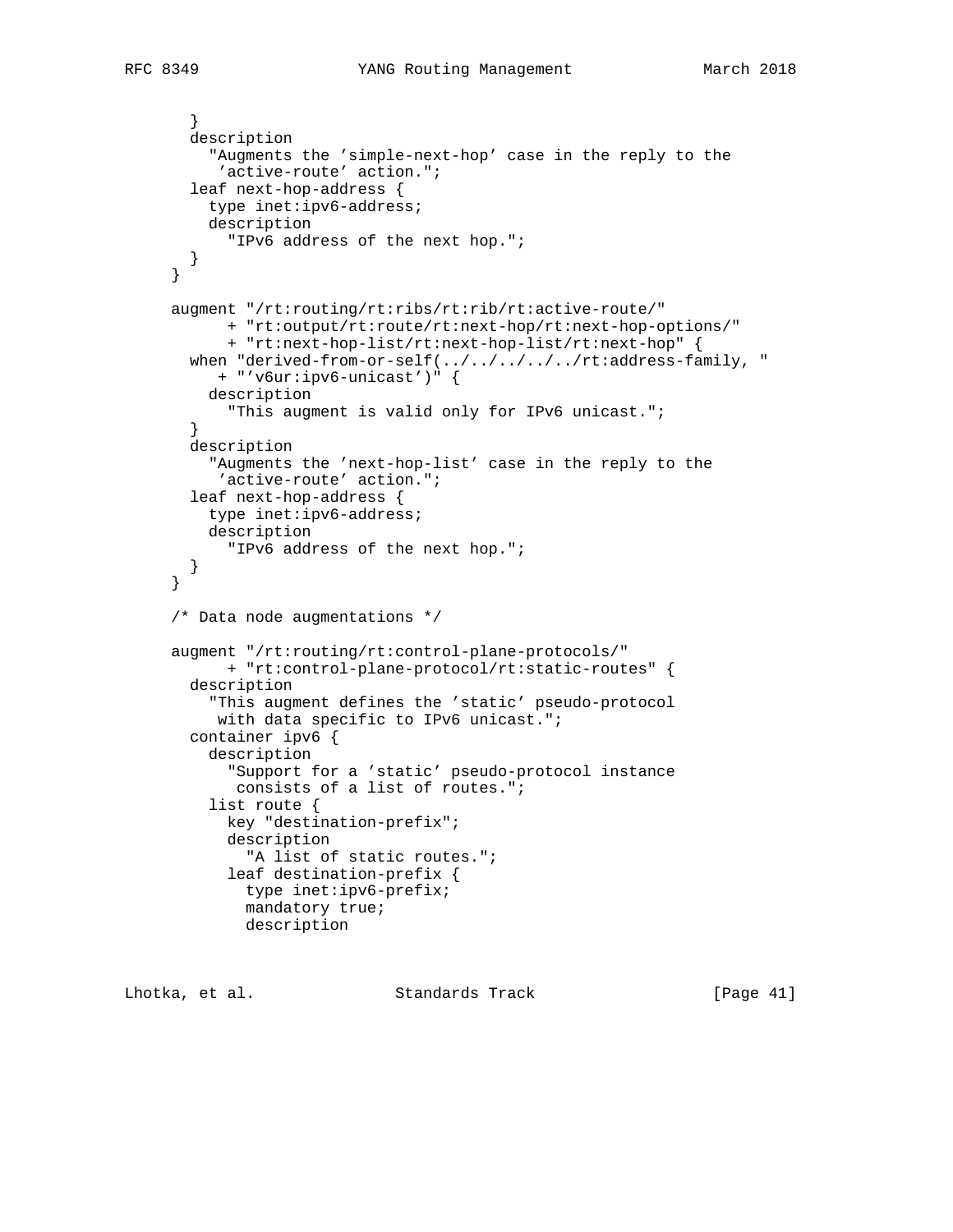```
 "IPv6 destination prefix.";
 }
           leaf description {
             type string;
             description
               "Textual description of the route.";
 }
           container next-hop {
             description
               "Next hop for the route.";
             uses rt:next-hop-content {
               augment "next-hop-options/simple-next-hop" {
                 description
                   "Augments the 'simple-next-hop' case in IPv6 static
                    routes.";
                 leaf next-hop-address {
                   type inet:ipv6-address;
                   description
                     "IPv6 address of the next hop.";
 }
 }
               augment "next-hop-options/next-hop-list/next-hop-list/"
                     + "next-hop" {
                 description
                   "Augments the 'next-hop-list' case in IPv6 static
                    routes.";
                 leaf next-hop-address {
                   type inet:ipv6-address;
                   description
                     "IPv6 address of the next hop.";
 }
               }
             }
           }
         }
       }
     }
     /*
      * The subsequent data nodes are obviated and obsoleted
      * by the Network Management Datastore Architecture
      * as described in RFC 8342.
      */
     augment "/rt:routing-state/rt:ribs/rt:rib/rt:routes/rt:route" {
       when "derived-from-or-self(../../rt:address-family,
               'v6ur:ipv6-unicast')" {
         description
            "This augment is valid only for IPv6 unicast.";
```
Lhotka, et al. Standards Track [Page 42]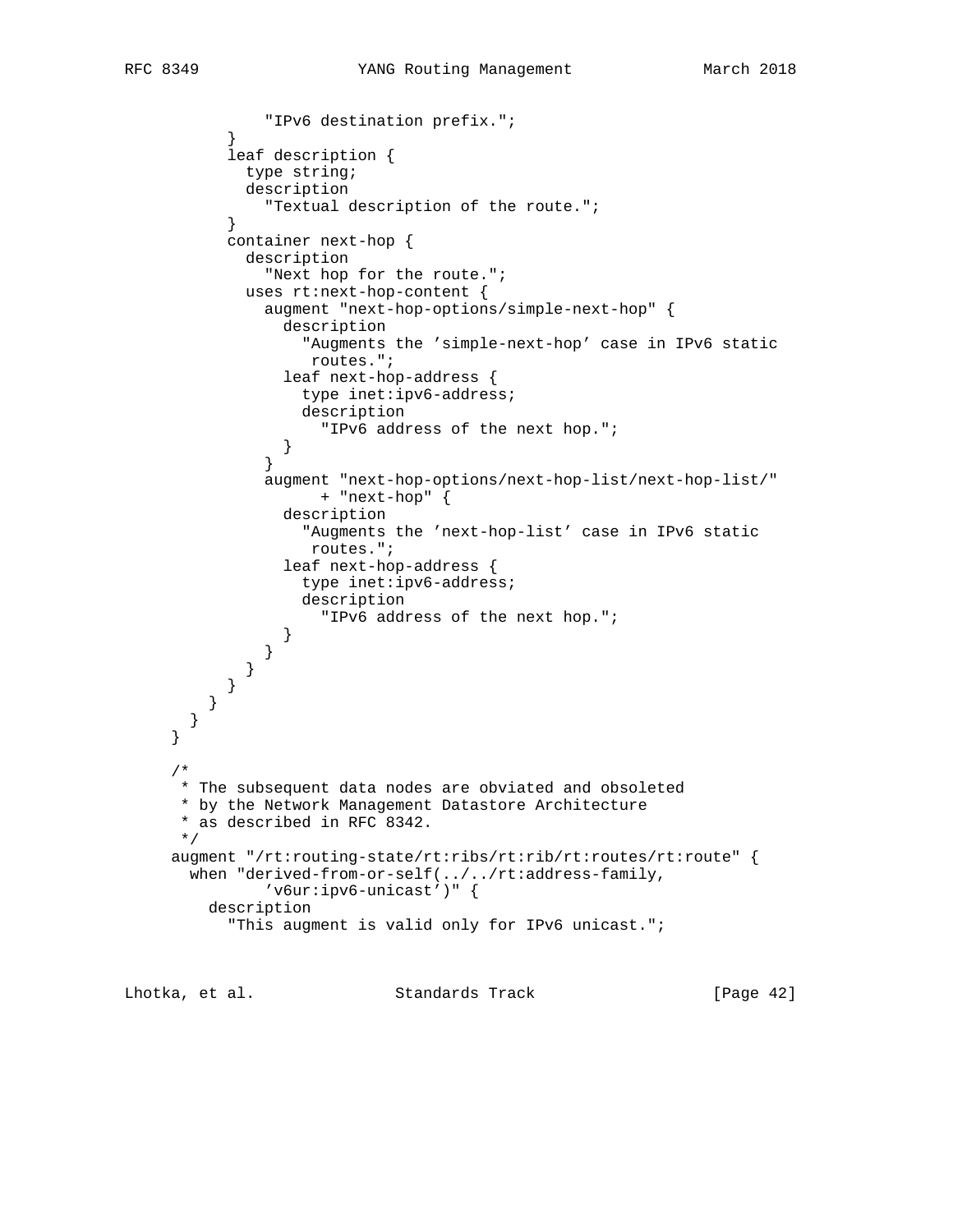```
 status obsolete;
  description
     "This leaf augments an IPv6 unicast route.";
   leaf destination-prefix {
    type inet:ipv6-prefix;
    status obsolete;
    description
       "IPv6 destination prefix.";
   }
 }
 augment "/rt:routing-state/rt:ribs/rt:rib/rt:routes/rt:route/"
         + "rt:next-hop/rt:next-hop-options/rt:simple-next-hop" {
  when "derived-from-or-self(../../../rt:address-family,
          'v6ur:ipv6-unicast')" {
     description
       "This augment is valid only for IPv6 unicast.";
   }
   status obsolete;
   description
     "Augments the 'simple-next-hop' case in IPv6 unicast routes.";
   leaf next-hop-address {
    type inet:ipv6-address;
    status obsolete;
    description
       "IPv6 address of the next hop.";
   }
 }
 augment "/rt:routing-state/rt:ribs/rt:rib/rt:routes/rt:route/"
         + "rt:next-hop/rt:next-hop-options/rt:next-hop-list/"
         + "rt:next-hop-list/rt:next-hop" {
 when "derived-from-or-self(\dots/../../../rt:address-family,
           'v6ur:ipv6-unicast')" {
     description
       "This augment is valid only for IPv6 unicast.";
   }
   status obsolete;
   description
     "This leaf augments the 'next-hop-list' case of IPv6 unicast
      routes.";
   leaf address {
    type inet:ipv6-address;
     status obsolete;
     description
       "IPv6 address of the next hop.";
   }
 }
 augment "/rt:routing-state/rt:ribs/rt:rib/"
```
Lhotka, et al. Standards Track [Page 43]

}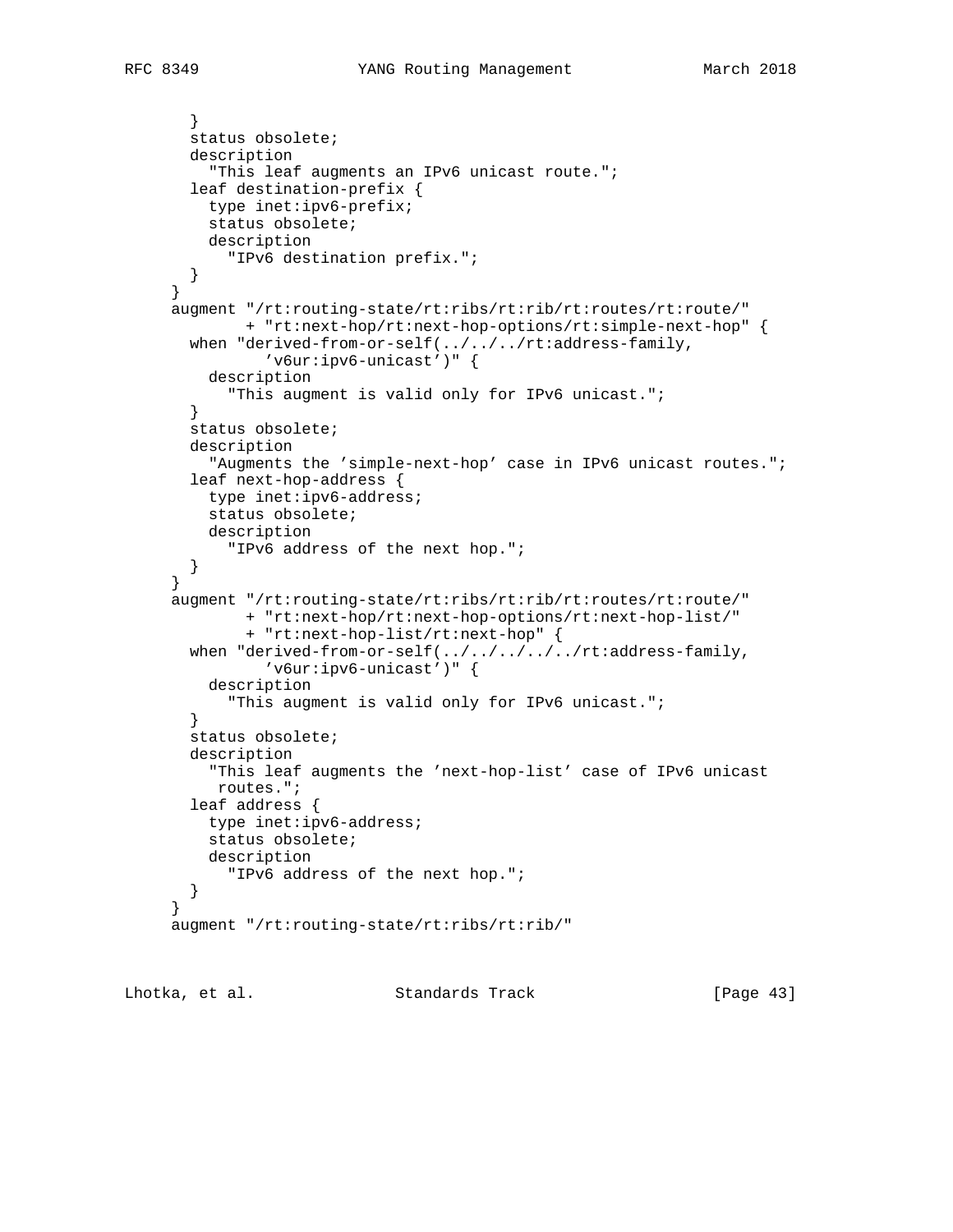```
 + "rt:active-route/rt:input" {
  when "derived-from-or-self(../rt:address-family,
          'v6ur:ipv6-unicast')" {
     description
       "This augment is valid only for IPv6 unicast RIBs.";
   }
  status obsolete;
  description
     "This augment adds the input parameter of the 'active-route'
     action.";
   leaf destination-address {
    type inet:ipv6-address;
     status obsolete;
    description
      "IPv6 destination address.";
  }
 }
 augment "/rt:routing-state/rt:ribs/rt:rib/rt:active-route/"
        + "rt:output/rt:route" {
  when "derived-from-or-self(../../rt:address-family,
           'v6ur:ipv6-unicast')" {
    description
       "This augment is valid only for IPv6 unicast.";
   }
  status obsolete;
  description
     "This augment adds the destination prefix to the reply of the
      'active-route' action.";
  leaf destination-prefix {
    type inet:ipv6-prefix;
    status obsolete;
    description
       "IPv6 destination prefix.";
  }
 }
 augment "/rt:routing-state/rt:ribs/rt:rib/rt:active-route/"
         + "rt:output/rt:route/rt:next-hop/rt:next-hop-options/"
         + "rt:simple-next-hop" {
 when "derived-from-or-self(../../../rt:address-family,
           'v6ur:ipv6-unicast')" {
    description
       "This augment is valid only for IPv6 unicast.";
   }
  status obsolete;
  description
     "Augments the 'simple-next-hop' case in the reply to the
     'active-route' action.";
   leaf next-hop-address {
```
Lhotka, et al. Standards Track [Page 44]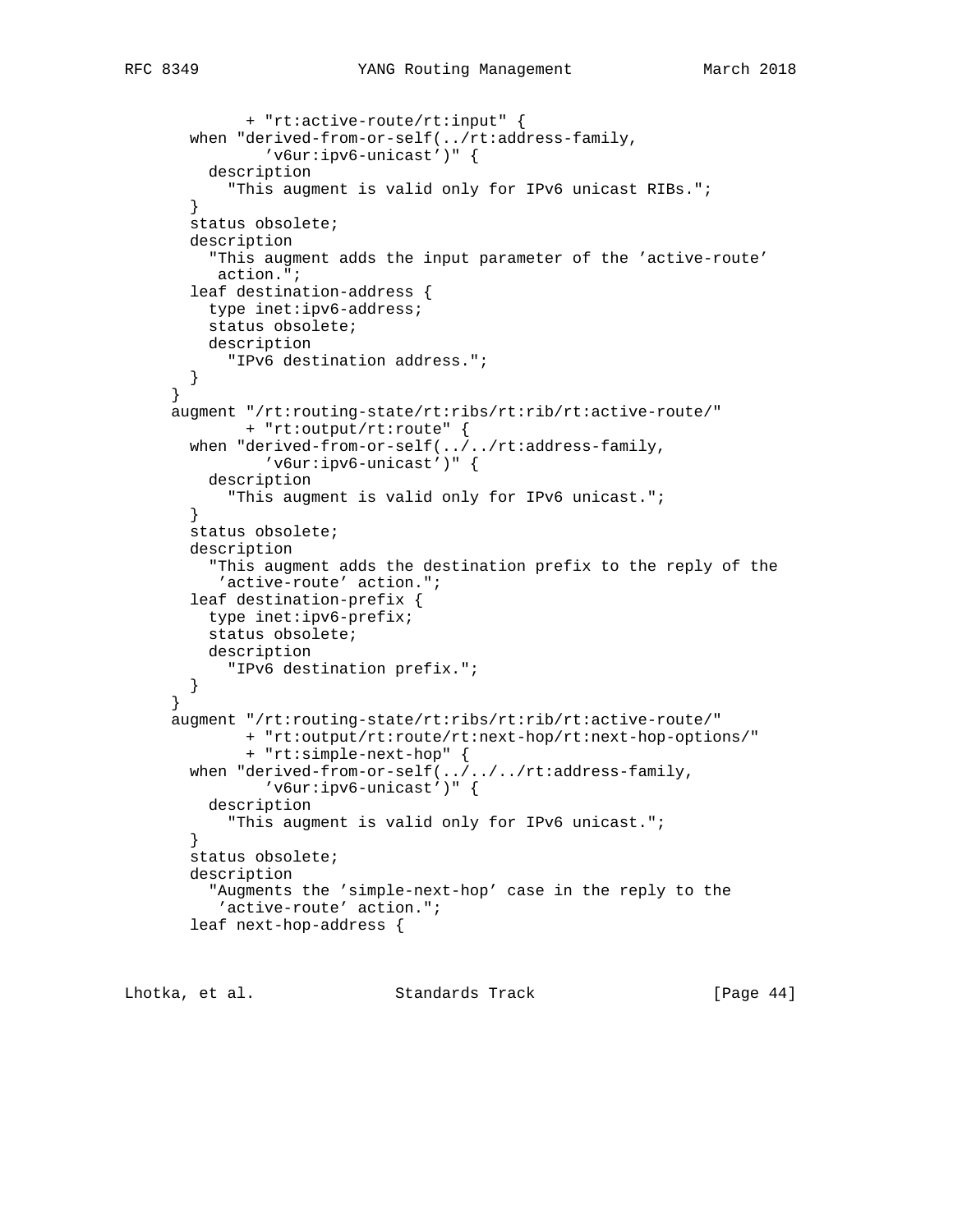```
 type inet:ipv6-address;
          status obsolete;
          description
            "IPv6 address of the next hop.";
        }
      }
      augment "/rt:routing-state/rt:ribs/rt:rib/rt:active-route/"
              + "rt:output/rt:route/rt:next-hop/rt:next-hop-options/"
              + "rt:next-hop-list/rt:next-hop-list/rt:next-hop" {
       when "derived-from-or-self(../../../../../rt:address-family,
                'v6ur:ipv6-unicast')" {
          description
            "This augment is valid only for IPv6 unicast.";
        }
        status obsolete;
        description
          "Augments the 'next-hop-list' case in the reply to the
           'active-route' action.";
        leaf next-hop-address {
          type inet:ipv6-address;
          status obsolete;
          description
            "IPv6 address of the next hop.";
        }
      }
    }
    <CODE ENDS>
9.1. IPv6 Router Advertisements Submodule
    <CODE BEGINS> file "ietf-ipv6-router-advertisements@2018-03-13.yang"
    submodule ietf-ipv6-router-advertisements {
      yang-version "1.1";
      belongs-to ietf-ipv6-unicast-routing {
       prefix "v6ur";
      }
      import ietf-inet-types {
       prefix "inet";
      }
      import ietf-interfaces {
        prefix "if";
        description
          "An 'ietf-interfaces' module version that is compatible with
```
Lhotka, et al. Standards Track [Page 45]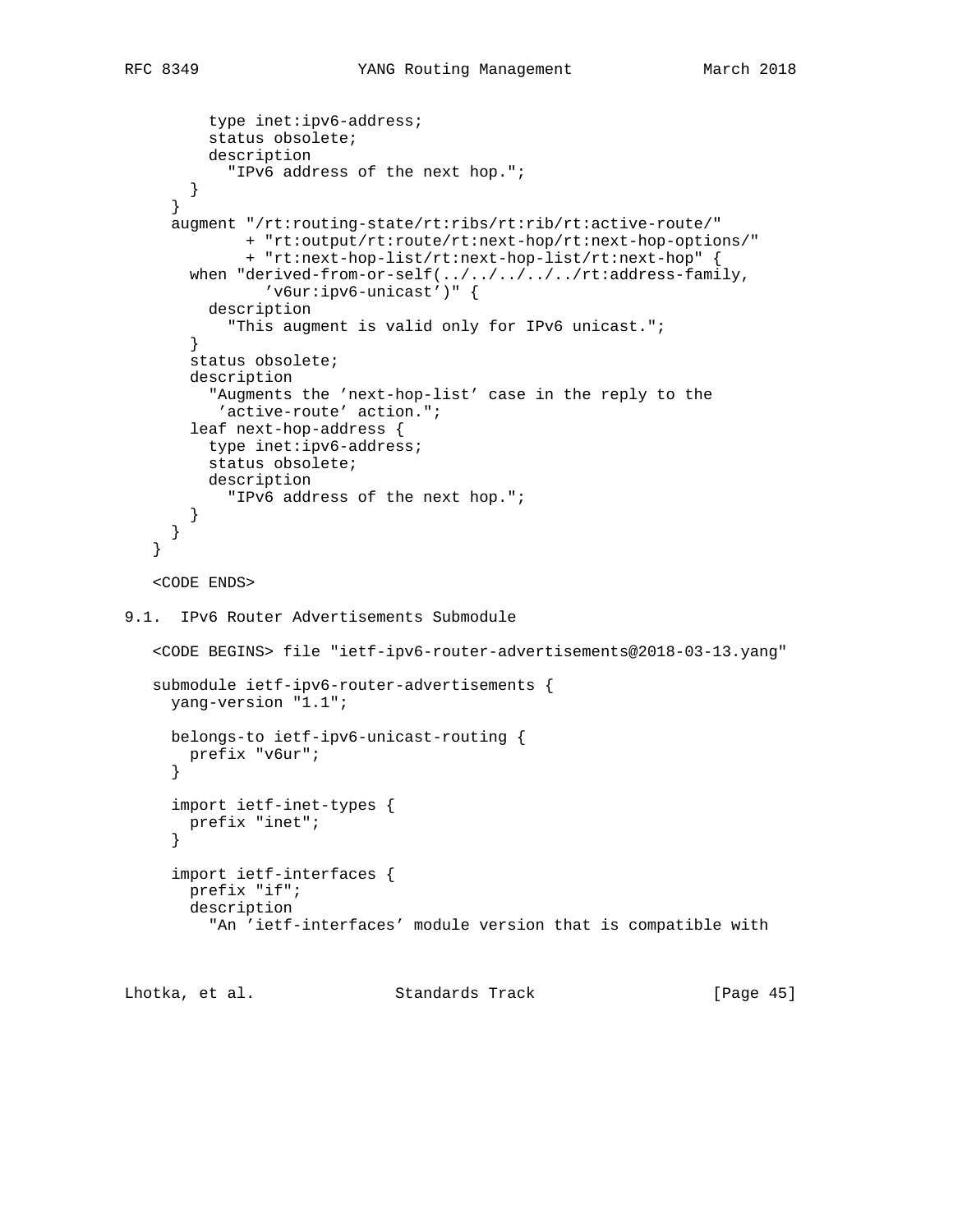the Network Management Datastore Architecture (NMDA)

```
 is required.";
 }
 import ietf-ip {
  prefix "ip";
  description
     "An 'ietf-ip' module version that is compatible with
     the Network Management Datastore Architecture (NMDA)
      is required.";
 }
 organization
   "IETF NETMOD (Network Modeling) Working Group";
 contact
   "WG Web: <https://datatracker.ietf.org/wg/netmod/>
   WG List: <mailto:rtgwg@ietf.org>
   Editor: Ladislav Lhotka
              <mailto:lhotka@nic.cz>
              Acee Lindem
              <mailto:acee@cisco.com>
              Yingzhen Qu
              <mailto:yingzhen.qu@huawei.com>";
 description
   "This YANG module augments the 'ietf-ip' module with
   parameters for IPv6 Router Advertisements. The model fully
    conforms to the Network Management Datastore
   Architecture (NMDA).
    Copyright (c) 2018 IETF Trust and the persons
    identified as authors of the code. All rights reserved.
   Redistribution and use in source and binary forms, with or
   without modification, is permitted pursuant to, and subject
    to the license terms contained in, the Simplified BSD License
    set forth in Section 4.c of the IETF Trust's Legal Provisions
    Relating to IETF Documents
    (https://trustee.ietf.org/license-info).
    This version of this YANG module is part of RFC 8349; see
    the RFC itself for full legal notices.";
 reference
   "RFC 4861: Neighbor Discovery for IP version 6 (IPv6)";
 revision 2018-03-13 {
```
Lhotka, et al. Standards Track [Page 46]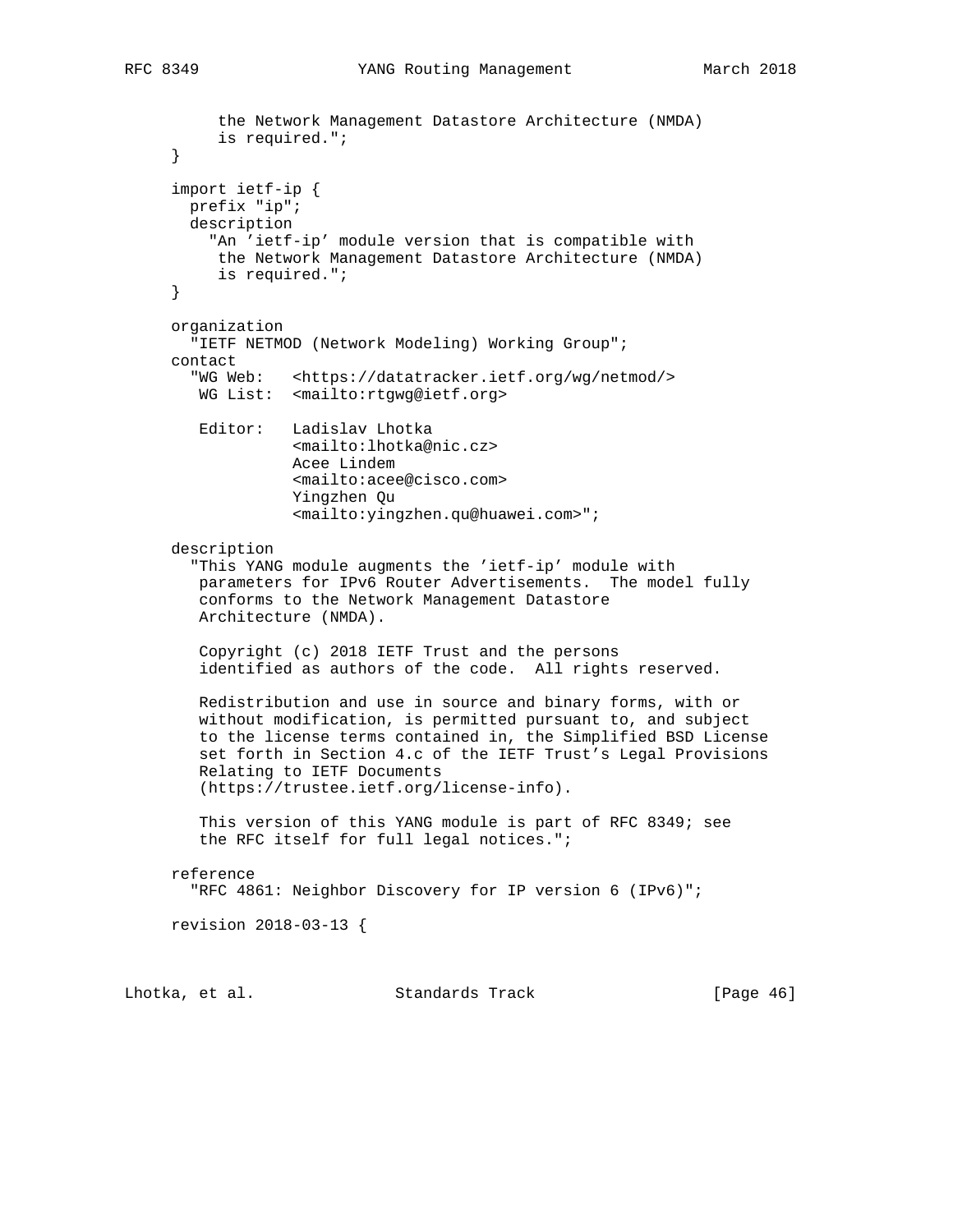```
 description
   "Network Management Datastore Architecture (NMDA) revision.";
 reference
   "RFC 8349: A YANG Data Model for Routing Management
```

```
 (NMDA Version)";
     }
     revision 2016-11-04 {
          description
            "Initial revision.";
          reference
             "RFC 8022: A YANG Data Model for Routing Management";
     }
     augment "/if:interfaces/if:interface/ip:ipv6" {
        description
          "Augments interface configuration with parameters of IPv6
          Router Advertisements.";
       container ipv6-router-advertisements {
         description
            "Support for IPv6 Router Advertisements.";
         leaf send-advertisements {
            type boolean;
           default "false";
            description
              "A flag indicating whether or not the router sends
              periodic Router Advertisements and responds to
              Router Solicitations.";
           reference
              "RFC 4861: Neighbor Discovery for IP version 6 (IPv6)
                        - AdvSendAdvertisements";
 }
          leaf max-rtr-adv-interval {
            type uint16 {
             range "4..65535";
 }
           units "seconds";
            default "600";
            description
              "The maximum time allowed between sending unsolicited
              multicast Router Advertisements from the interface.";
           reference
              "RFC 4861: Neighbor Discovery for IP version 6 (IPv6)
                        - MaxRtrAdvInterval";
 }
         leaf min-rtr-adv-interval {
            type uint16 {
             range "3..1350";
```

```
Lhotka, et al. Standards Track [Page 47]
```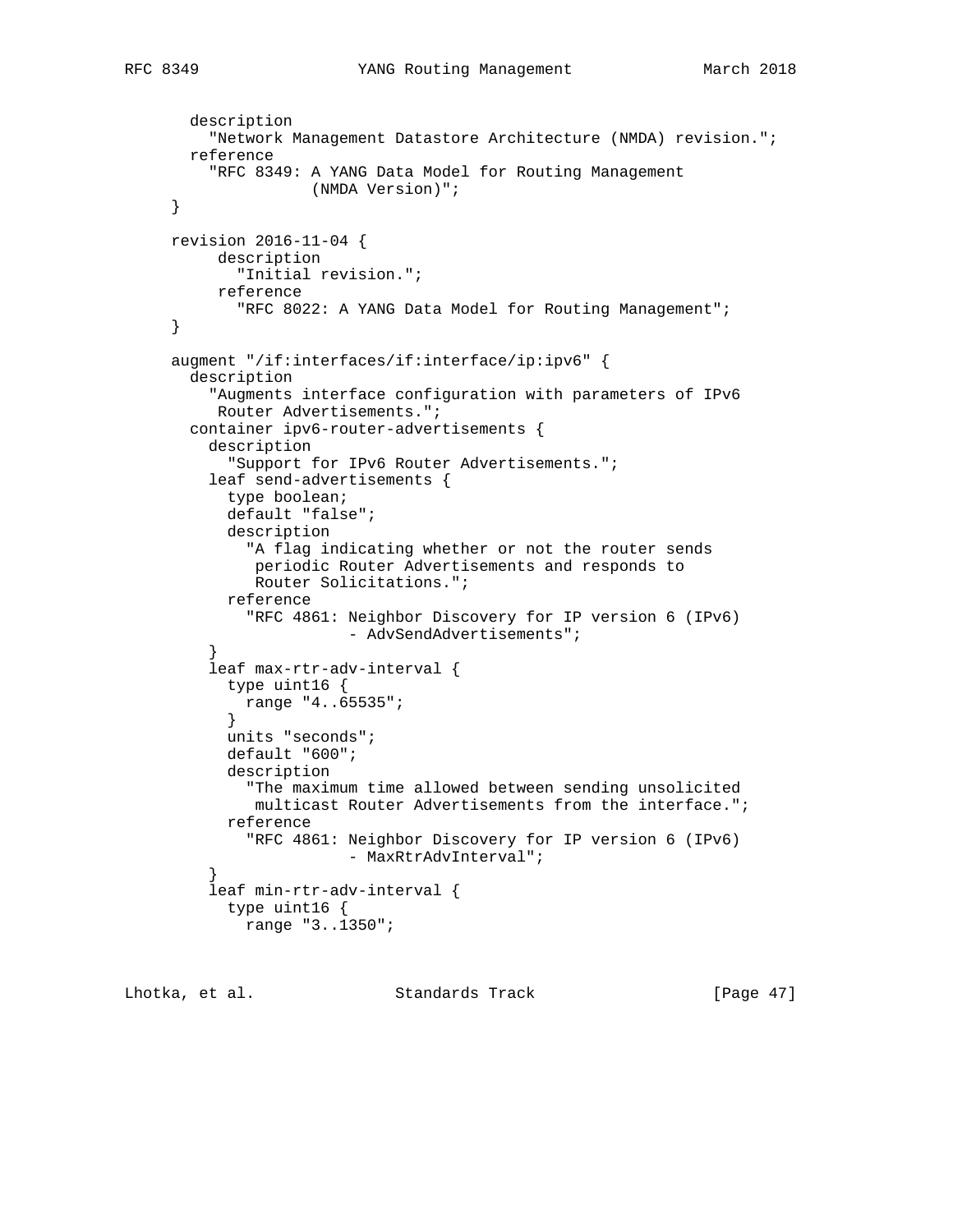```
 }
           units "seconds";
           must ". <= 0.75 * ../max-rtr-adv-interval" {
             description
                "The value MUST NOT be greater than 75% of
                'max-rtr-adv-interval'.";
 }
           description
              "The minimum time allowed between sending unsolicited
              multicast Router Advertisements from the interface.
              The default value to be used operationally if this
              leaf is not configured is determined as follows:
              - if max-rtr-adv-interval >= 9 seconds, the default
                value is 0.33 * max-rtr-adv-interval;
              - otherwise, it is 0.75 * max-rtr-adv-interval.";
           reference
             "RFC 4861: Neighbor Discovery for IP version 6 (IPv6)
                        - MinRtrAdvInterval";
 }
         leaf managed-flag {
           type boolean;
           default "false";
           description
              "The value to be placed in the 'Managed address
              configuration' flag field in the Router
              Advertisement.";
           reference
             "RFC 4861: Neighbor Discovery for IP version 6 (IPv6)
                      - AdvManagedFlag";
 }
         leaf other-config-flag {
           type boolean;
           default "false";
           description
             "The value to be placed in the 'Other configuration'
              flag field in the Router Advertisement.";
           reference
             "RFC 4861: Neighbor Discovery for IP version 6 (IPv6)
                       - AdvOtherConfigFlag";
 }
         leaf link-mtu {
           type uint32;
           default "0";
           description
              "The value to be placed in MTU options sent by the
```
Lhotka, et al. Standards Track [Page 48]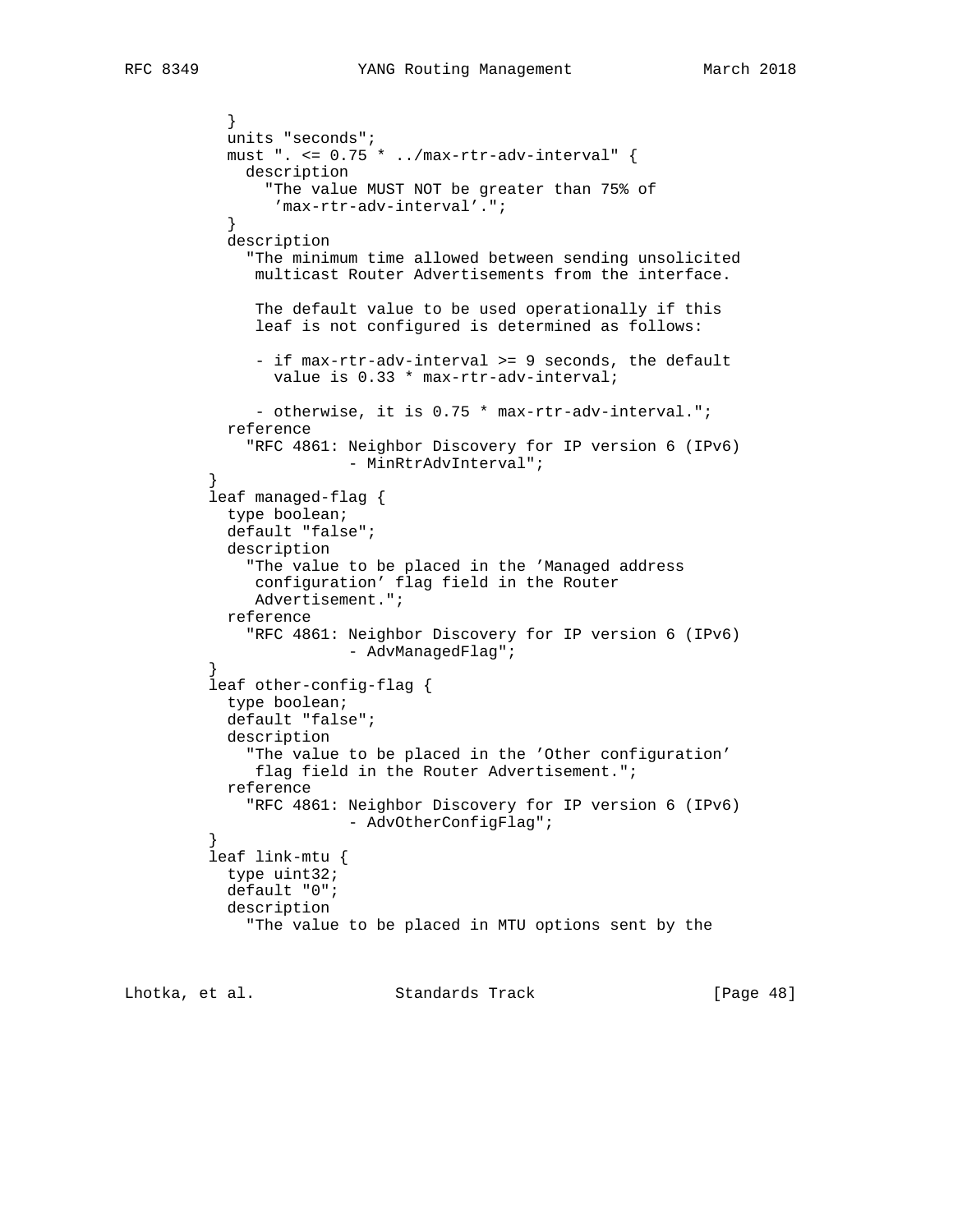```
 router. A value of zero indicates that no MTU options
              are sent.";
           reference
              "RFC 4861: Neighbor Discovery for IP version 6 (IPv6)
                       - AdvLinkMTU";
 }
         leaf reachable-time {
           type uint32 {
             range "0..3600000";
 }
           units "milliseconds";
           default "0";
           description
             "The value to be placed in the Reachable Time field in
              the Router Advertisement messages sent by the router.
              A value of zero means unspecified (by this router).";
           reference
             "RFC 4861: Neighbor Discovery for IP version 6 (IPv6)
                        - AdvReachableTime";
 }
         leaf retrans-timer {
           type uint32;
           units "milliseconds";
           default "0";
           description
              "The value to be placed in the Retrans Timer field in
              the Router Advertisement messages sent by the router.
              A value of zero means unspecified (by this router).";
           reference
              "RFC 4861: Neighbor Discovery for IP version 6 (IPv6)
                       - AdvRetransTimer";
 }
         leaf cur-hop-limit {
           type uint8;
           description
              "The value to be placed in the Cur Hop Limit field in
              the Router Advertisement messages sent by the router.
              A value of zero means unspecified (by this router).
              If this parameter is not configured, the device SHOULD
              use the IANA-specified value for the default IPv4
              Time to Live (TTL) parameter that was in effect at the
              time of implementation.";
           reference
              "RFC 3232: Assigned Numbers: RFC 1700 is Replaced by
                         an On-line Database
              RFC 4861: Neighbor Discovery for IP version 6 (IPv6)
                         - AdvCurHopLimit
```
Lhotka, et al. Standards Track [Page 49]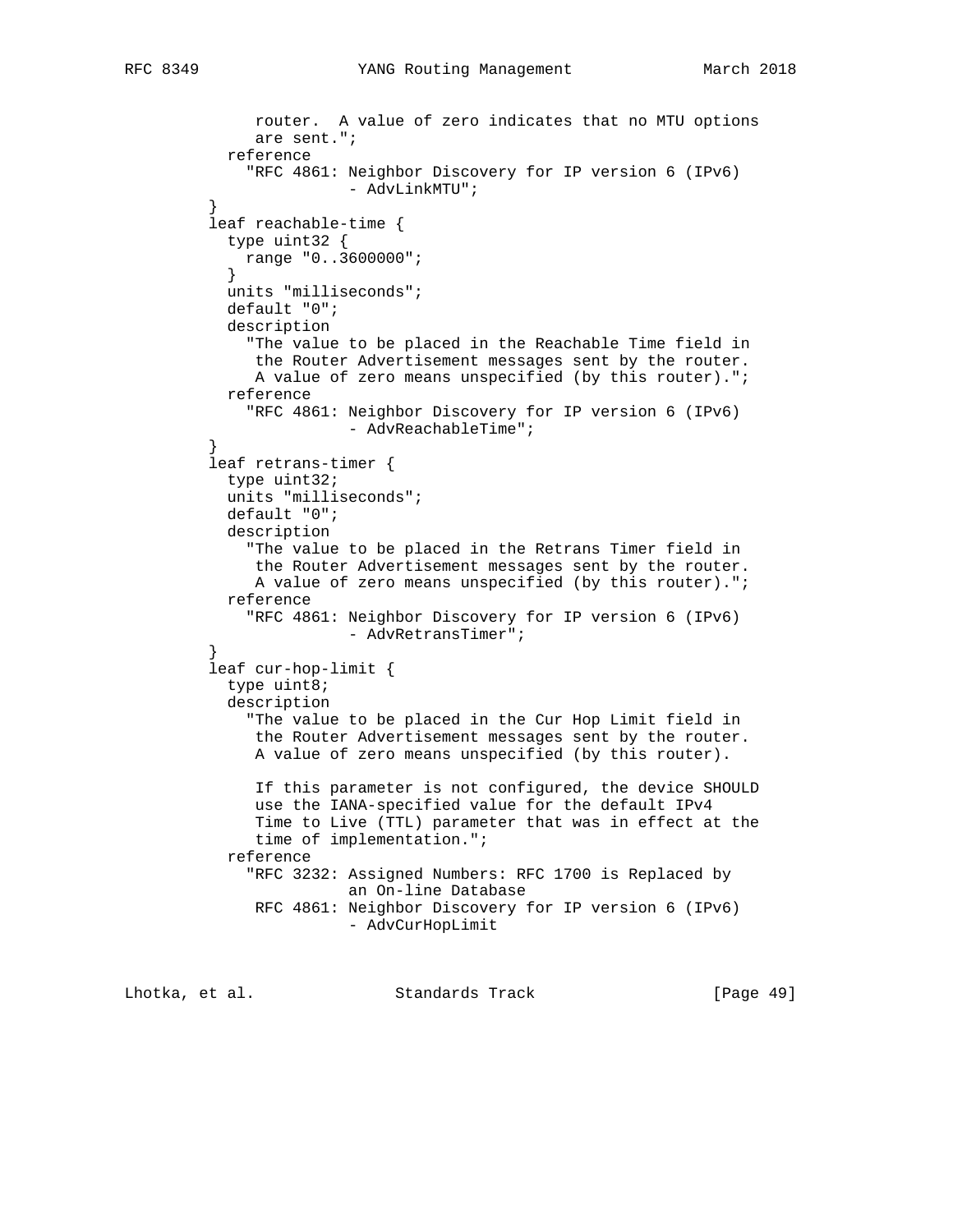```
 IANA: IP Parameters
                     (https://www.iana.org/assignments/ip-parameters)";
 }
         leaf default-lifetime {
           type uint16 {
            range "0..65535";
 }
           units "seconds";
           description
              "The value to be placed in the Router Lifetime field of
              Router Advertisements sent from the interface, in
              seconds. It MUST be either zero or between
              max-rtr-adv-interval and 9000 seconds. A value of zero
              indicates that the router is not to be used as a
              default router. These limits may be overridden by
              specific documents that describe how IPv6 operates over
              different link layers.
              If this parameter is not configured, the device SHOULD
              use a value of 3 * max-rtr-adv-interval.";
           reference
              "RFC 4861: Neighbor Discovery for IP version 6 (IPv6)
                        - AdvDefaultLifetime";
 }
         container prefix-list {
           description
              "Support for prefixes to be placed in Prefix
              Information options in Router Advertisement messages
              sent from the interface.
              Prefixes that are advertised by default but do not
              have their entries in the child 'prefix' list are
              advertised with the default values of all parameters.
              The link-local prefix SHOULD NOT be included in the
              list of advertised prefixes.";
           reference
              "RFC 4861: Neighbor Discovery for IP version 6 (IPv6)
                        - AdvPrefixList";
           list prefix {
             key "prefix-spec";
             description
               "Support for an advertised prefix entry.";
             leaf prefix-spec {
               type inet:ipv6-prefix;
               description
             "IPv6 address prefix.";
 }
```
Lhotka, et al. Standards Track [Page 50]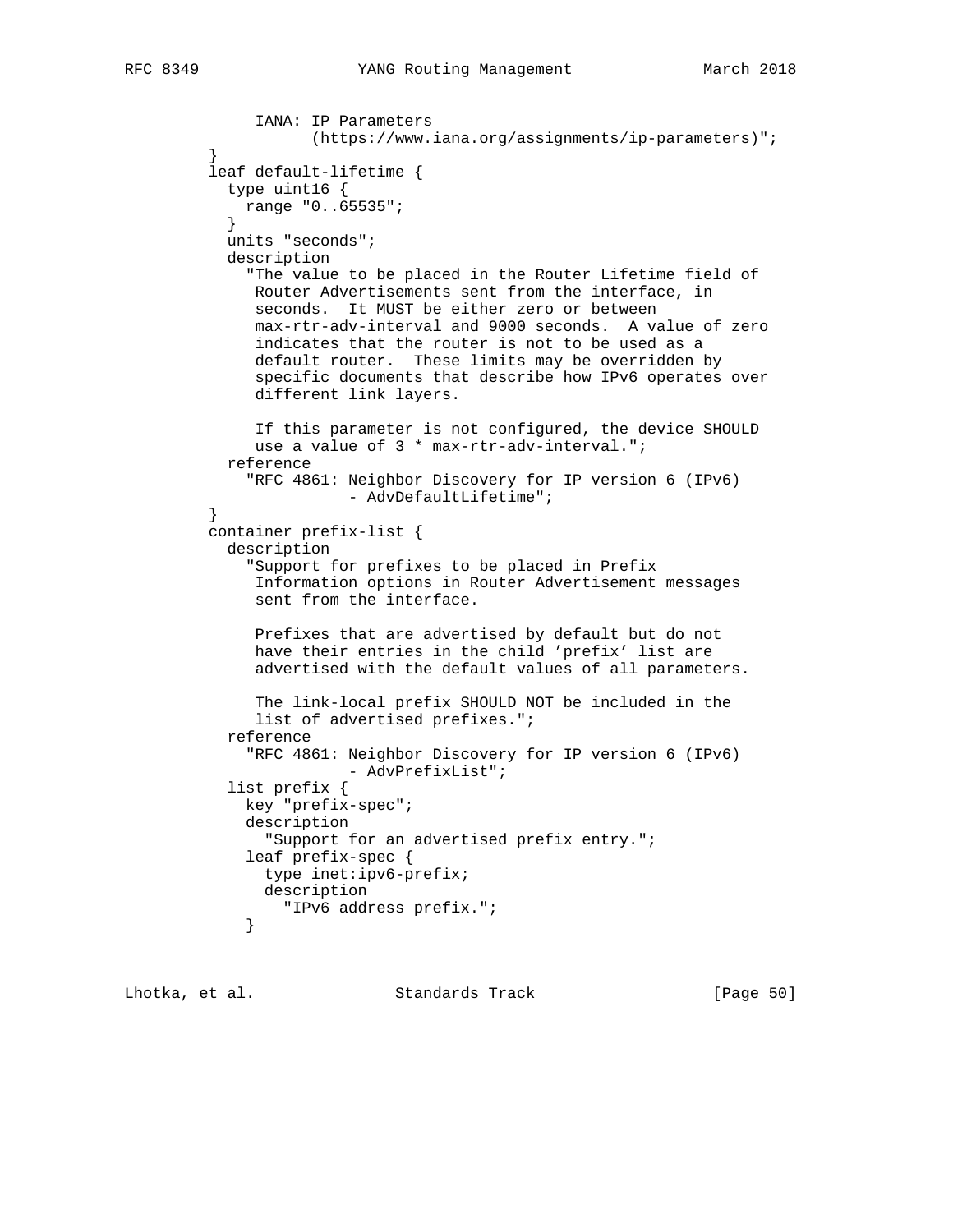```
 choice control-adv-prefixes {
               default "advertise";
               description
                  "Either (1) the prefix is explicitly removed from the
                  set of advertised prefixes or (2) the parameters with
                  which the prefix is advertised are specified (default
                  case).";
               leaf no-advertise {
                 type empty;
                 description
                   "The prefix will not be advertised.
                    This can be used for removing the prefix from
                    the default set of advertised prefixes.";
 }
               case advertise {
                 leaf valid-lifetime {
                   type uint32;
                   units "seconds";
                   default "2592000";
                   description
                     "The value to be placed in the Valid Lifetime
                      in the Prefix Information option. The
                      designated value of all 1's (0xffffffff)
                       represents infinity.";
                   reference
                     "RFC 4861: Neighbor Discovery for IP version 6
                                (IPv6) - AdvValidLifetime";
 }
                 leaf on-link-flag {
                   type boolean;
                   default "true";
                   description
                     "The value to be placed in the on-link flag
                      ('L-bit') field in the Prefix Information
                      option.";
                   reference
                     "RFC 4861: Neighbor Discovery for IP version 6
                                (IPv6) - AdvOnLinkFlag";
 }
                 leaf preferred-lifetime {
                   type uint32;
                   units "seconds";
                   must ". <= ../valid-lifetime" {
                     description
                       "This value MUST NOT be greater than
                  valid-lifetime.";<br>}
 }
```
Lhotka, et al. Standards Track [Page 51]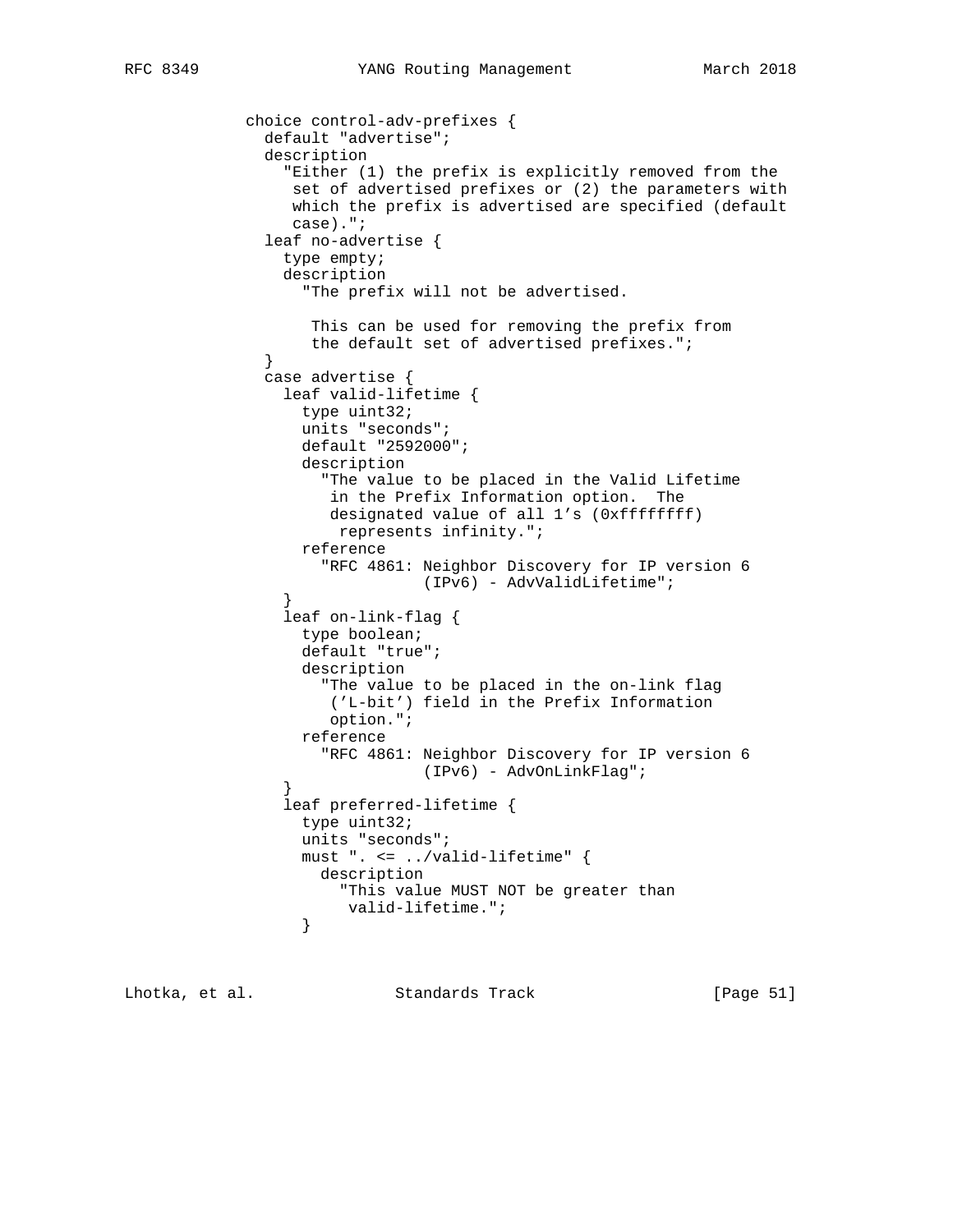```
 default "604800";
                    description
                      "The value to be placed in the Preferred
                       Lifetime in the Prefix Information option.
                      The designated value of all 1's (0xffffffff)
                       represents infinity.";
                    reference
                      "RFC 4861: Neighbor Discovery for IP version 6
                                (IPv6) - AdvPreferredLifetime";
 }
                  leaf autonomous-flag {
                    type boolean;
                    default "true";
                    description
                      "The value to be placed in the Autonomous Flag
                       field in the Prefix Information option.";
                    reference
                      "RFC 4861: Neighbor Discovery for IP version 6
                                 (IPv6) - AdvAutonomousFlag";
 }
               }
             }
          }
         }
       }
     }
      /*
      * The subsequent data nodes are obviated and obsoleted
      * by the Network Management Datastore Architecture
      * as described in RFC 8342.
      */
     augment "/if:interfaces-state/if:interface/ip:ipv6" {
       status obsolete;
       description
          "Augments interface state data with parameters of IPv6
          Router Advertisements.";
       container ipv6-router-advertisements {
         status obsolete;
         description
            "Parameters of IPv6 Router Advertisements.";
         leaf send-advertisements {
           type boolean;
           status obsolete;
           description
              "A flag indicating whether or not the router sends
              periodic Router Advertisements and responds to
              Router Solicitations.";
```
Lhotka, et al. Standards Track [Page 52]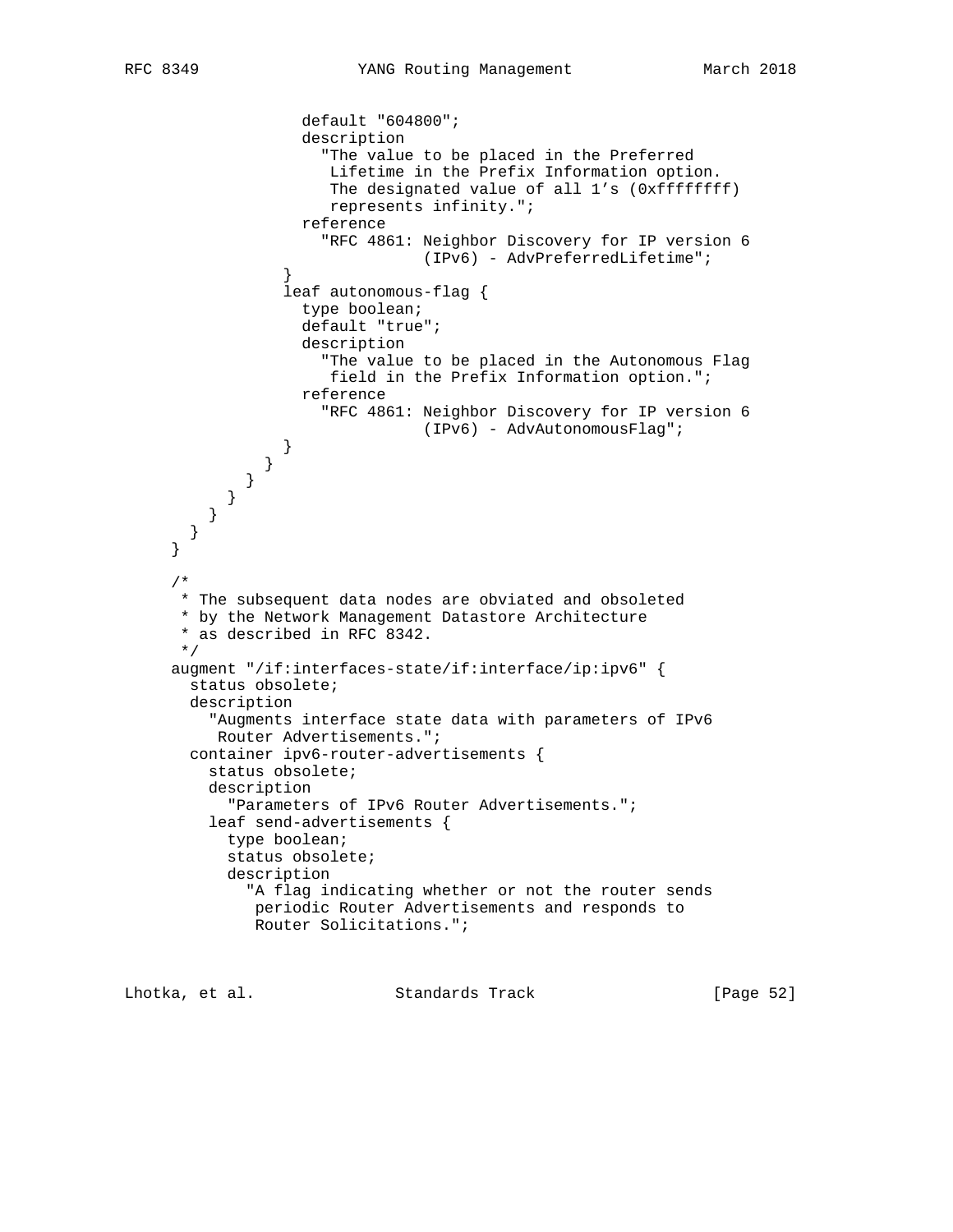```
 leaf max-rtr-adv-interval {
           type uint16 {
             range "4..1800";
 }
           units "seconds";
           status obsolete;
           description
              "The maximum time allowed between sending unsolicited
              multicast Router Advertisements from the interface.";
         leaf min-rtr-adv-interval {
           type uint16 {
           range "3..1350";<br>}
 }
           units "seconds";
           status obsolete;
           description
              "The minimum time allowed between sending unsolicited
              multicast Router Advertisements from the interface.";
         leaf managed-flag {
           type boolean;
           status obsolete;
           description
              "The value that is placed in the 'Managed address
              configuration' flag field in the Router Advertisement.";
         leaf other-config-flag {
           type boolean;
           status obsolete;
           description
              "The value that is placed in the 'Other configuration' flag
```

```
 field in the Router Advertisement.";
 }
         leaf link-mtu {
           type uint32;
           status obsolete;
           description
             "The value that is placed in MTU options sent by the
             router. A value of zero indicates that no MTU options
             are sent.";
 }
         leaf reachable-time {
           type uint32 {
          range "0..3600000";<br>}
 }
```

```
 units "milliseconds";
```
Lhotka, et al. Standards Track [Page 53]

}

}

}

}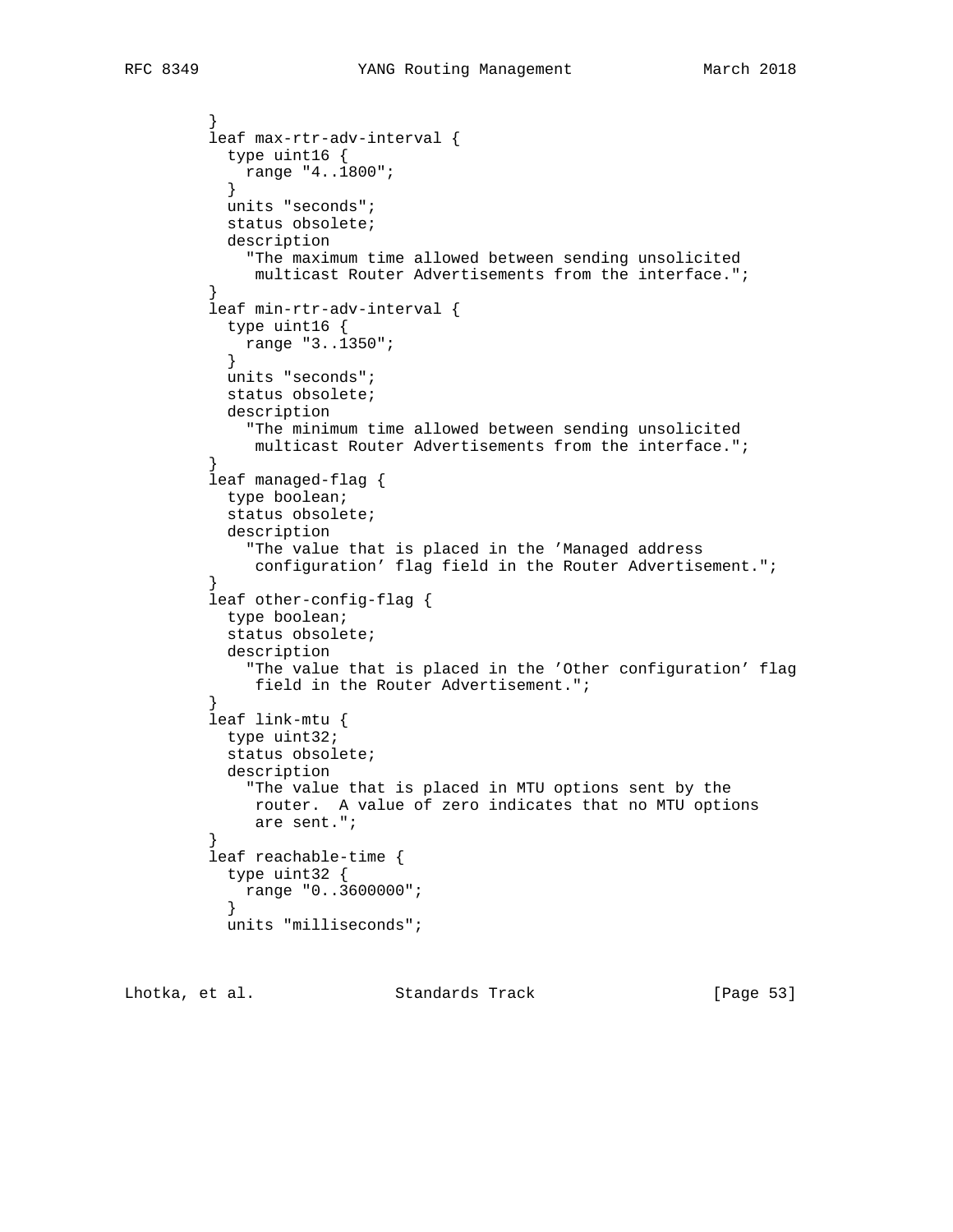```
 status obsolete;
           description
              "The value that is placed in the Reachable Time field in
              the Router Advertisement messages sent by the router. A
              value of zero means unspecified (by this router).";
 }
         leaf retrans-timer {
           type uint32;
           units "milliseconds";
           status obsolete;
           description
             "The value that is placed in the Retrans Timer field in the
              Router Advertisement messages sent by the router. A value
         of zero means unspecified (by this router).";<br>}
 }
         leaf cur-hop-limit {
           type uint8;
           status obsolete;
           description
             "The value that is placed in the Cur Hop Limit field in the
              Router Advertisement messages sent by the router. A value
              of zero means unspecified (by this router).";
 }
         leaf default-lifetime {
           type uint16 {
           range "0..9000";<br>}
 }
           units "seconds";
           status obsolete;
           description
              "The value that is placed in the Router Lifetime field of
              Router Advertisements sent from the interface, in seconds.
              A value of zero indicates that the router is not to be
         used as a default router.";<br>}
 }
         container prefix-list {
           status obsolete;
           description
              "A list of prefixes that are placed in Prefix Information
              options in Router Advertisement messages sent from the
              interface.
              By default, these are all prefixes that the router
              advertises via routing protocols as being on-link for the
              interface from which the advertisement is sent.";
           list prefix {
             key "prefix-spec";
             status obsolete;
```
Lhotka, et al. Standards Track [Page 54]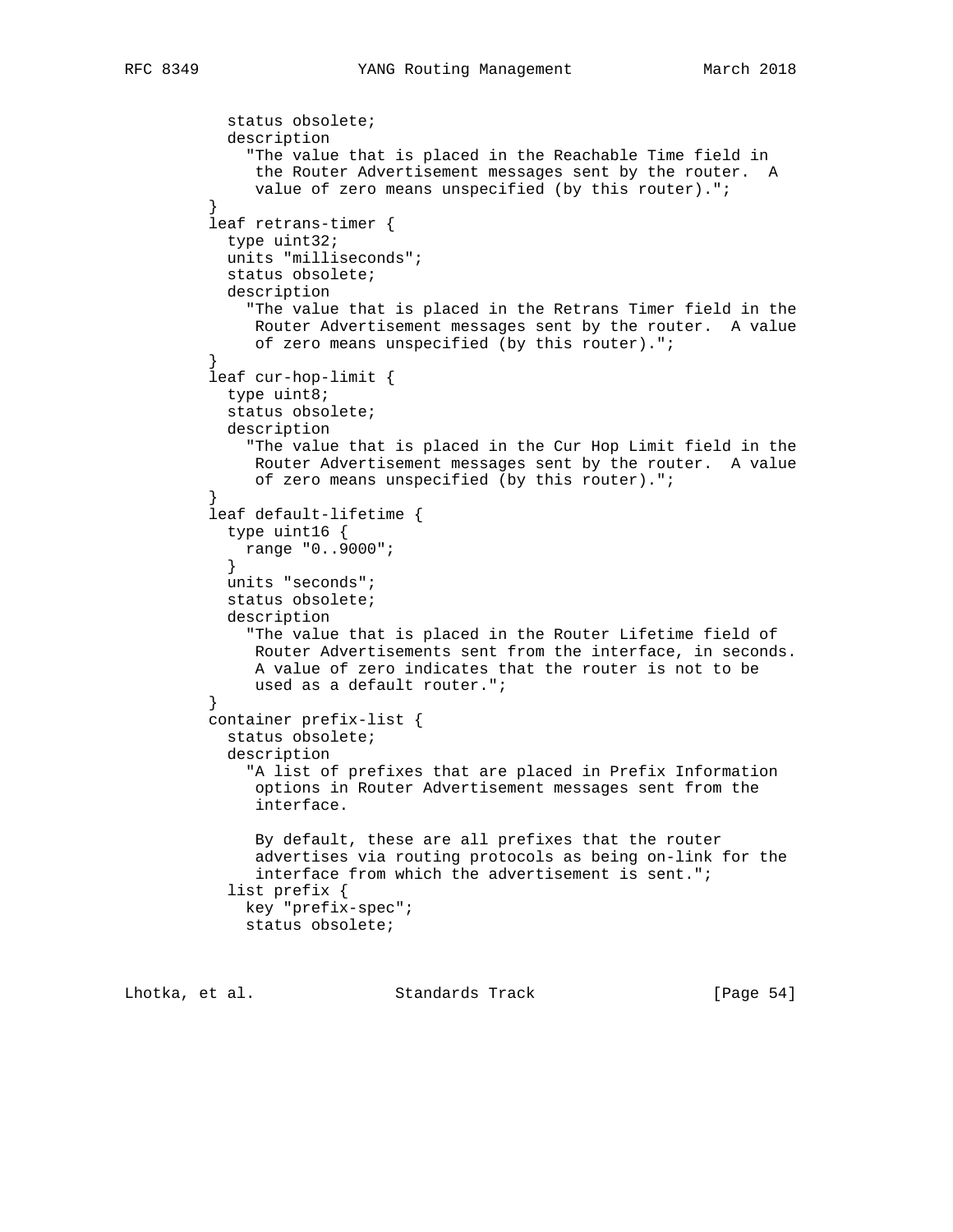```
 description
               "Advertised prefix entry and its parameters.";
             leaf prefix-spec {
               type inet:ipv6-prefix;
               status obsolete;
               description
                 "IPv6 address prefix.";
 }
             leaf valid-lifetime {
               type uint32;
               units "seconds";
               status obsolete;
               description
                 "The value that is placed in the Valid Lifetime in the
                  Prefix Information option. The designated value of
                  all 1's (0xffffffff) represents infinity.
                  An implementation SHOULD keep this value constant in
                  consecutive advertisements, except when it is
                 explicitly changed in configuration.";
 }
             leaf on-link-flag {
               type boolean;
               status obsolete;
               description
                  "The value that is placed in the on-link flag ('L-bit')
                  field in the Prefix Information option.";
 }
             leaf preferred-lifetime {
               type uint32;
               units "seconds";
               status obsolete;
               description
                  "The value that is placed in the Preferred Lifetime in
                  the Prefix Information option, in seconds. The
                  designated value of all 1's (0xffffffff) represents
                  infinity.
                  An implementation SHOULD keep this value constant in
                  consecutive advertisements, except when it is
                 explicitly changed in configuration.";
 }
             leaf autonomous-flag {
               type boolean;
               status obsolete;
               description
                  "The value that is placed in the Autonomous Flag field
                  in the Prefix Information option.";
```
Lhotka, et al. Standards Track [Page 55]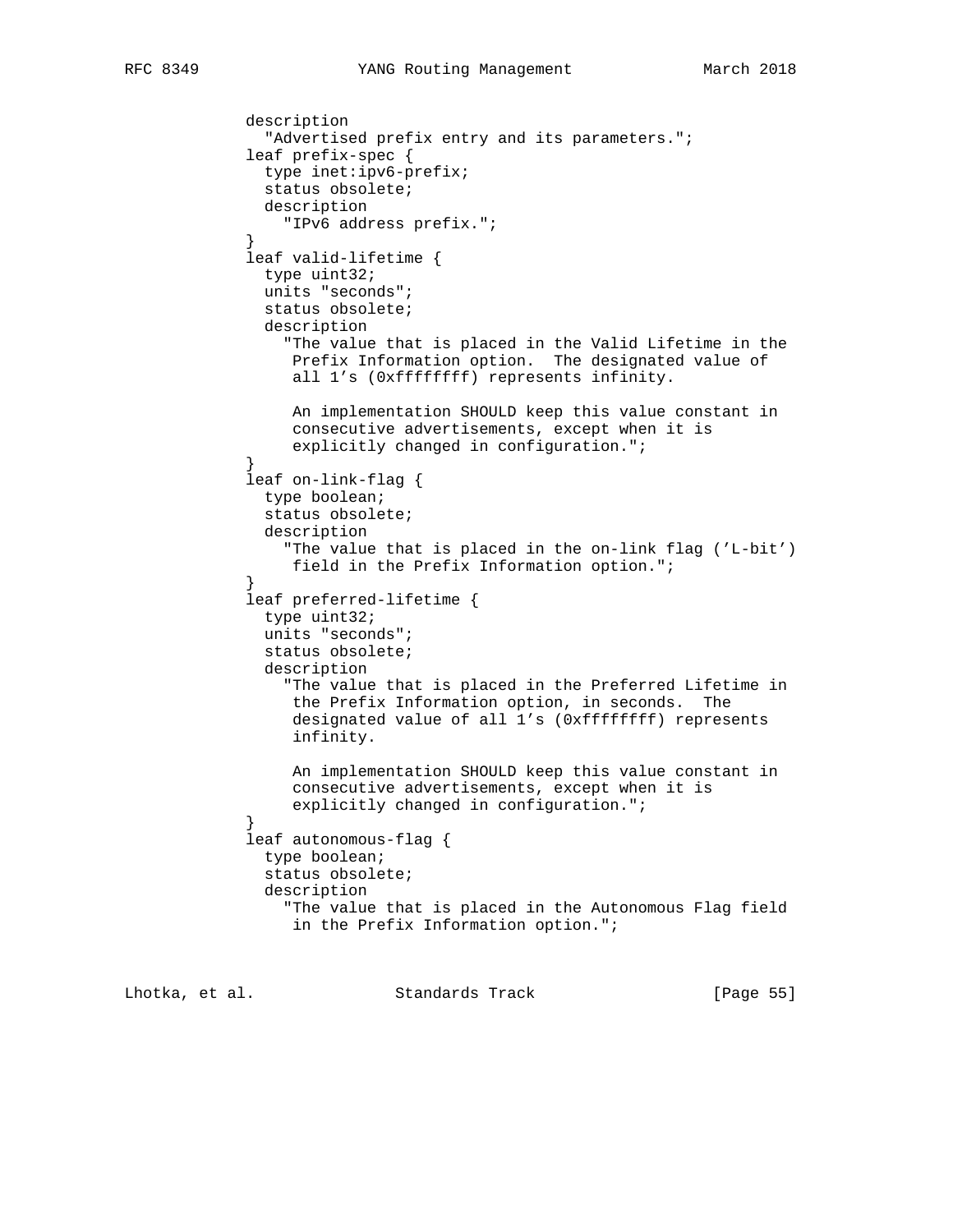```
 }
 }
 }
   }
   }
  }
```
<CODE ENDS>

10. IANA Considerations

 [RFC8022] registered the following namespace URIs in the "IETF XML Registry" [RFC3688]. IANA has updated the references to refer to this document.

 URI: urn:ietf:params:xml:ns:yang:ietf-routing Registrant Contact: The IESG. XML: N/A; the requested URI is an XML namespace.

 URI: urn:ietf:params:xml:ns:yang:ietf-ipv4-unicast-routing Registrant Contact: The IESG. XML: N/A; the requested URI is an XML namespace.

 URI: urn:ietf:params:xml:ns:yang:ietf-ipv6-unicast-routing Registrant Contact: The IESG. XML: N/A; the requested URI is an XML namespace.

 [RFC8022] registered the following YANG modules in the "YANG Module Names" registry [RFC6020]. IANA has updated (1) the modules per this document and (2) the references to refer to this document.

 Name: ietf-routing Namespace: urn:ietf:params:xml:ns:yang:ietf-routing Prefix: rt Reference: RFC 8349

 Name: ietf-ipv4-unicast-routing Namespace: urn:ietf:params:xml:ns:yang:ietf-ipv4-unicast-routing Prefix: v4ur Reference: RFC 8349

 Name: ietf-ipv6-unicast-routing Namespace: urn:ietf:params:xml:ns:yang:ietf-ipv6-unicast-routing Prefix: v6ur Reference: RFC 8349

Lhotka, et al. Standards Track [Page 56]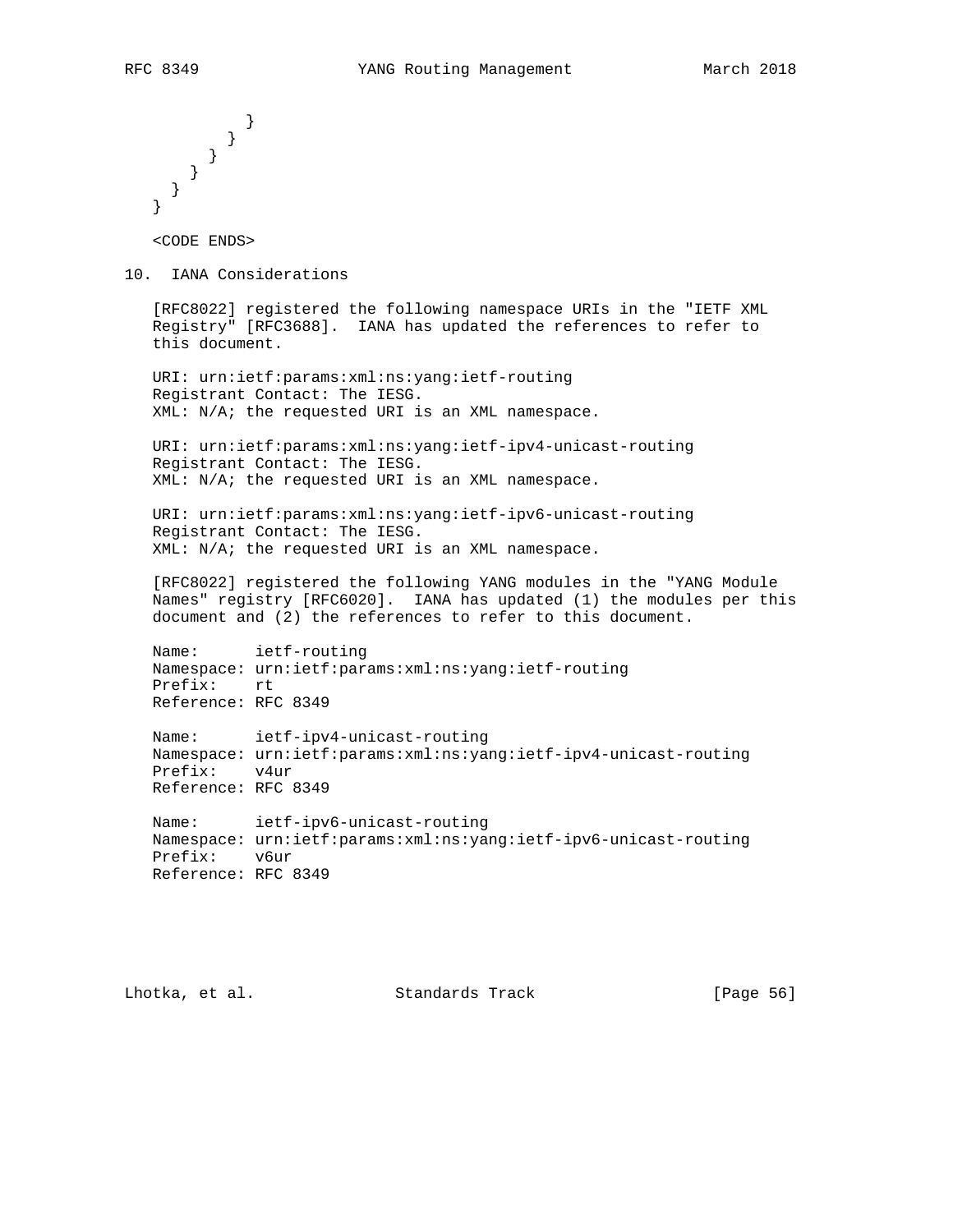This document registers the following YANG submodule in the "YANG Module Names" registry [RFC6020]:

 Name: ietf-ipv6-router-advertisements Module: ietf-ipv6-unicast-routing Reference: RFC 8349

11. Security Considerations

 The YANG modules specified in this document define a schema for data that is designed to be accessed via network management protocols such as NETCONF [RFC6241] or RESTCONF [RFC8040]. The lowest NETCONF layer is the secure transport layer, and the mandatory-to-implement secure transport is Secure Shell (SSH) [RFC6242]. The lowest RESTCONF layer is HTTPS, and the mandatory-to-implement secure transport is TLS [RFC5246].

 The NETCONF access control model [RFC8341] provides the means to restrict access for particular NETCONF or RESTCONF users to a preconfigured subset of all available NETCONF or RESTCONF protocol operations and content.

 There are a number of data nodes defined in these YANG modules that are writable/creatable/deletable (i.e., config true, which is the default). These data nodes may be considered sensitive or vulnerable in some network environments. Write operations (e.g., edit-config) to these data nodes without proper protection can have a negative effect on network operations. These are the subtrees and data nodes and their sensitivity/vulnerability:

- /routing/control-plane-protocols/control-plane-protocol: This list specifies the control-plane protocols configured on a device.
- /routing/ribs/rib: This list specifies the RIBs configured for the device.

 Some of the readable data nodes in these YANG modules may be considered sensitive or vulnerable in some network environments. It is thus important to control read access (e.g., via get, get-config, or notification) to these data nodes. These are the subtrees and data nodes and their sensitivity/vulnerability:

 /routing/control-plane-protocols/control-plane-protocol: This list specifies the control-plane protocols configured on a device. Refer to the control-plane models for a list of sensitive information.

Lhotka, et al. Standards Track [Page 57]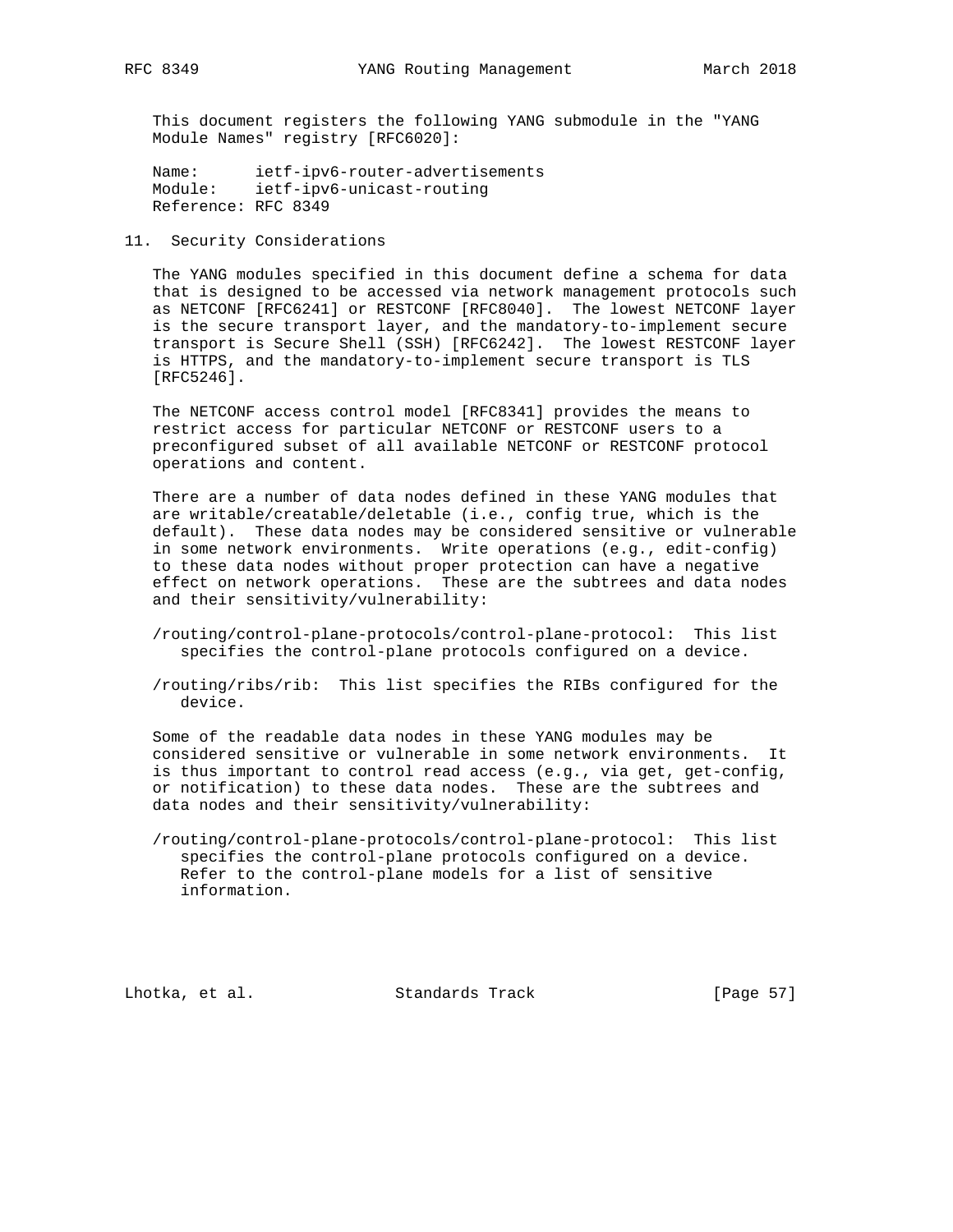/routing/ribs/rib: This list specifies the RIBs and their contents for the device. Access to this information may disclose the network topology and/or other information.

 Some of the RPC operations in this YANG module may be considered sensitive or vulnerable in some network environments. It is thus important to control access to these operations. These are the operations and their sensitivity/vulnerability:

 /routing/ribs/rib/active-route: The output from this RPC operation returns the route that is being used for a specified destination. Access to this information may disclose the network topology or relationship (e.g., client/provider). Additionally, the routes used by a network device may be used to mount a subsequent attack on traffic traversing the network device.

## 12. References

- 12.1. Normative References
	- [RFC2119] Bradner, S., "Key words for use in RFCs to Indicate Requirement Levels", BCP 14, RFC 2119, DOI 10.17487/RFC2119, March 1997, <https://www.rfc-editor.org/info/rfc2119>.
	- [RFC3688] Mealling, M., "The IETF XML Registry", BCP 81, RFC 3688, DOI 10.17487/RFC3688, January 2004, <https://www.rfc-editor.org/info/rfc3688>.
	- [RFC4861] Narten, T., Nordmark, E., Simpson, W., and H. Soliman, "Neighbor Discovery for IP version 6 (IPv6)", RFC 4861, DOI 10.17487/RFC4861, September 2007, <https://www.rfc-editor.org/info/rfc4861>.
	- [RFC5246] Dierks, T. and E. Rescorla, "The Transport Layer Security (TLS) Protocol Version 1.2", RFC 5246, DOI 10.17487/RFC5246, August 2008, <https://www.rfc-editor.org/info/rfc5246>.
	- [RFC6020] Bjorklund, M., Ed., "YANG A Data Modeling Language for the Network Configuration Protocol (NETCONF)", RFC 6020, DOI 10.17487/RFC6020, October 2010, <https://www.rfc-editor.org/info/rfc6020>.
	- [RFC6241] Enns, R., Ed., Bjorklund, M., Ed., Schoenwaelder, J., Ed., and A. Bierman, Ed., "Network Configuration Protocol (NETCONF)", RFC 6241, DOI 10.17487/RFC6241, June 2011, <https://www.rfc-editor.org/info/rfc6241>.

Lhotka, et al. Standards Track [Page 58]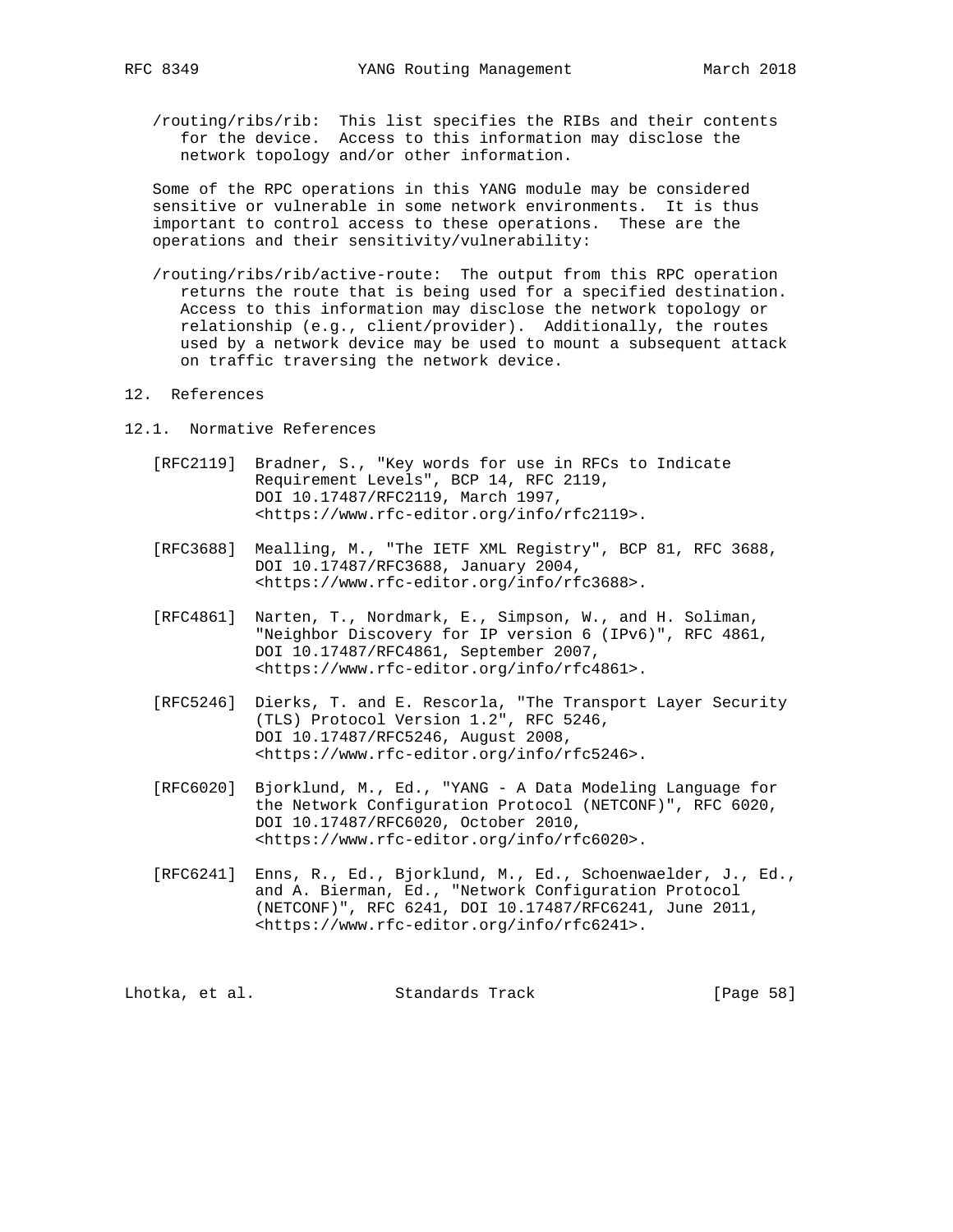- [RFC6242] Wasserman, M., "Using the NETCONF Protocol over Secure Shell (SSH)", RFC 6242, DOI 10.17487/RFC6242, June 2011, <https://www.rfc-editor.org/info/rfc6242>.
- [RFC6991] Schoenwaelder, J., Ed., "Common YANG Data Types", RFC 6991, DOI 10.17487/RFC6991, July 2013, <https://www.rfc-editor.org/info/rfc6991>.
- [RFC7950] Bjorklund, M., Ed., "The YANG 1.1 Data Modeling Language", RFC 7950, DOI 10.17487/RFC7950, August 2016, <https://www.rfc-editor.org/info/rfc7950>.
- [RFC8022] Lhotka, L. and A. Lindem, "A YANG Data Model for Routing Management", RFC 8022, DOI 10.17487/RFC8022, November 2016, <https://www.rfc-editor.org/info/rfc8022>.
- [RFC8040] Bierman, A., Bjorklund, M., and K. Watsen, "RESTCONF Protocol", RFC 8040, DOI 10.17487/RFC8040, January 2017, <https://www.rfc-editor.org/info/rfc8040>.
- [RFC8174] Leiba, B., "Ambiguity of Uppercase vs Lowercase in RFC 2119 Key Words", BCP 14, RFC 8174, DOI 10.17487/RFC8174, May 2017, <https://www.rfc-editor.org/info/rfc8174>.
- [RFC8341] Bierman, A. and M. Bjorklund, "Network Configuration Access Control Model", STD 91, RFC 8341, DOI 10.17487/RFC8341, March 2018, <https://www.rfc-editor.org/info/rfc8341>.
	- [RFC8342] Bjorklund, M., Schoenwaelder, J., Shafer, P., Watsen, K., and R. Wilton, "Network Management Datastore Architecture (NMDA)", RFC 8342, DOI 10.17487/RFC8342, March 2018, <https://www.rfc-editor.org/info/rfc8342>.
	- [RFC8343] Bjorklund, M., "A YANG Data Model for Interface Management", RFC 8343, DOI 10.17487/RFC8343, March 2018, <https://www.rfc-editor.org/info/rfc8343>.
	- [RFC8344] Bjorklund, M., "A YANG Data Model for IP Management", RFC 8344, DOI 10.17487/RFC8344, March 2018, <https://www.rfc-editor.org/info/rfc8344>.

Lhotka, et al. Standards Track [Page 59]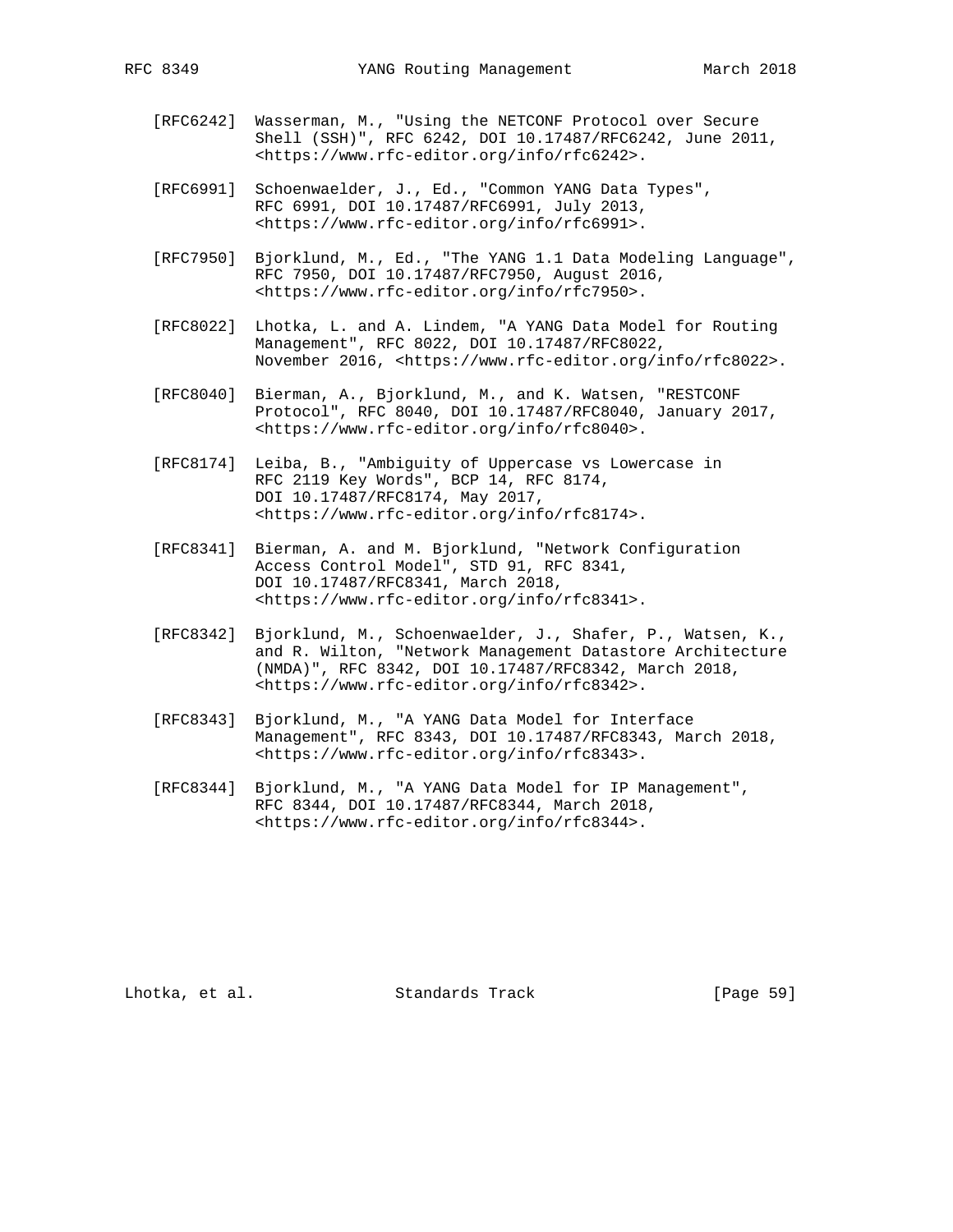[W3C.REC-xml-20081126]

 Bray, T., Paoli, J., Sperberg-McQueen, M., Maler, E., and F. Yergeau, "Extensible Markup Language (XML) 1.0 (Fifth Edition)", World Wide Web Consortium Recommendation REC-xml-20081126, November 2008, <https://www.w3.org/TR/2008/REC-xml-20081126>.

12.2. Informative References

- [RFC7224] Bjorklund, M., "IANA Interface Type YANG Module", RFC 7224, DOI 10.17487/RFC7224, May 2014, <https://www.rfc-editor.org/info/rfc7224>.
- [RFC7895] Bierman, A., Bjorklund, M., and K. Watsen, "YANG Module Library", RFC 7895, DOI 10.17487/RFC7895, June 2016, <https://www.rfc-editor.org/info/rfc7895>.
- [RFC7951] Lhotka, L., "JSON Encoding of Data Modeled with YANG", RFC 7951, DOI 10.17487/RFC7951, August 2016, <https://www.rfc-editor.org/info/rfc7951>.
- [RFC8340] Bjorklund, M. and L. Berger, Ed., "YANG Tree Diagrams", BCP 215, RFC 8340, DOI 10.17487/RFC8340, March 2018, <https://www.rfc-editor.org/info/rfc8340>.
- [YANG-Guidelines]

 Bierman, A., "Guidelines for Authors and Reviewers of YANG Data Model Documents", Work in Progress, draft-ietf-netmod-rfc6087bis-20, March 2018.

Lhotka, et al. Standards Track [Page 60]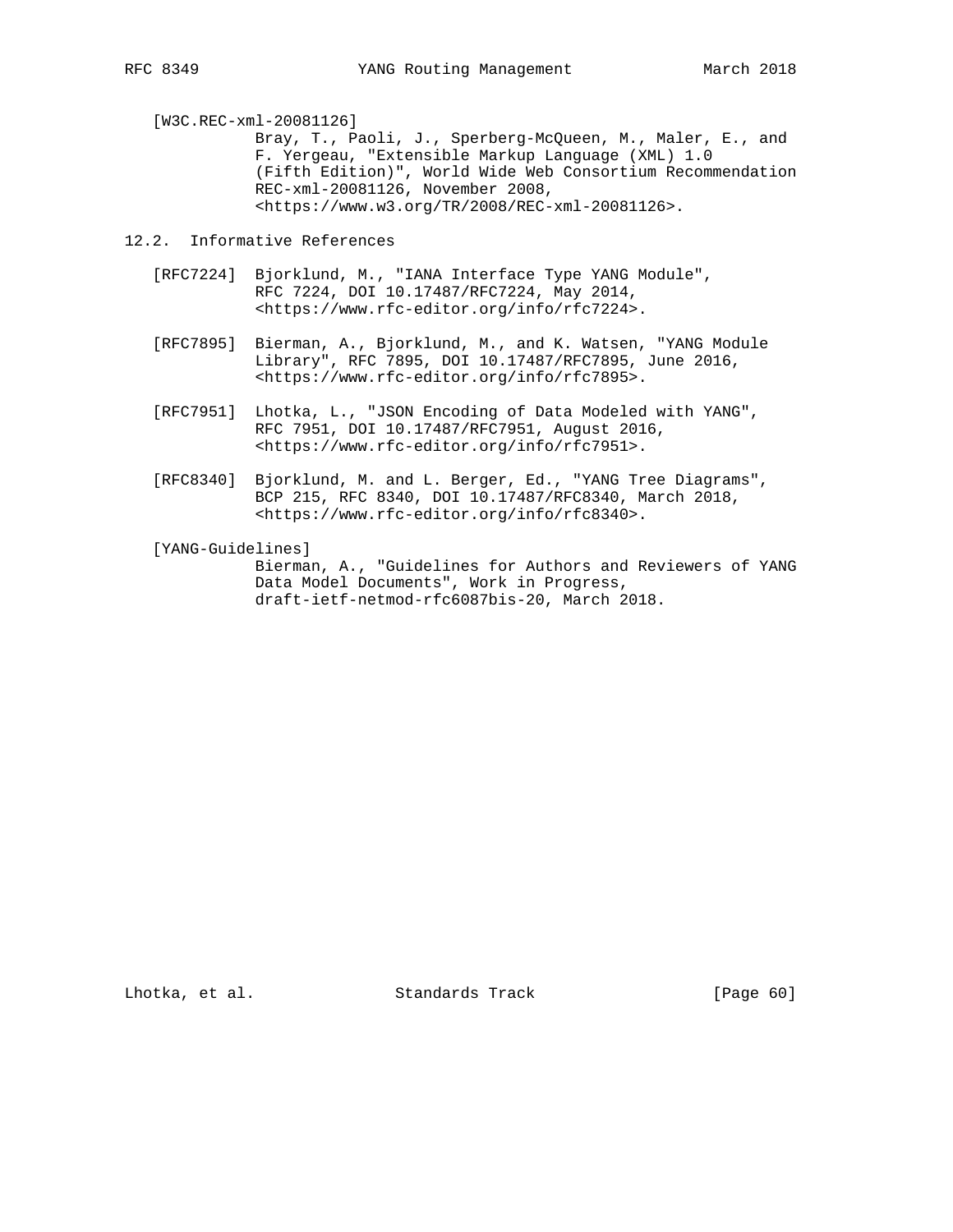Appendix A. The Complete Schema Tree

 This appendix presents the complete tree of the core routing data model. See [RFC8340] for an explanation of the symbols used. The data type of every leaf node is shown near the right end of the corresponding line.

```
 module: ietf-routing
      +--rw routing
       | +--rw router-id? yang:dotted-quad
        | +--ro interfaces
         | | +--ro interface* if:interface-ref
        | +--rw control-plane-protocols
           | | +--rw control-plane-protocol* [type name]
 | | +--rw type identityref
 | | +--rw name string
               | | +--rw description? string
               | | +--rw static-routes
                  | | +--rw v4ur:ipv4
                    | | | +--rw v4ur:route* [destination-prefix]
                        | | | +--rw v4ur:destination-prefix
                        | | | | inet:ipv4-prefix
                        | | | +--rw v4ur:description? string
                        | | | +--rw v4ur:next-hop
                           | | | +--rw (v4ur:next-hop-options)
                               | | | +--:(v4ur:simple-next-hop)
                                 | | | | +--rw v4ur:outgoing-interface?
                                | if:interface-ref
                              | +--rw v4ur:next-hop-address?
                                       inet:ipv4-address
                               | | | +--:(v4ur:special-next-hop)
                              | +--rw v4ur: special-next-hop?
                                        enumeration
                               | | | +--:(v4ur:next-hop-list)
                                 | | | +--rw v4ur:next-hop-list
                                     | | | +--rw v4ur:next-hop* [index]
                                        | | | +--rw v4ur:index
                                               string
                                        | | | +--rw v4ur:outgoing-interface?
                                                | | | | if:interface-ref
                                        | | | +--rw v4ur:next-hop-address?
                                              inet:ipv4-address
                  | | +--rw v6ur:ipv6
                    | | +--rw v6ur:route* [destination-prefix]
                        | | +--rw v6ur:destination-prefix
                        | | | inet:ipv6-prefix
                       | | +--rw v6ur:description? string
```
Lhotka, et al. Standards Track [Page 61]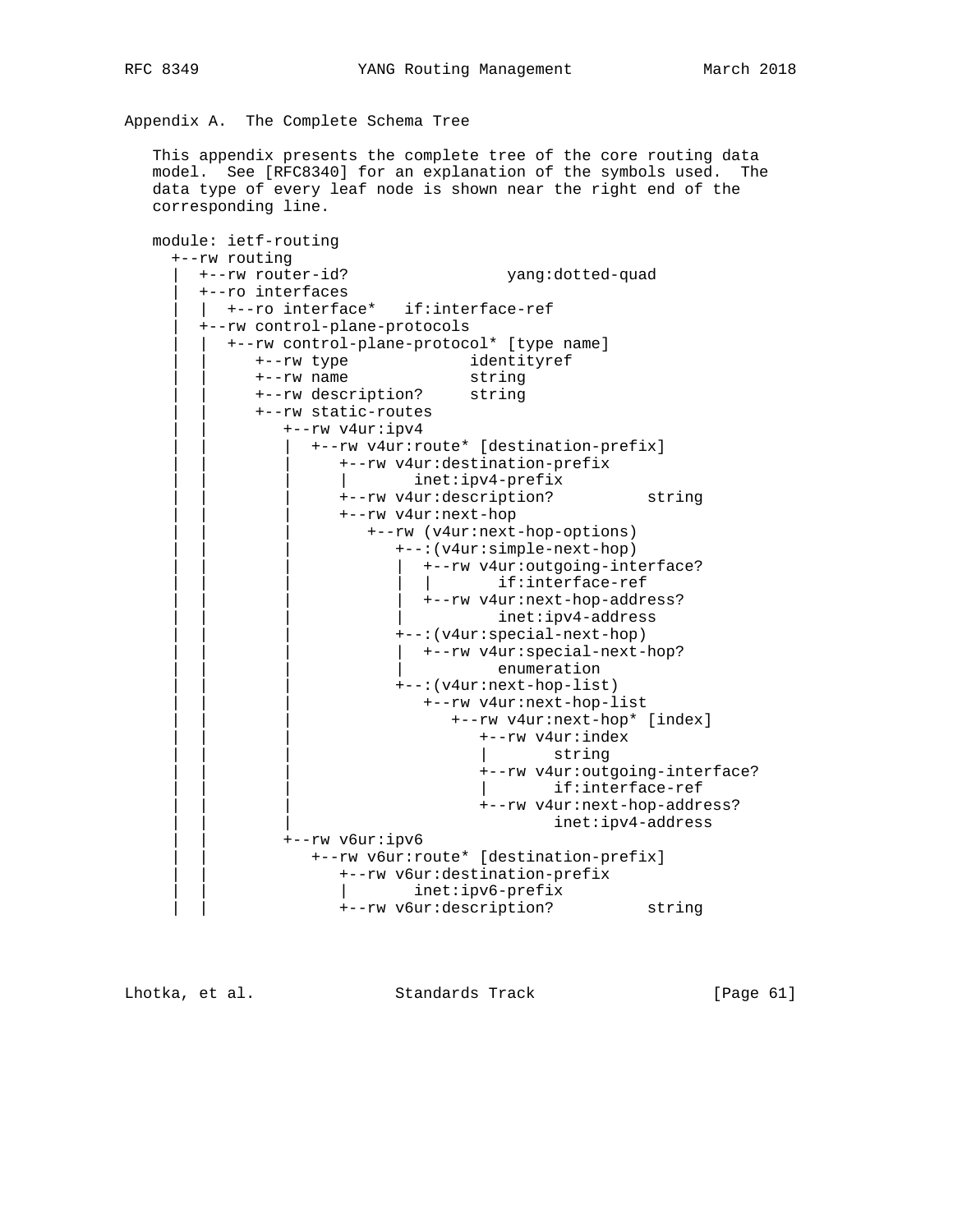```
 | | +--rw v6ur:next-hop
                            | | +--rw (v6ur:next-hop-options)
                                | | +--:(v6ur:simple-next-hop)
                                  | | | +--rw v6ur:outgoing-interface?
                                  | | | | if:interface-ref
                                 | | | +--rw v6ur:next-hop-address?
                                         inet:ipv6-address
                                | | +--:(v6ur:special-next-hop)
                               | +--rw v6ur: special-next-hop?
                                          enumeration
                                | | +--:(v6ur:next-hop-list)
                                  | | +--rw v6ur:next-hop-list
                                      | | +--rw v6ur:next-hop* [index]
                                         | | +--rw v6ur:index
                                                string
                                         | | +--rw v6ur:outgoing-interface?
                                                | | | if:interface-ref
                                         | | +--rw v6ur:next-hop-address?
                                                inet:ipv6-address
         | +--rw ribs
            | +--rw rib* [name]
 | +--rw name string
 | +--rw address-family identityref
 | +--ro default-rib? boolean {multiple-ribs}?
               | +--ro routes
                   | | +--ro route*
                     +--ro route-preference? route-preference
                      | | +--ro next-hop
                         | | | +--ro (next-hop-options)
                            | | | +--:(simple-next-hop)
                            | +--ro outgoing-interface?
                                    if:interface-ref
                              | | | | +--ro v4ur:next-hop-address?
                             | | | | | inet:ipv4-address
                              | | | | +--ro v6ur:next-hop-address?
                                      inet:ipv6-address
                            | | | +--:(special-next-hop)
                            | +--ro special-next-hop? enumeration
                            | | | +--:(next-hop-list)
                               | | | +--ro next-hop-list
                                  | | | +--ro next-hop*
                                     | | | +--ro outgoing-interface?
                                      | | | | if:interface-ref
                                      | | | +--ro v4ur:address?
                                      | | | | inet:ipv4-address
                                      | | | +--ro v6ur:address?
                                              inet:ipv6-address
```
Lhotka, et al. Standards Track [Page 62]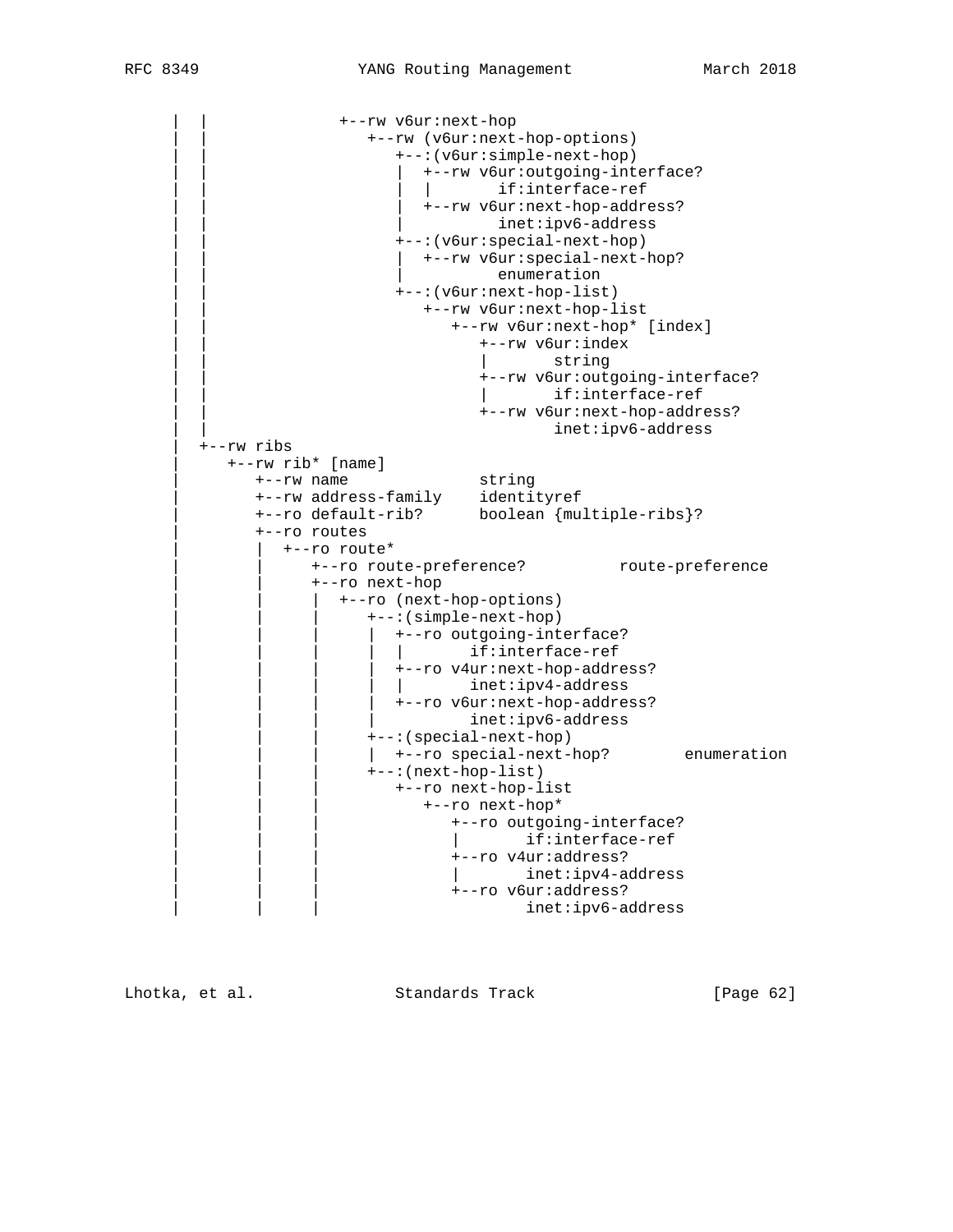| | +--ro source-protocol identityref | | +--ro active? empty | | +--ro last-updated? yang:date-and-time | | +--ro v4ur:destination-prefix? inet:ipv4-prefix | | +--ro v6ur:destination-prefix? inet:ipv6-prefix | +---x active-route | | +---w input | | | +---w v4ur:destination-address? inet:ipv4-address | | | +---w v6ur:destination-address? inet:ipv6-address | | +--ro output | | +--ro route | | +--ro next-hop | | | +--ro (next-hop-options) | | | +--:(simple-next-hop) | | | | +--ro outgoing-interface? if:interface-ref | | | | +--ro v4ur:next-hop-address? | | | | | inet:ipv4-address | +--ro v6ur:next-hop-address? inet:ipv6-address | | | +--:(special-next-hop) | | | | +--ro special-next-hop? enumeration | | | +--:(next-hop-list) | | | +--ro next-hop-list | | | +--ro next-hop\* | | | +--ro outgoing-interface? | if:interface-ref | | | +--ro v4ur:next-hop-address? | | | | inet:ipv4-address | | | +--ro v6ur:next-hop-address? inet:ipv6-address | | +--ro source-protocol identityref | | +--ro active? empty | | +--ro last-updated? | | | yang:date-and-time | | +--ro v4ur:destination-prefix? inet:ipv4-prefix | | +--ro v6ur:destination-prefix? inet:ipv6-prefix | +--rw description? string o--ro routing-state o--ro router-id? yang:dotted-quad o--ro interfaces | o--ro interface\* if:interface-state-ref

Lhotka, et al. Standards Track [Page 63]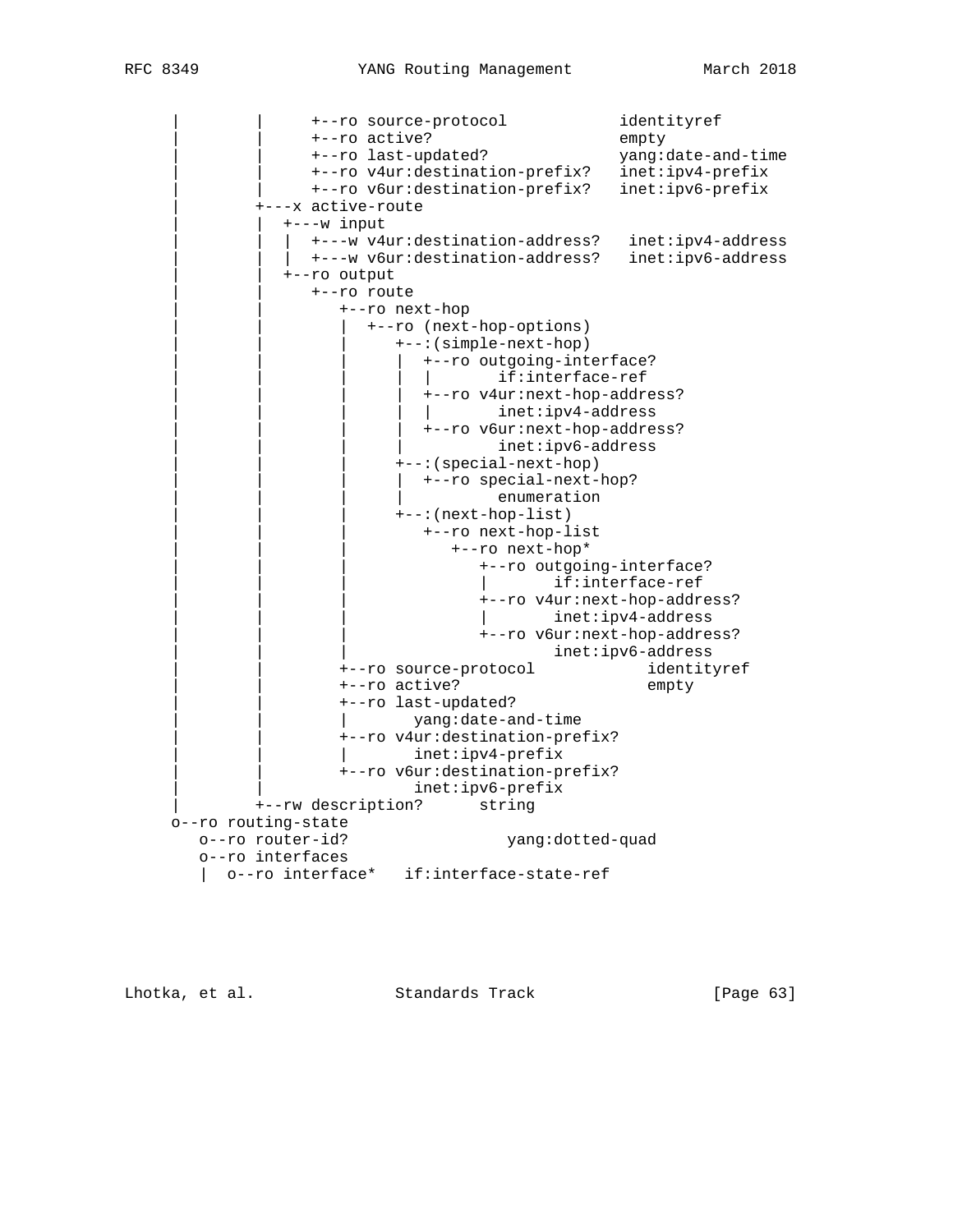```
 o--ro control-plane-protocols
         | o--ro control-plane-protocol* [type name]
 | o--ro type identityref
 | o--ro name string
        o--ro ribs
          o--ro rib* [name]
             o--ro name string
 o--ro address-family identityref
 o--ro default-rib? boolean {multiple-ribs}?
             o--ro routes
               | o--ro route*
                  | o--ro route-preference? route-preference
                  | o--ro next-hop
                     | | o--ro (next-hop-options)
                        | | o--:(simple-next-hop)
                        o--ro outgoing-interface?
                             if:interface-ref
                          | | | o--ro v4ur:next-hop-address?
                         | | | | inet:ipv4-address
                         | | | o--ro v6ur:next-hop-address?
                                 inet:ipv6-address
                        | | o--:(special-next-hop)
                       | o--ro special-next-hop? enumeration
                        | | o--:(next-hop-list)
                           | | o--ro next-hop-list
                              | | o--ro next-hop*
                                | | o--ro outgoing-interface?
                                | | | if:interface-ref
                                | | o--ro v4ur:address?
                                | | | inet:ipv4-address
                                | | o--ro v6ur:address?
                                       | | inet:ipv6-address
                  | o--ro source-protocol identityref
 | o--ro active? empty
 | o--ro last-updated? yang:date-and-time
 | o--ro v4ur:destination-prefix? inet:ipv4-prefix
                  | o--ro v6ur:destination-prefix? inet:ipv6-prefix
             o---x active-route
                o---w input
                 | o---w v4ur:destination-address? inet:ipv4-address
                | o---w v6ur:destination-address? inet:ipv6-address
                o--ro output
```
Lhotka, et al. Standards Track [Page 64]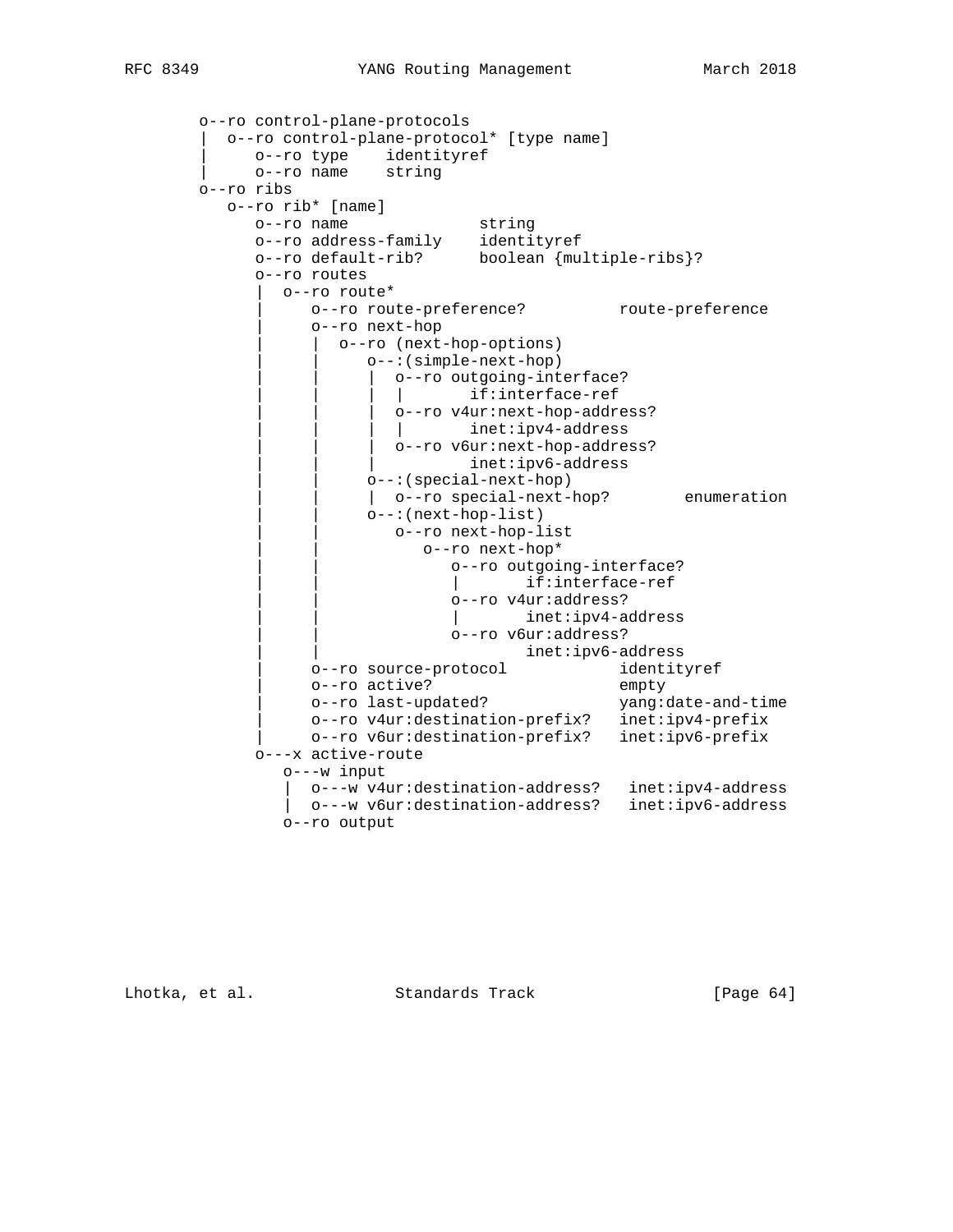```
 o--ro route
                     o--ro next-hop
                        | o--ro (next-hop-options)
                           | o--:(simple-next-hop)
                           o--ro outgoing-interface?
                             | | | if:interface-ref
                            | | o--ro v4ur:next-hop-address?
                             | | | inet:ipv4-address
                            | | o--ro v6ur:next-hop-address?
                                   inet:ipv6-address
                           | o--:(special-next-hop)
                          | o--ro special-next-hop?
                                   enumeration
                           | o--:(next-hop-list)
                             | o--ro next-hop-list
                                | o--ro next-hop*
                                   | o--ro outgoing-interface?
                                   | | if:interface-ref
                                   | o--ro v4ur:next-hop-address?
                                   | | inet:ipv4-address
                                   | o--ro v6ur:next-hop-address?
                                         | inet:ipv6-address
                     o--ro source-protocol identityref
                     o--ro active? empty
                     o--ro last-updated?
                     | yang:date-and-time
                     o--ro v4ur:destination-prefix?
                     | inet:ipv4-prefix
                     o--ro v6ur:destination-prefix?
                            inet:ipv6-prefix
   module: ietf-ipv6-unicast-routing
     augment /if:interfaces/if:interface/ip:ipv6:
       +--rw ipv6-router-advertisements
         +--rw send-advertisements? boolean
         +--rw max-rtr-adv-interval? uint16
         +--rw min-rtr-adv-interval? uint16
 +--rw managed-flag? boolean
 +--rw other-config-flag? boolean
 +--rw link-mtu? uint32
 +--rw reachable-time? uint32
 +--rw retrans-timer? uint32
 +--rw cur-hop-limit? uint8
         +--rw default-lifetime? uint16
         +--rw prefix-list
            +--rw prefix* [prefix-spec]
               +--rw prefix-spec inet:ipv6-prefix
```
Lhotka, et al. Standards Track [Page 65]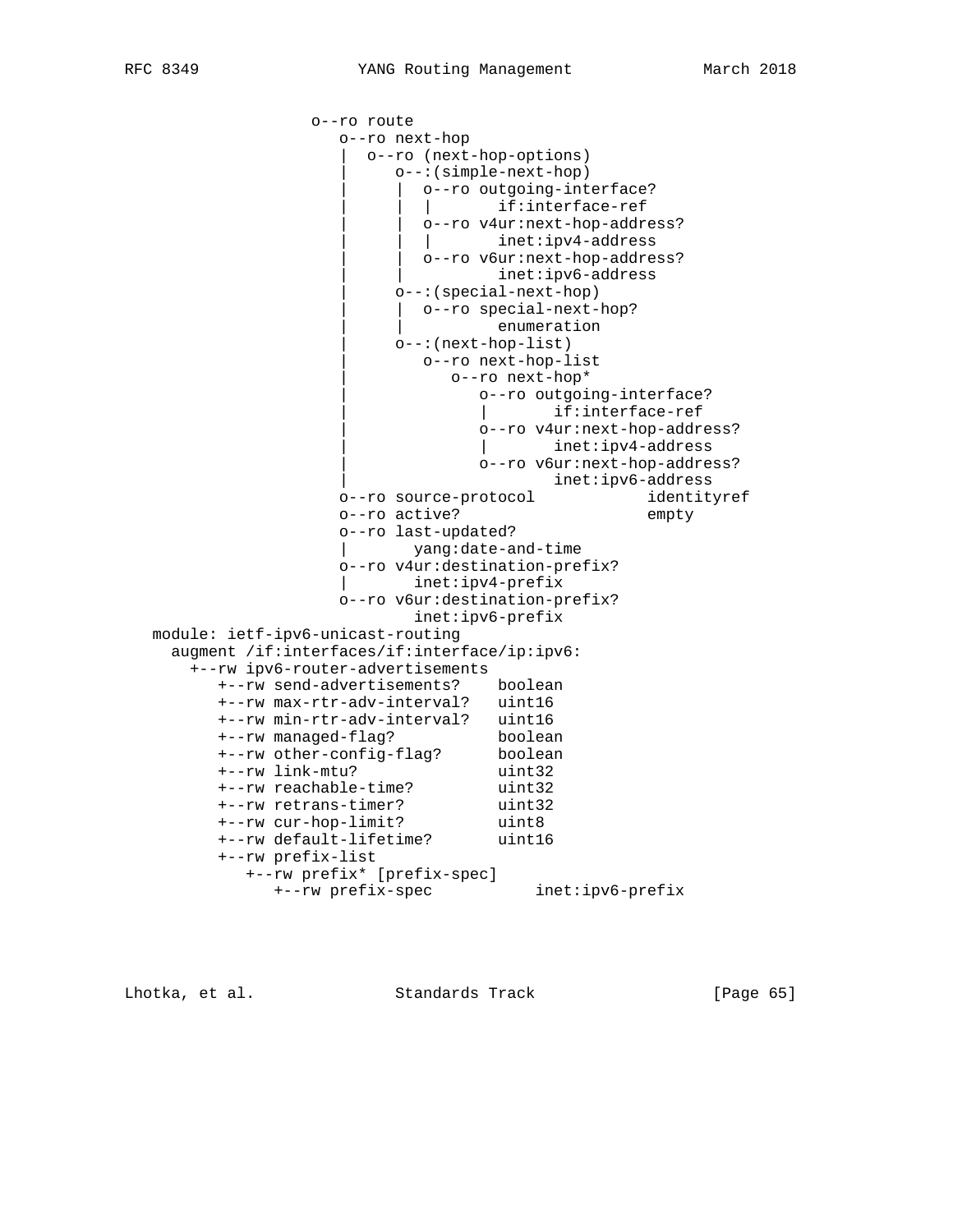+--rw (control-adv-prefixes)? +--:(no-advertise) | +--rw no-advertise? empty +--:(advertise) +--rw valid-lifetime? uint32 +--rw on-link-flag? boolean +--rw preferred-lifetime? uint32 +--rw autonomous-flag? boolean augment /if:interfaces-state/if:interface/ip:ipv6: o--ro ipv6-router-advertisements o--ro send-advertisements? boolean o--ro max-rtr-adv-interval? uint16 o--ro min-rtr-adv-interval? uint16 o--ro managed-flag? boolean o--ro other-config-flag? boolean o--ro link-mtu? uint32 o--ro reachable-time? uint32<br>o--ro retrans-timer? uint32 o--ro retrans-timer? uint32 o--ro cur-hop-limit? uint8 o--ro default-lifetime? uint16 o--ro prefix-list o--ro prefix\* [prefix-spec] o--ro prefix-spec inet:ipv6-prefix o--ro valid-lifetime? uint32 o--ro on-link-flag? boolean o--ro preferred-lifetime? uint32 o--ro autonomous-flag? boolean

Appendix B. Minimum Implementation

 Some parts and options of the core routing model, such as user-defined RIBs, are intended only for advanced routers. This appendix gives basic non-normative guidelines for implementing a bare minimum of available functions. Such an implementation may be used for hosts or very simple routers.

 A minimum implementation does not support the "multiple-ribs" feature. This means that a single system-controlled RIB is available for each supported address family -- IPv4, IPv6, or both. These RIBs are also the default RIBs. No user-controlled RIBs are allowed.

 In addition to the mandatory instance of the "direct" pseudo-protocol, a minimum implementation should support configuring instance(s) of the "static" pseudo-protocol.

 For hosts that are never intended to act as routers, the ability to turn on sending IPv6 Router Advertisements (Section 5.4) should be removed.

Lhotka, et al. Standards Track [Page 66]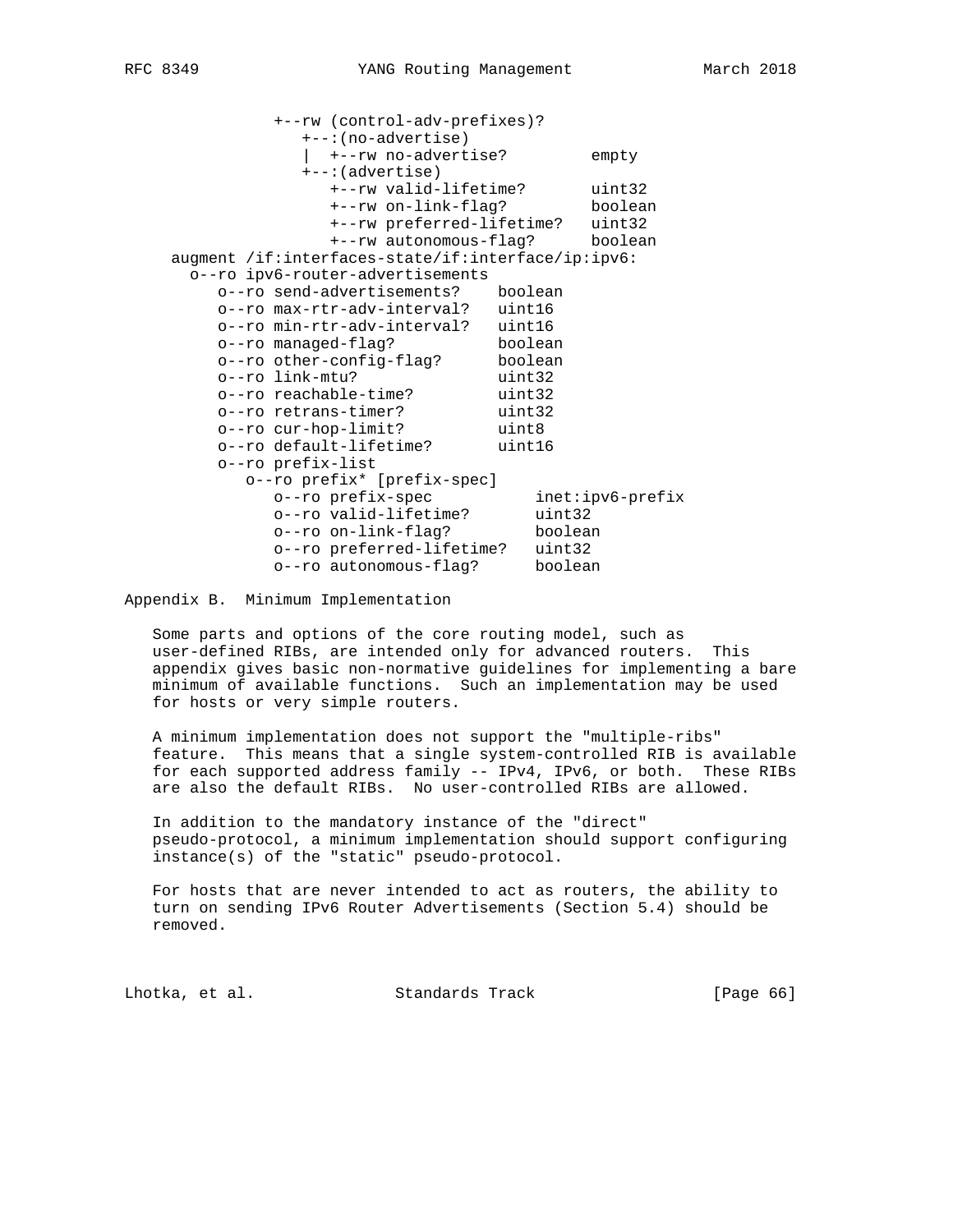Platforms with severely constrained resources may use deviations for restricting the data model, e.g., limiting the number of "static" control-plane protocol instances.

Appendix C. Example: Adding a New Control-Plane Protocol

 This appendix demonstrates how the core routing data model can be extended to support a new control-plane protocol. The YANG module "example-rip" shown below is intended as an illustration rather than a real definition of a data model for the Routing Information Protocol (RIP). For the sake of brevity, this module does not obey all the guidelines specified in [YANG-Guidelines]. See also Section 5.3.2.

```
 module example-rip {
```

```
 yang-version "1.1";
 namespace "http://example.com/rip";
 prefix "rip";
 import ietf-interfaces {
  prefix "if";
 }
 import ietf-routing {
  prefix "rt";
 }
 identity rip {
   base rt:routing-protocol;
   description
     "Identity for the Routing Information Protocol (RIP).";
 }
 typedef rip-metric {
   type uint8 {
     range "0..16";
   }
 }
```
Lhotka, et al. Standards Track [Page 67]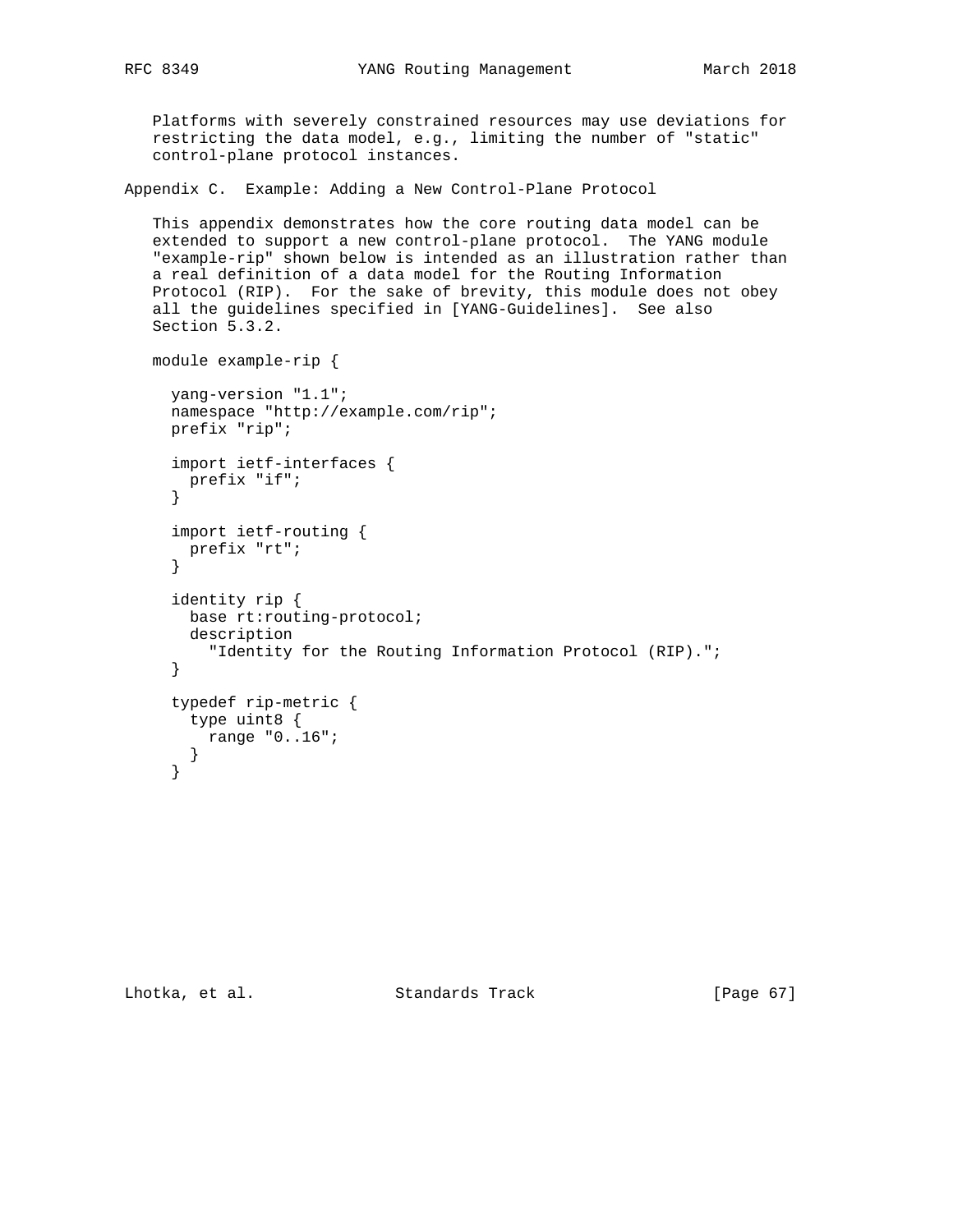```
 grouping route-content {
  description
     "This grouping defines RIP-specific route attributes.";
   leaf metric {
    type rip-metric;
   }
   leaf tag {
    type uint16;
    default "0";
    description
       "This leaf may be used to carry additional information,
       e.g., an autonomous system (AS) number.";
  }
 }
 augment "/rt:routing/rt:ribs/rt:rib/rt:routes/rt:route" {
 when "derived-from-or-self(rt:source-protocol, 'rip:rip')" {
    description
       "This augment is only valid for a route whose source
       protocol is RIP.";
   }
  description
     "RIP-specific route attributes.";
  uses route-content;
 }
 augment "/rt:routing/rt:ribs/rt:rib/rt:active-route/"
      + "rt:output/rt:route" {
  description
    "RIP-specific route attributes in the output of an
      'active-route' RPC.";
  uses route-content;
 }
 augment "/rt:routing/rt:control-plane-protocols/"
      + "rt:control-plane-protocol" {
 when "derived-from-or-self(rt:type,'rip:rip')" {
     description
       "This augment is only valid for a routing protocol instance
       of type 'rip'.";
   }
  container rip {
    presence
       "RIP configuration";
     description
       "RIP instance configuration.";
     container interfaces {
```
Lhotka, et al. Standards Track [Page 68]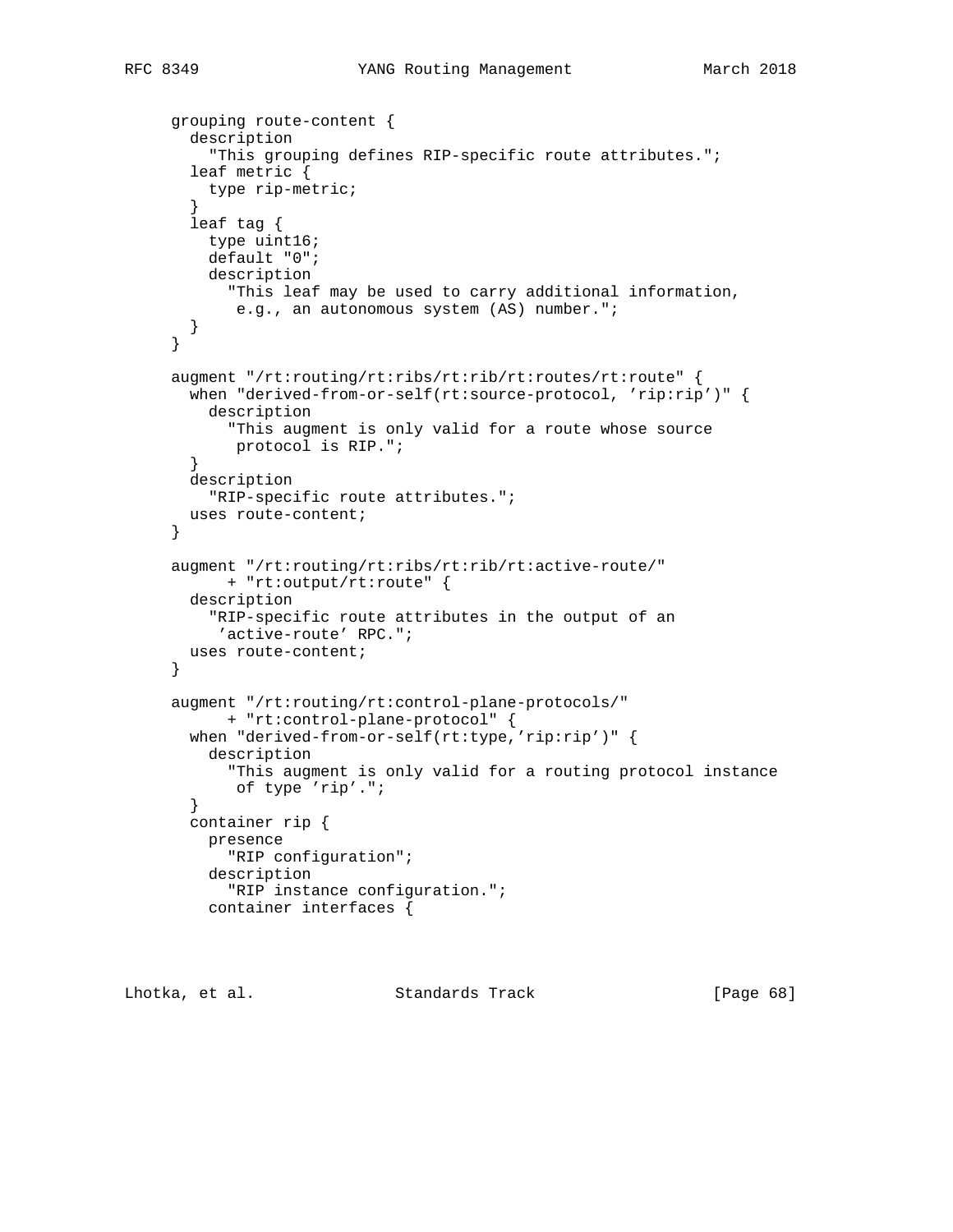```
 description
             "Per-interface RIP configuration.";
           list interface {
             key "name";
             description
               "RIP is enabled on interfaces that have an entry in this
               list, unless 'enabled' is set to 'false' for that
               entry.";
             leaf name {
            type if:interface-ref;
 }
             leaf enabled {
              type boolean;
            default "true";<br>}
 }
             leaf metric {
              type rip-metric;
               default "1";
 }
        }<br>}
 }
         leaf update-interval {
           type uint8 {
            range "10..60";
           }
           units "seconds";
           default "30";
           description
             "Time interval between periodic updates.";
         }
       }
```
 } }

Lhotka, et al. Standards Track [Page 69]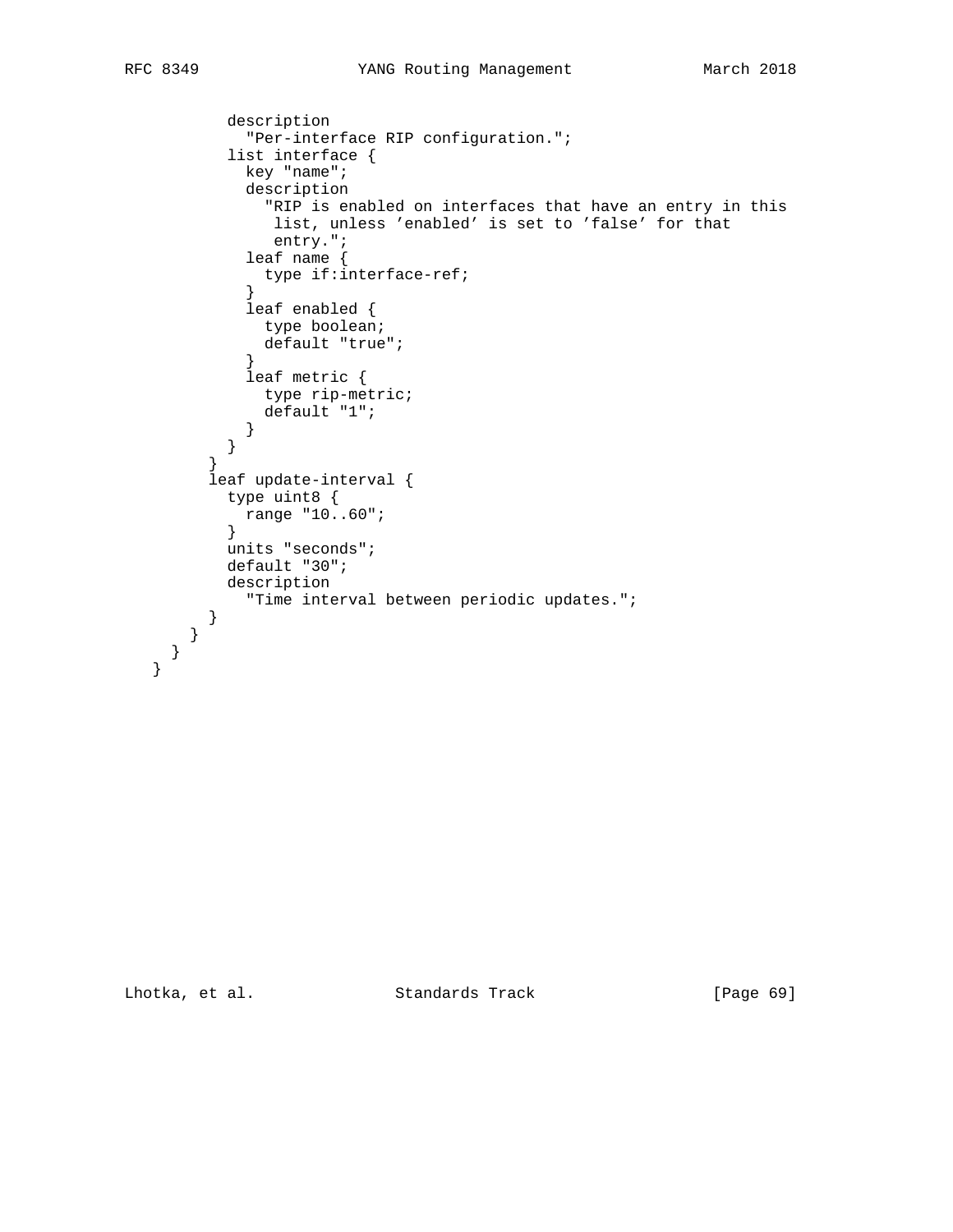```
Appendix D. Data Tree Example
```
 This section contains an example of an instance data tree from the operational state, in JSON encoding [RFC7951]. (This example includes "iana-if-type", which is defined in [RFC7224].)

 The data conforms to a data model that is defined by the following YANG library specification [RFC7895]:

```
 "ietf-yang-library:modules-state": {
        "module-set-id": "c2e1f54169aa7f36e1a6e8d0865d441d3600f9c4",
        "module": [
          {
            "name": "ietf-routing",
            "revision": "2018-03-13",
            "feature": [
              "multiple-ribs",
              "router-id"
           \,, \, "namespace": "urn:ietf:params:xml:ns:yang:ietf-routing",
            "conformance-type": "implement"
 },
\{ "name": "ietf-ipv4-unicast-routing",
            "revision": "2018-03-13",
            "namespace":
              "urn:ietf:params:xml:ns:yang:ietf-ipv4-unicast-routing",
            "conformance-type": "implement"
          },
\{ "name": "ietf-ipv6-unicast-routing",
            "revision": "2018-03-13",
            "namespace":
              "urn:ietf:params:xml:ns:yang:ietf-ipv6-unicast-routing",
            "conformance-type": "implement",
            "submodule": [
\{ "name": "ietf-ipv6-router-advertisements",
                "revision": "2018-03-13"
 }
 ]
          },
\{ "name": "ietf-interfaces",
            "revision": "2018-02-20",
            "namespace": "urn:ietf:params:xml:ns:yang:ietf-interfaces",
            "conformance-type": "implement"
```
Lhotka, et al. Standards Track [Page 70]

{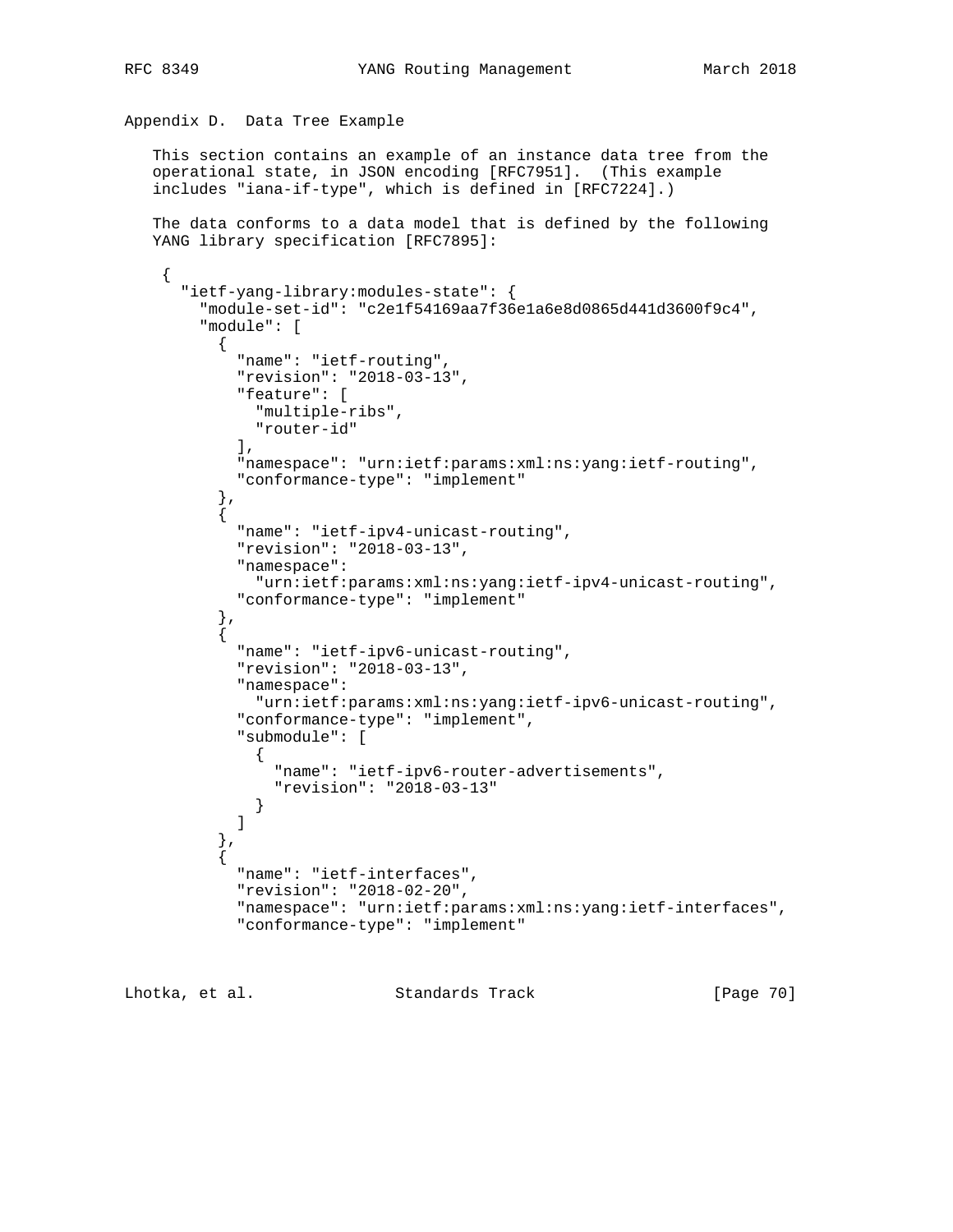},

```
\{ "name": "ietf-inet-types",
            "namespace": "urn:ietf:params:xml:ns:yang:ietf-inet-types",
            "revision": "2013-07-15",
            "conformance-type": "import"
           },
\{ "name": "ietf-yang-types",
            "namespace": "urn:ietf:params:xml:ns:yang:ietf-yang-types",
            "revision": "2013-07-15",
            "conformance-type": "import"
           },
           {
            "name": "iana-if-type",
            "namespace": "urn:ietf:params:xml:ns:yang:iana-if-type",
            "revision": "2014-05-08",
            "conformance-type": "implement"
           },
           {
            "name": "ietf-ip",
            "revision": "2018-02-22",
            "namespace": "urn:ietf:params:xml:ns:yang:ietf-ip",
             "conformance-type": "implement"
          }
        ]
```
 } }

Lhotka, et al. Standards Track [Page 71]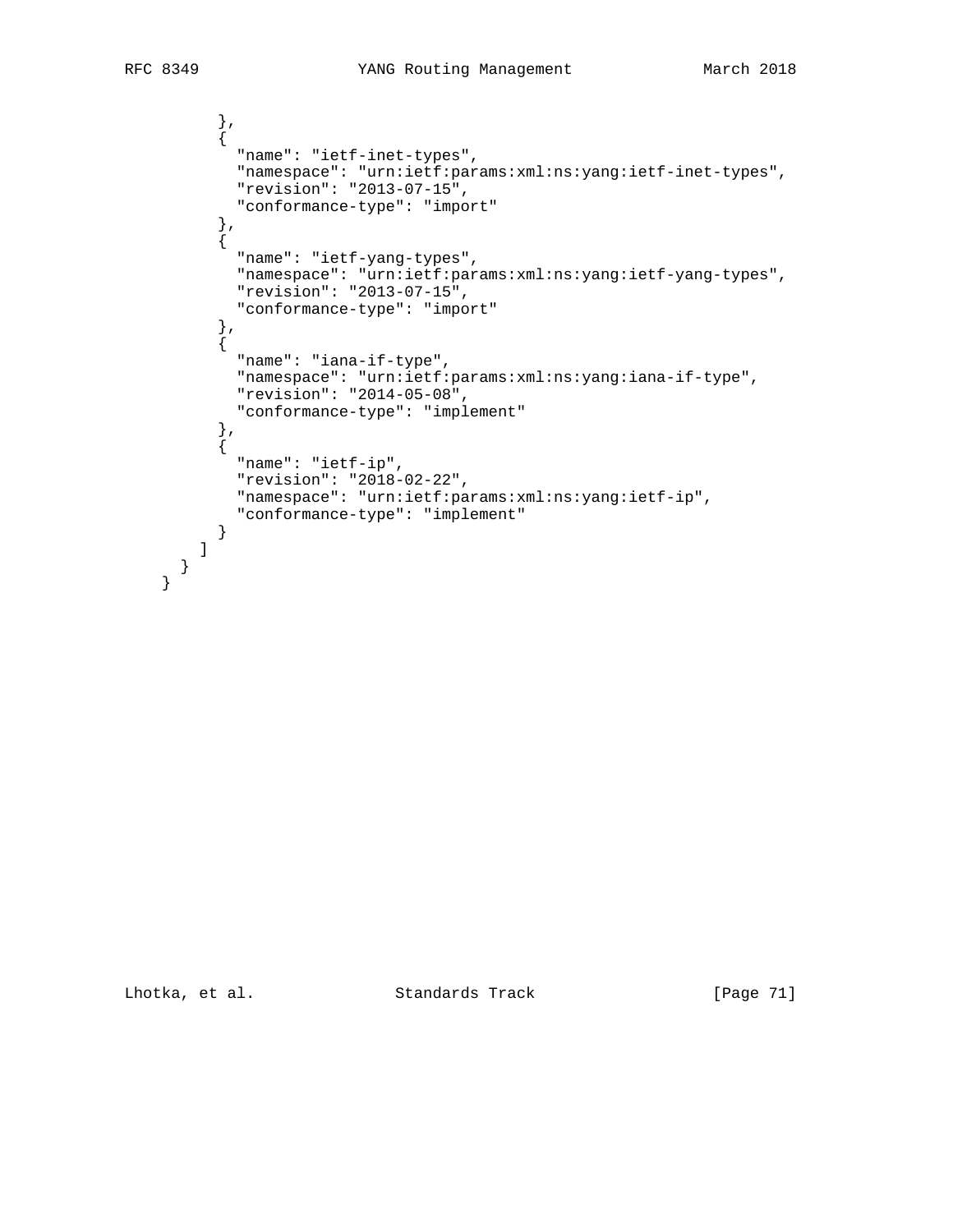A simple network setup as shown in Figure 2 is assumed: router "A" uses static default routes with the "ISP" router as the next hop. IPv6 Router Advertisements are configured only on the "eth1" interface and disabled on the upstream "eth0" interface.



Figure 2: Example of Network Configuration

The instance data tree could then be as follows:

```
 {
      "ietf-interfaces:interfaces": {
        "interface": [
         {
           "name": "eth0",
            "type": "iana-if-type:ethernetCsmacd",
            "description": "Uplink to ISP.",
            "phys-address": "00:0C:42:E5:B1:E9",
            "oper-status": "up",
            "statistics": {
             "discontinuity-time": "2015-10-24T17:11:27+02:00"
            },
            "ietf-ip:ipv4": {
              "forwarding": true,
              "mtu": 1500,
              "address": [
 {
                 "ip": "192.0.2.1",
                 "prefix-length": 24
```
Lhotka, et al. Standards Track [Page 72]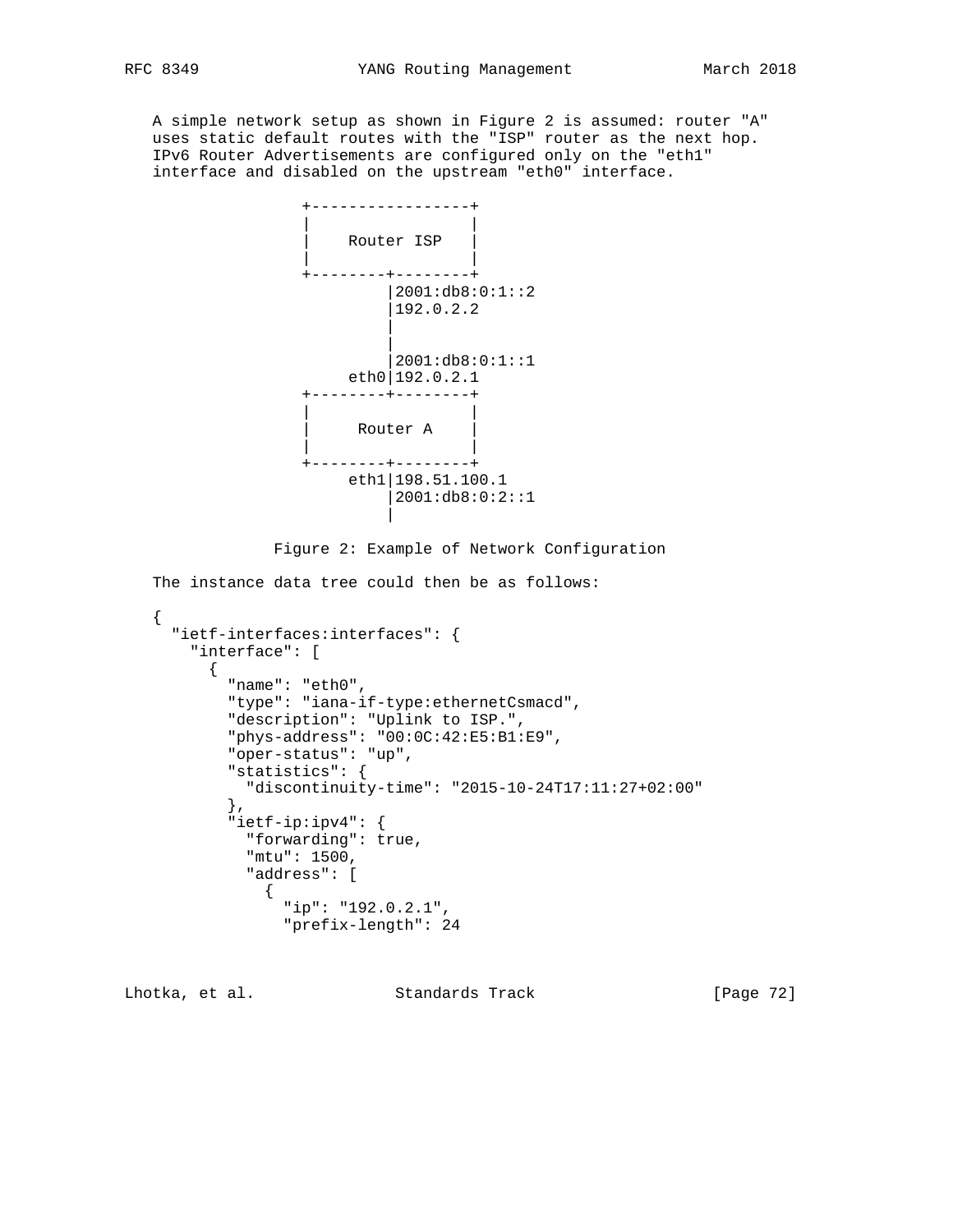```
 }
 ]
           },
           "ietf-ip:ipv6": {
             "forwarding": true,
             "mtu": 1500,
             "address": [
              {
                "ip": "2001:0db8:0:1::1",
                "prefix-length": 64
              }
            \left| \cdot \right| "autoconf": {
              "create-global-addresses": false
             },
             "ietf-ipv6-unicast-routing:ipv6-router-advertisements": {
             "send-advertisements": false
 }
           }
 },
\{ "name": "eth1",
           "type": "iana-if-type:ethernetCsmacd",
           "description": "Interface to the internal network.",
           "phys-address": "00:0C:42:E5:B1:EA",
           "oper-status": "up",
           "statistics": {
             "discontinuity-time": "2015-10-24T17:11:29+02:00"
           },
           "ietf-ip:ipv4": {
             "forwarding": true,
             "mtu": 1500,
             "address": [
 {
                "ip": "198.51.100.1",
              "prefix-length": 24
 }
 ]
           },
           "ietf-ip:ipv6": {
             "forwarding": true,
             "mtu": 1500,
             "address": [
 {
                "ip": "2001:0db8:0:2::1",
               "prefix-length": 64
 }
             ],
```
Lhotka, et al. Standards Track [Page 73]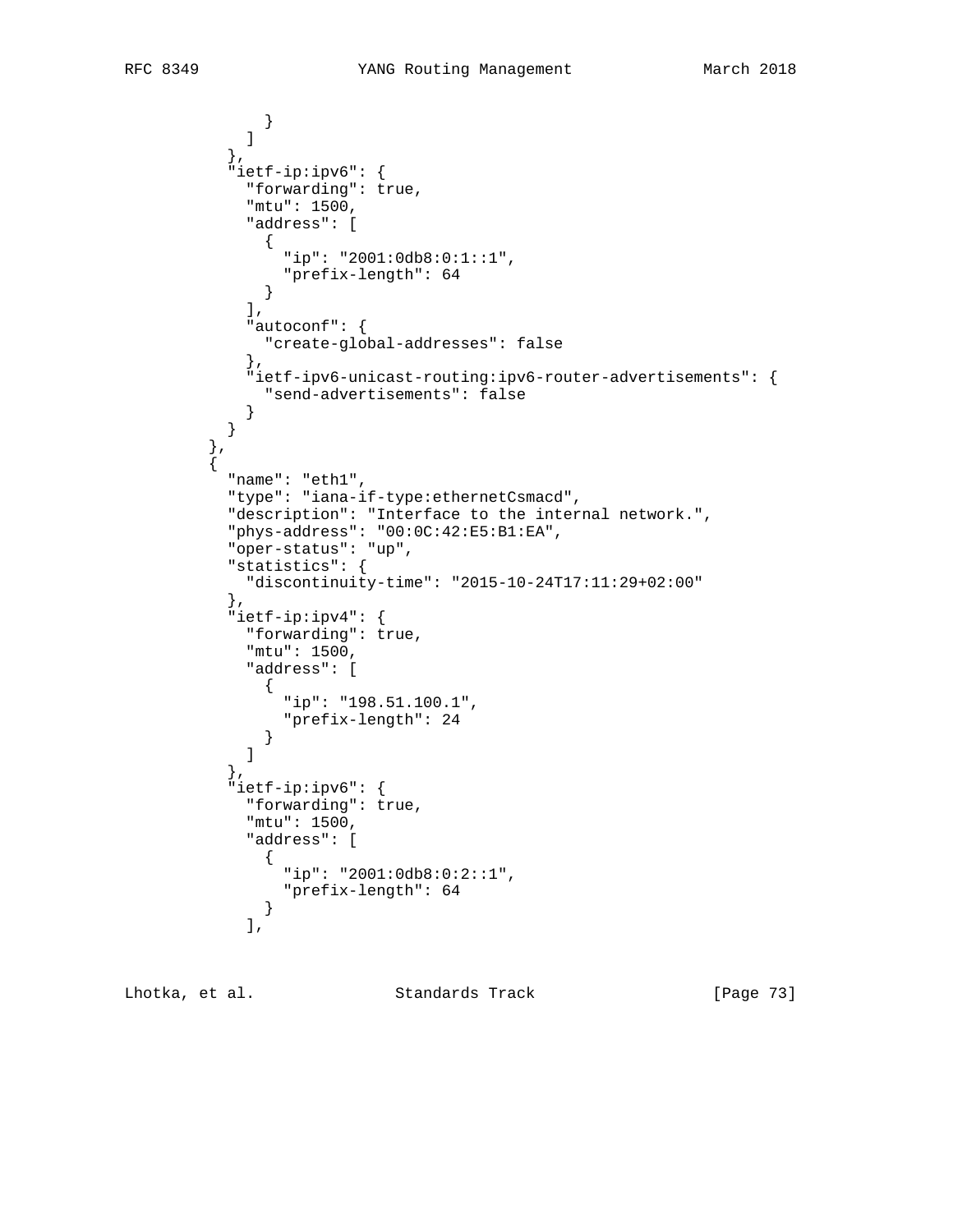```
 "autoconf": {
            "create-global-addresses": false
           },
           "ietf-ipv6-unicast-routing:ipv6-router-advertisements": {
            "send-advertisements": true,
            "prefix-list": {
              "prefix": [
\{ "prefix-spec": "2001:db8:0:2::/64"
 }
 ]
 }
 }
 }
 }
      ]
    },
    "ietf-routing:routing": {
      "router-id": "192.0.2.1",
      "control-plane-protocols": {
       "control-plane-protocol": [
\{ "type": "ietf-routing:static",
           "name": "st0",
           "description":
            "Static routing is used for the internal network.",
           "static-routes": {
            "ietf-ipv4-unicast-routing:ipv4": {
              "route": [
\{ "destination-prefix": "0.0.0.0/0",
                 "next-hop": {
                  "next-hop-address": "192.0.2.2"
 }
 }
 ]
\},
            "ietf-ipv6-unicast-routing:ipv6": {
              "route": [
\{ "destination-prefix": "::/0",
                 "next-hop": {
                  "next-hop-address": "2001:db8:0:1::2"
 }
 }
 ]
 }
```
Lhotka, et al. Standards Track [Page 74]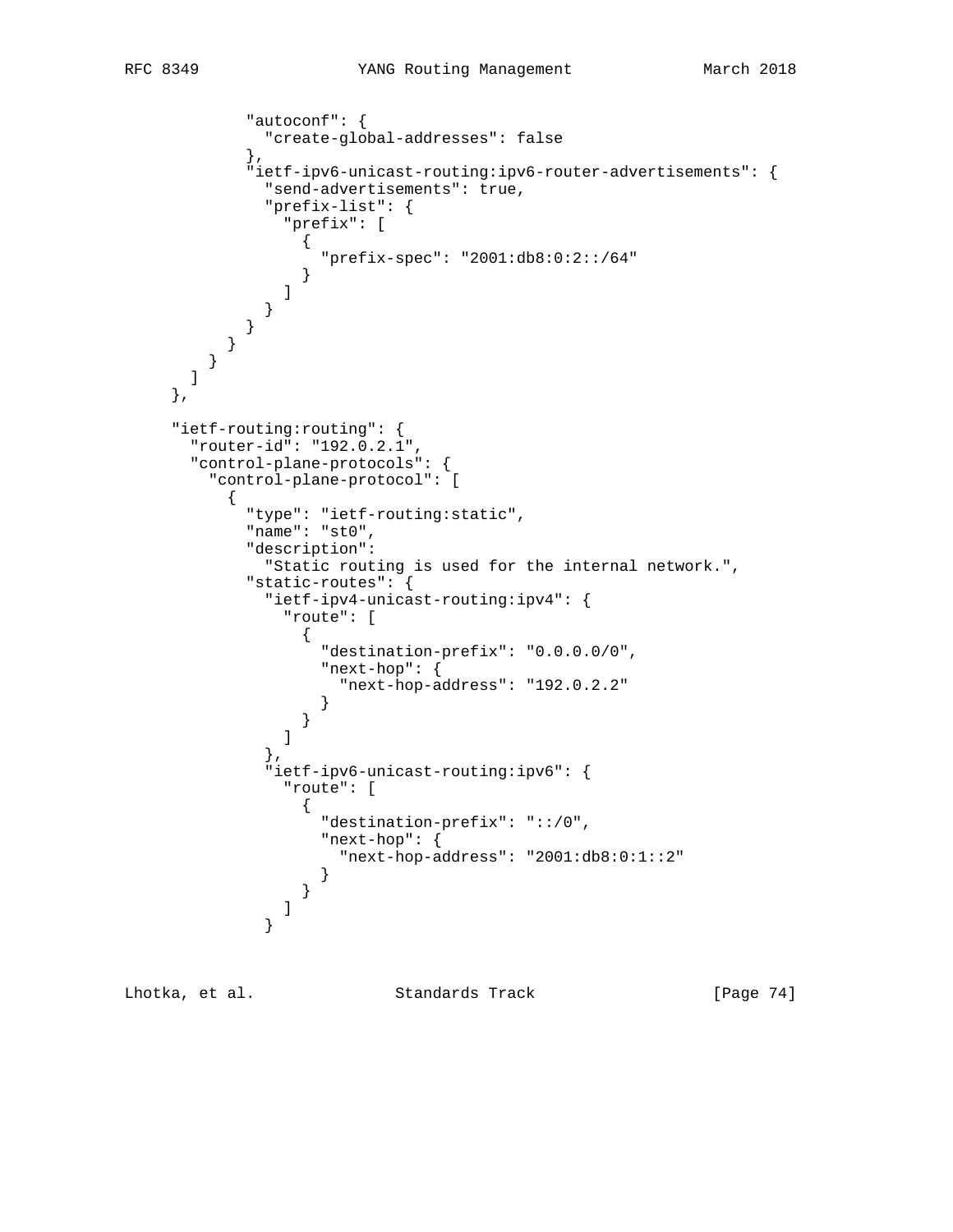```
 }
 }
 ]
       },
       "ribs": {
        "rib": [
          {
            "name": "ipv4-master",
            "address-family":
              "ietf-ipv4-unicast-routing:ipv4-unicast",
            "default-rib": true,
            "routes": {
              "route": [
\{ "ietf-ipv4-unicast-routing:destination-prefix":
                   "192.0.2.1/24",
                 "next-hop": {
                   "outgoing-interface": "eth0"
 },
                 "route-preference": 0,
                 "source-protocol": "ietf-routing:direct",
                 "last-updated": "2015-10-24T17:11:27+02:00"
               },
{
                 "ietf-ipv4-unicast-routing:destination-prefix":
                   "198.51.100.0/24",
                 "next-hop": {
                   "outgoing-interface": "eth1"
 },
                 "source-protocol": "ietf-routing:direct",
                 "route-preference": 0,
                 "last-updated": "2015-10-24T17:11:27+02:00"
               },
\{ "ietf-ipv4-unicast-routing:destination-prefix":
                   "0.0.0.0/0",
                 "source-protocol": "ietf-routing:static",
                 "route-preference": 5,
                 "next-hop": {
                   "ietf-ipv4-unicast-routing:next-hop-address":
                     "192.0.2.2"
 },
                 "last-updated": "2015-10-24T18:02:45+02:00"
 }
 ]
 }
          },
\{
```
Lhotka, et al. Standards Track [Page 75]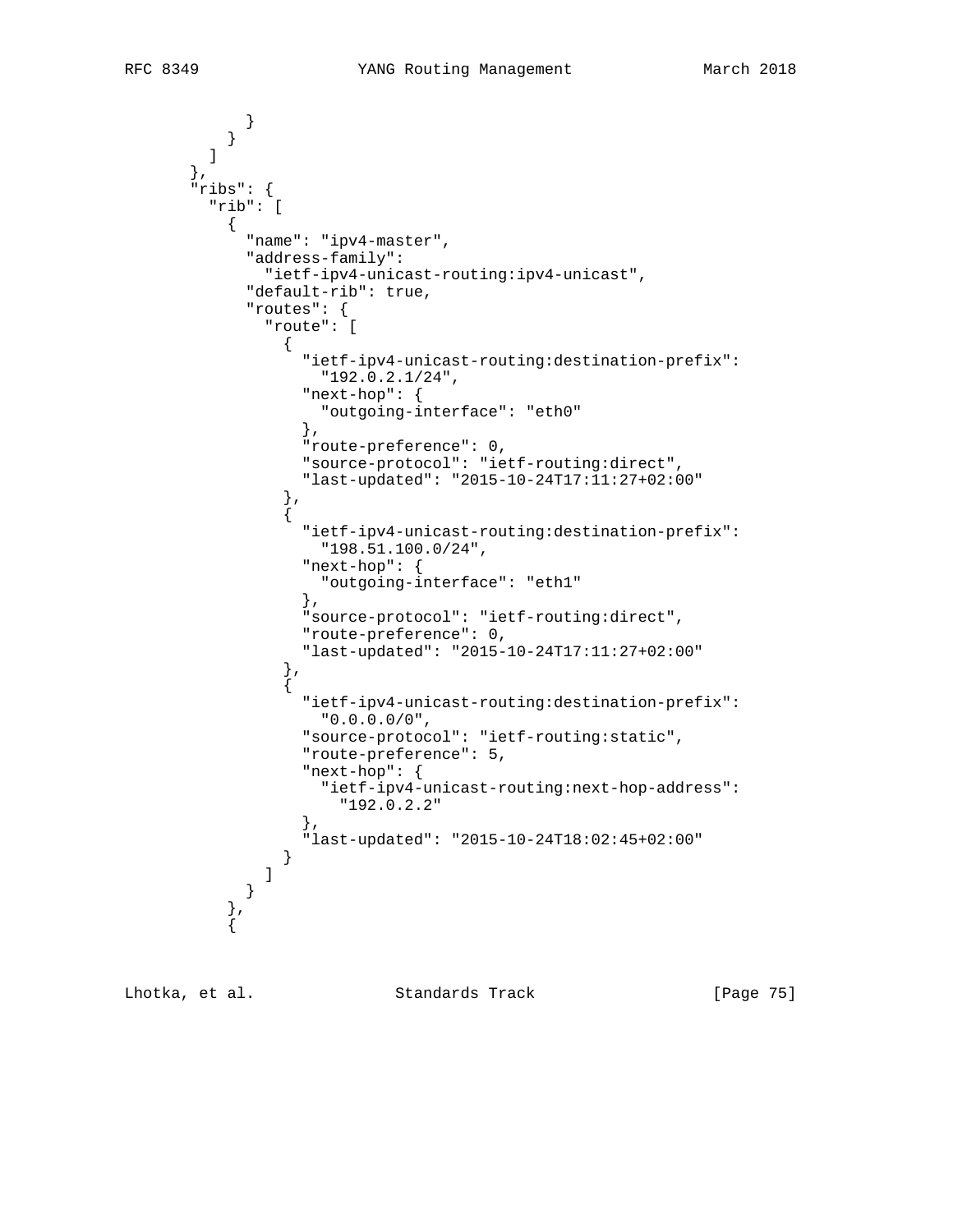```
 "name": "ipv6-master",
            "address-family":
              "ietf-ipv6-unicast-routing:ipv6-unicast",
            "default-rib": true,
            "routes": {
              "route": [
\{ "ietf-ipv6-unicast-routing:destination-prefix":
                   "2001:db8:0:1::/64",
                  "next-hop": {
                   "outgoing-interface": "eth0"
 },
                  "source-protocol": "ietf-routing:direct",
                  "route-preference": 0,
                  "last-updated": "2015-10-24T17:11:27+02:00"
                },
\{ "ietf-ipv6-unicast-routing:destination-prefix":
                   "2001:db8:0:2::/64",
                  "next-hop": {
                   "outgoing-interface": "eth1"
 },
                  "source-protocol": "ietf-routing:direct",
                  "route-preference": 0,
                  "last-updated": "2015-10-24T17:11:27+02:00"
                },
{
                  "ietf-ipv6-unicast-routing:destination-prefix":
                   "::/0",
                  "next-hop": {
                   "ietf-ipv6-unicast-routing:next-hop-address":
                     "2001:db8:0:1::2"
                  },
                  "source-protocol": "ietf-routing:static",
                  "route-preference": 5,
                  "last-updated": "2015-10-24T18:02:45+02:00"
 }
 ]
 }
 }
 ]
 }
 }
   }
```
Lhotka, et al. Standards Track [Page 76]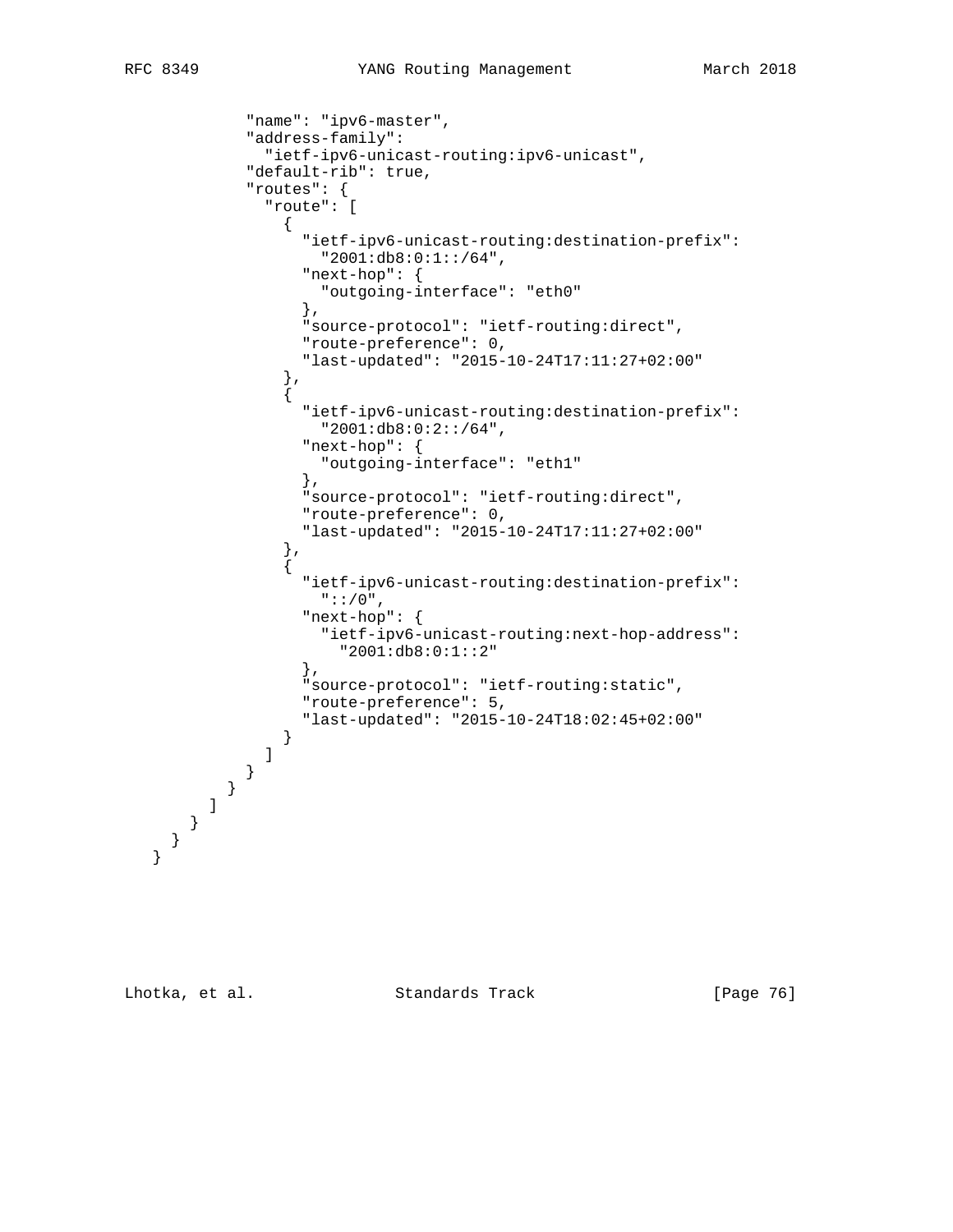Appendix E. NETCONF Get Data Reply Example

 This section gives an example of an XML [W3C.REC-xml-20081126] reply to the NETCONF <get-data> request for <operational> for a device that implements the example data models above.

```
 <rpc-reply
 xmlns="urn:ietf:params:xml:ns:netconf:base:1.0"
 message-id="101">
  <data>
    <routing
      xmlns="urn:ietf:params:xml:ns:yang:ietf-routing"
      xmlns:or="urn:ietf:params:xml:ns:yang:ietf-origin">
      <router-id or:origin="or:intended">192.0.2.1</router-id>
      <control-plane-protocols or:origin="or:intended">
        <control-plane-protocol>
          <type>ietf-routing:static</type>
          <name>static-routing-protocol</name>
          <static-routes>
            <ietf-ipv4-unicast-routing:ipv4>
              <route>
                <destination-prefix>0.0.0.0/0</destination-prefix>
                <next-hop>
                  <next-hop-address>192.0.2.2</next-hop-address>
                </next-hop>
              </route>
            </ietf-ipv4-unicast-routing:ipv4>
            <ietf-ipv6-unicast-routing:ipv6>
              <route>
                <destination-prefix>::/0</destination-prefix>
                <next-hop>
                   <next-hop-address>2001:db8:0:1::2</next-hop-address>
                </next-hop>
              </route>
            </ietf-ipv6-unicast-routing:ipv6>
          </static-routes>
        </control-plane-protocol>
      </control-plane-protocols>
      <ribs>
        <rib or:origin="or:intended">
          <name>ipv4-master</name>
          <address-family>
            ietf-ipv4-unicast-routing:ipv4-unicast
          </address-family>
          <default-rib>true</default-rib>
          <routes>
```
Lhotka, et al. Standards Track [Page 77]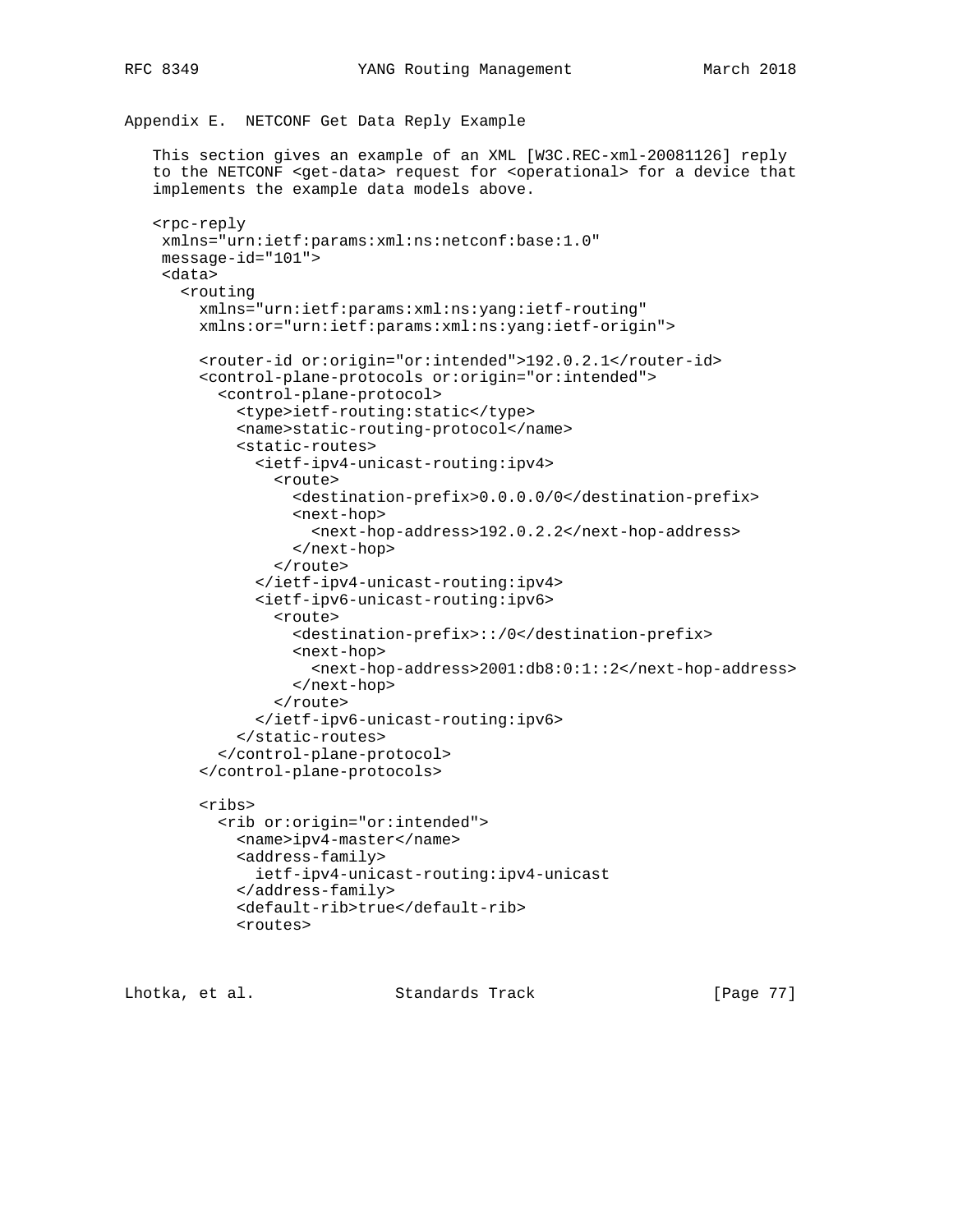```
 <route>
       <ietf-ipv4-unicast-routing:destination-prefix>
         192.0.2.1/24
       </ietf-ipv4-unicast-routing:destination-prefix>
       <next-hop>
         <outgoing-interface>eth0</outgoing-interface>
       </next-hop>
       <route-preference>0</route-preference>
       <source-protocol>ietf-routing:direct</source-protocol>
       <last-updated>2015-10-24T17:11:27+02:00</last-updated>
     </route>
     <route>
       <ietf-ipv4-unicast-routing:destination-prefix>
         198.51.100.0/24
       </ietf-ipv4-unicast-routing:destination-prefix>
       <next-hop>
         <outgoing-interface>eth1</outgoing-interface>
       </next-hop>
       <route-preference>0</route-preference>
       <source-protocol>ietf-routing:direct</source-protocol>
       <last-updated>2015-10-24T17:11:27+02:00</last-updated>
     </route>
     <route>
       <ietf-ipv4-unicast-routing:destination-prefix>0.0.0.0/0
       </ietf-ipv4-unicast-routing:destination-prefix>
       <next-hop>
         <ietf-ipv4-unicast-routing:next-hop-address>192.0.2.2
         </ietf-ipv4-unicast-routing:next-hop-address>
       </next-hop>
       <route-preference>5</route-preference>
       <source-protocol>ietf-routing:static</source-protocol>
       <last-updated>2015-10-24T18:02:45+02:00</last-updated>
     </route>
   </routes>
\langlerib>
 <rib or:origin="or:intended">
   <name>ipv6-master</name>
   <address-family>
     ietf-ipv6-unicast-routing:ipv6-unicast
   </address-family>
   <default-rib>true</default-rib>
   <routes>
     <route>
       <ietf-ipv6-unicast-routing:destination-prefix>
         2001:db8:0:1::/64
       </ietf-ipv6-unicast-routing:destination-prefix>
       <next-hop>
         <outgoing-interface>eth0</outgoing-interface>
```
Lhotka, et al. Standards Track [Page 78]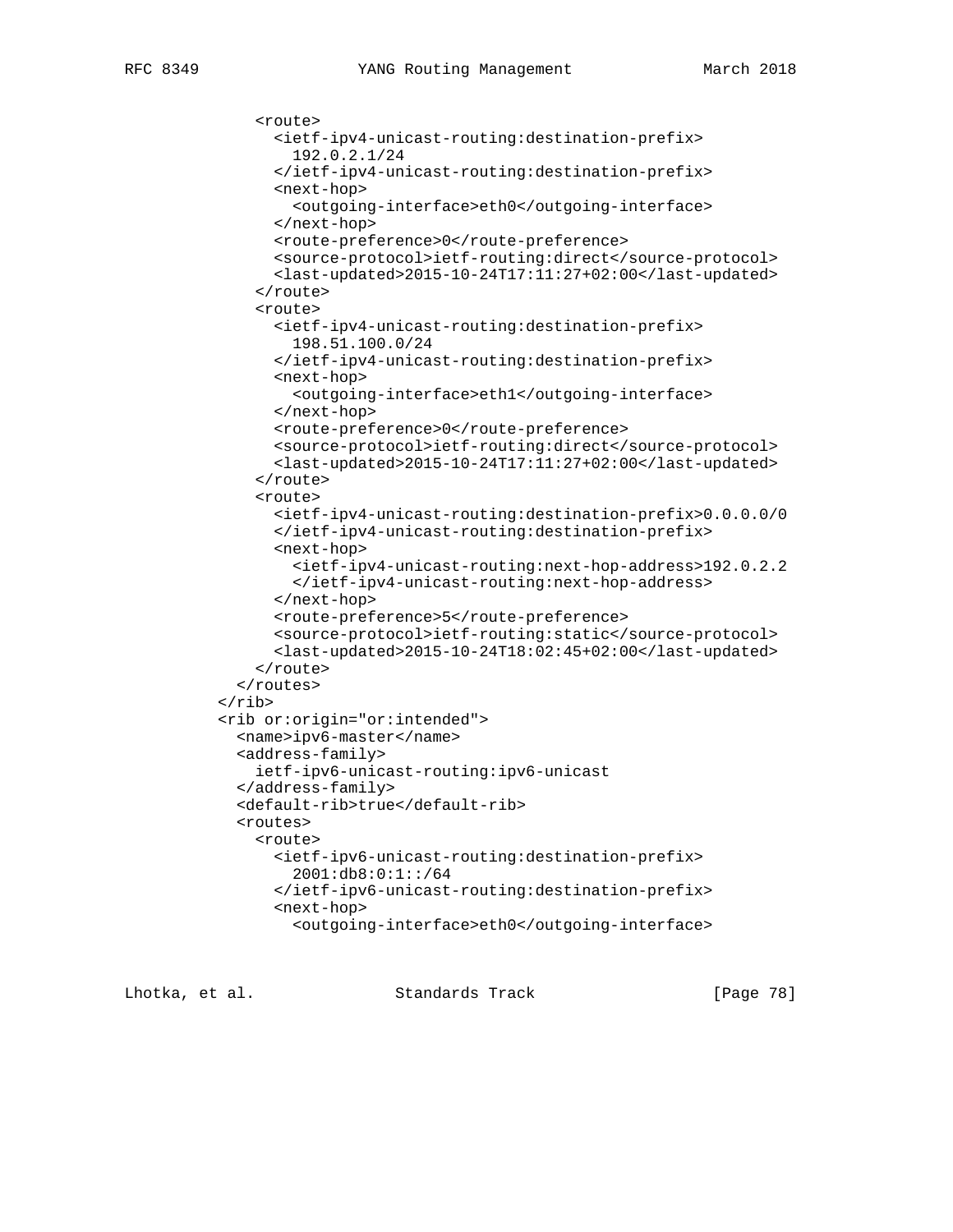```
 </next-hop>
              <route-preference>0</route-preference>
              <source-protocol>ietf-routing:direct</source-protocol>
              <last-updated>2015-10-24T17:11:27+02:00</last-updated>
            </route>
            <route>
              <ietf-ipv6-unicast-routing:destination-prefix>
                2001:db8:0:2::/64
              </ietf-ipv6-unicast-routing:destination-prefix>
              <next-hop>
                <outgoing-interface>eth1</outgoing-interface>
              </next-hop>
              <route-preference>0</route-preference>
              <source-protocol>ietf-routing:direct</source-protocol>
              <last-updated>2015-10-24T17:11:27+02:00</last-updated>
            </route>
            <route>
              <ietf-ipv6-unicast-routing:destination-prefix>::/0
              </ietf-ipv6-unicast-routing:destination-prefix>
              <next-hop>
                <ietf-ipv6-unicast-routing:next-hop-address>
                  2001:db8:0:1::2
                </ietf-ipv6-unicast-routing:next-hop-address>
              </next-hop>
              <route-preference>5</route-preference>
              <source-protocol>ietf-routing:static</source-protocol>
              <last-updated>2015-10-24T18:02:45+02:00</last-updated>
            </route>
          </routes>
       \langlerib>
     \langleribs>
    </routing>
  </data>
 </rpc-reply>
```
Lhotka, et al. Standards Track [Page 79]